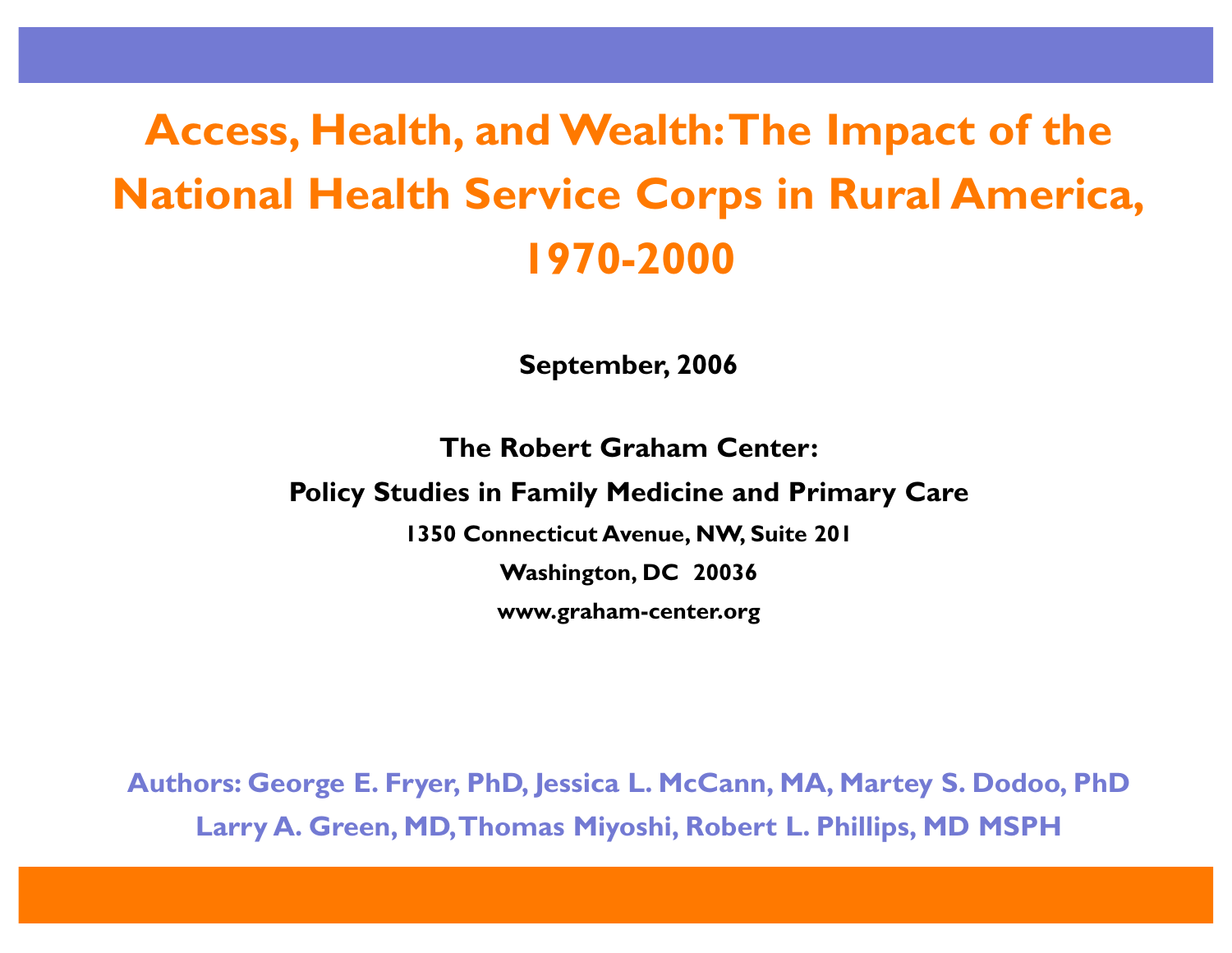### **ABBREVIATIONS FOUND IN REPORT**

AMA: American Medical Association

ARF: Area Resource File

FIPS: Federal Information Processing Standards

FP/GP: Family Physician/General Practitioner

FTE: Full Time Equivalent

HPSA: Health Professional Shortage Area

MSA: Metropolitan Statistical Area

NCHS: National Center for Health Statistics

NHIS: National Health Interview Survey

NHSC: National Health Service Corps

PCP: Primary Care Physician (family physicians/general practitioners, general pediatricians and general internists)

RDC: Research Data Center at the National Center for Health Statistics

SAM: Social Accounting Matrix

SMR: Standardized Mortality Ratio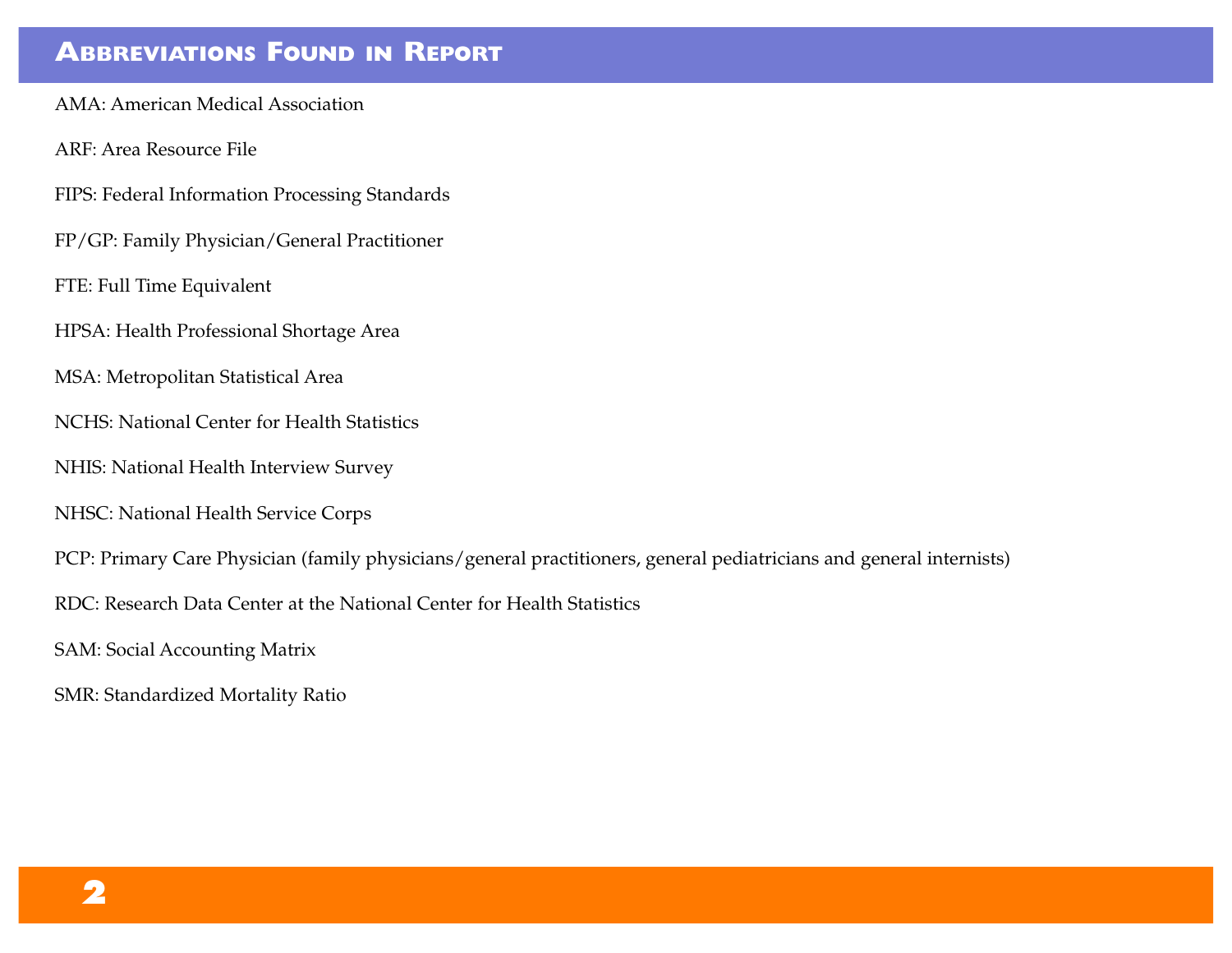#### **Introduction**

Since its inception in 1970, the National Health Service Corps (NHSC) has relied heavily on family physicians to serve medicallyunderserved populations throughout the U.S. In 2006, over thirty years later, the NHSC is subject to reauthorization. The Robert Graham Center saw an opportunity to contribute to a review and evaluation of the NHSC using existing public datasets, a low-cost and replicable approach to program evaluation. The Robert Graham Center, the mission of which is to bring a family medicine and primary care perspective to health policy, was interested in doing this work because the NHSC is one of the main primary care access programs in the U.S. The Graham Center was also an appropriate organization to conduct this examination because the NHSC has depended more on family physicians to fulfill its mission than any other health professional group (in fact, demand for family physicians from Corps communities remains high, and there are more than 600 open family medicine positions in Community Health Centers in 2005).1 The Graham Center wanted to see if, thirty years later, there is evidence that the NHSC is fulfilling its mission.

#### **Background**

The NHSC was created when the Emergency Health Personnel Act of 1970 was enacted as Public Law 91-623, intended to address the problems of too few clinicians training in the right specialties and practicing in the right areas. Its charge was straightforward place physicians and dentists in underserved areas. By 1980 the NHSC had a budget of \$150 million, with a field strength of 2,080 in service to the underserved. In 1990, the NHSC was reauthorized for an unprecedented 10 years, but it was a shadow of its former self. The budget cuts of the previous decade had dried up the scholarship pipeline, loan repayment had hardly begun to make up the shortfall, and the field strength fell to barely 1,000 in 1991. However, after rejuvenation in the late 1990s, the NHSC of the year 2000 had a field strength of 2,376, which was roughly 12 percent of the 20,000 primary medical, oral, and mental and behavioral health clinicians needed in Primary Care Health Professional Shortage Areas (HPSAs) nationwide. Roughly half of these clinicians were primary care physicians, and the number of mental and behavioral health professionals had grown to 148. In 2000, and throughout the history of the program, about 60 percent of NHSC clinicians served in the rural US. This report focuses on these rural clinicians and does not address NHSC placements in urban counties.

#### **Analyses**

We used existing data sets, including data from the U.S. Census, the National Health Interview Survey, and the Health Resources and Services Administration, to examine the work of the NHSC between 1970 and 1999. All analyses can be replicated in future years without any new requirement for primary data collection since U.S. Census data are readily available through the Bureau's web site (www.census.gov) and can be linked to the National Health Interview Survey using county Federal Information Processing Standards (FIPS) codes at the National Center for Health Statistics' (NCHS) Research Data Center (RDC). The Area Resource File (ARF) is prepared each year by Quality Resources Systems, Inc. under contract with the Health Resources and Services Administration and can also be linked to the National Health Interview Survey (NHIS) data using FIPS codes. Analyzing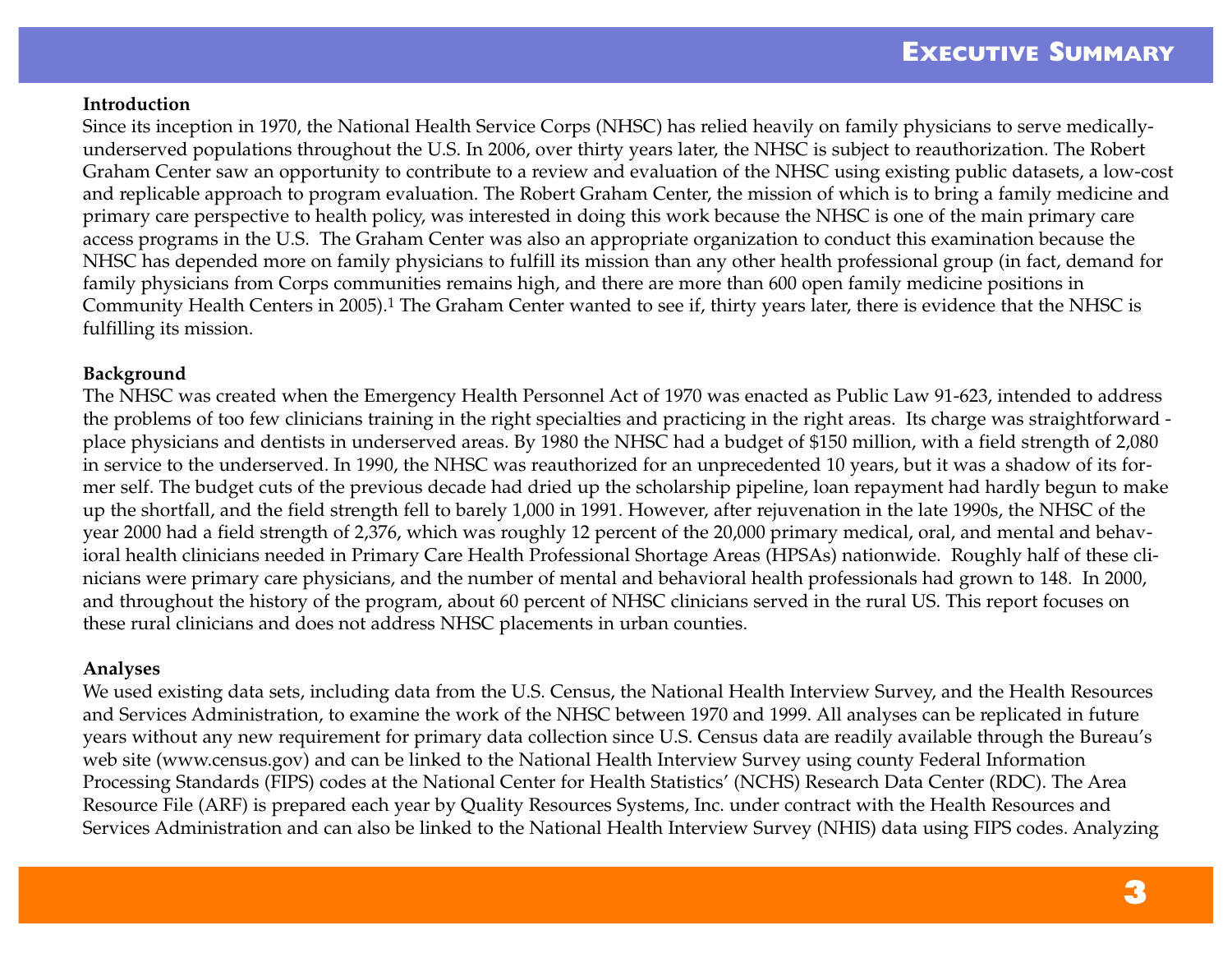these data, we produced a series of charts, tables and maps. We also used IMPLAN software to estimate the economic impact of NHSC placements on communities (see Appendix 1 for details on the IMPLAN analysis).

#### **Findings**

- In its first 30 years, the NHSC placed 13,915 health professionals in 1,911 rural counties. Between 1970 and 1999, they provided 30,660 person-years of service to the residents of these counties. NHSC physicians provided 72% of the person-years of service.
- Primary care physicians were 90% of the NHSC physicians serving in rural counties, and family physicians composed nearly two-thirds (63%) of all physicians.
- As was intended by the Congress when authorizing the NHSC, clinicians were consistently placed in the most underserved and most resource-deprived counties. These counties had poorer health status, higher poverty, and higher concentrations of racial and ethnic minorities than the general population. These counties, despite this deprivation, exhibited improvement in health outcomes over ten years of NHSC presence.
- Placing NHSC physicians in underserved, rural counties has not prevented other physicians from moving into those same counties, and in fact, the placement of NHSC physicians within a county is associated with a greater increase in physician-to-population ratios than non-NHSC counties.
- Though people living in rural Health Professional Shortage Area counties reported better health status in 1996 than 1981, people living in rural Health Professional Shortage Area counties *with* NHSC physicians consistently reported better health status than in counties without NHSC physicians.
- People living in rural Health Professional Shortage Area counties had lower overall mortality in 1998 than 1981. People living in rural Health Professional Shortage Area counties consistently staffed with NHSC physicians enjoyed slightly higher reductions in mortality than counties without NHSC physicians or those with intermittent staffing.
- Under the conservative assumption of two office staff per NHSC provider, we found that in 1999, 1,244 NHSC clinicians in the 11 most rural states possibly produced at least 2,488 additional healthcare office jobs, 4,888 non-healthcare jobs, \$874.9 million in economic output and \$29.6 million in business taxes to governments.

#### **Conclusions**

- This study reveals that, in its first 30 years, the NHSC has had measurable success in improving the health of people living in rural areas, and their communities. The benefits of the NHSC are probably derived largely through their sustained presence in the most underserved communities.
- The disparities in mortality identified for communities served by the NHSC will require solutions that deal with the causes of social deprivation—poverty, education inequalities, unemployment, and poor social cohesion. Taking steps to solve these problems, and improving mortality disparities, could also be part of the Health Resources and Services Administration (HRSA) response, perhaps as an adjunct to NHSC resources.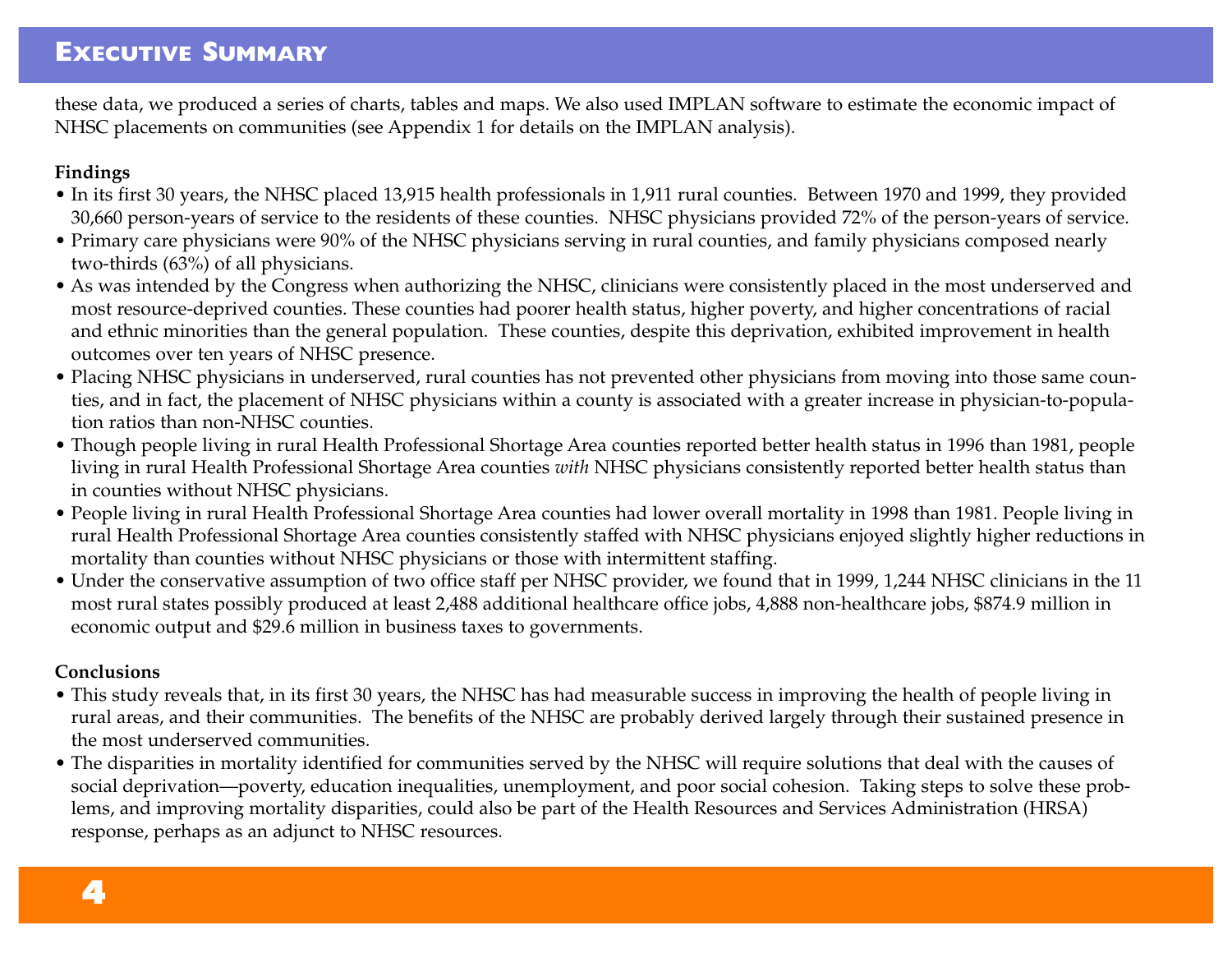- Given the success of the NHSC, and the ongoing, unmet needs of rural communities, the NHSC continues to be a vital part of the solution to resolving the healthcare needs in these communities.
- Analysis of the NHSC impact can be done routinely at relatively low cost using public datasets like the National Health Interview Survey. Such datasets can also be used to measure the impact of other federal health programs, like community and rural health centers and Area Health Education Centers.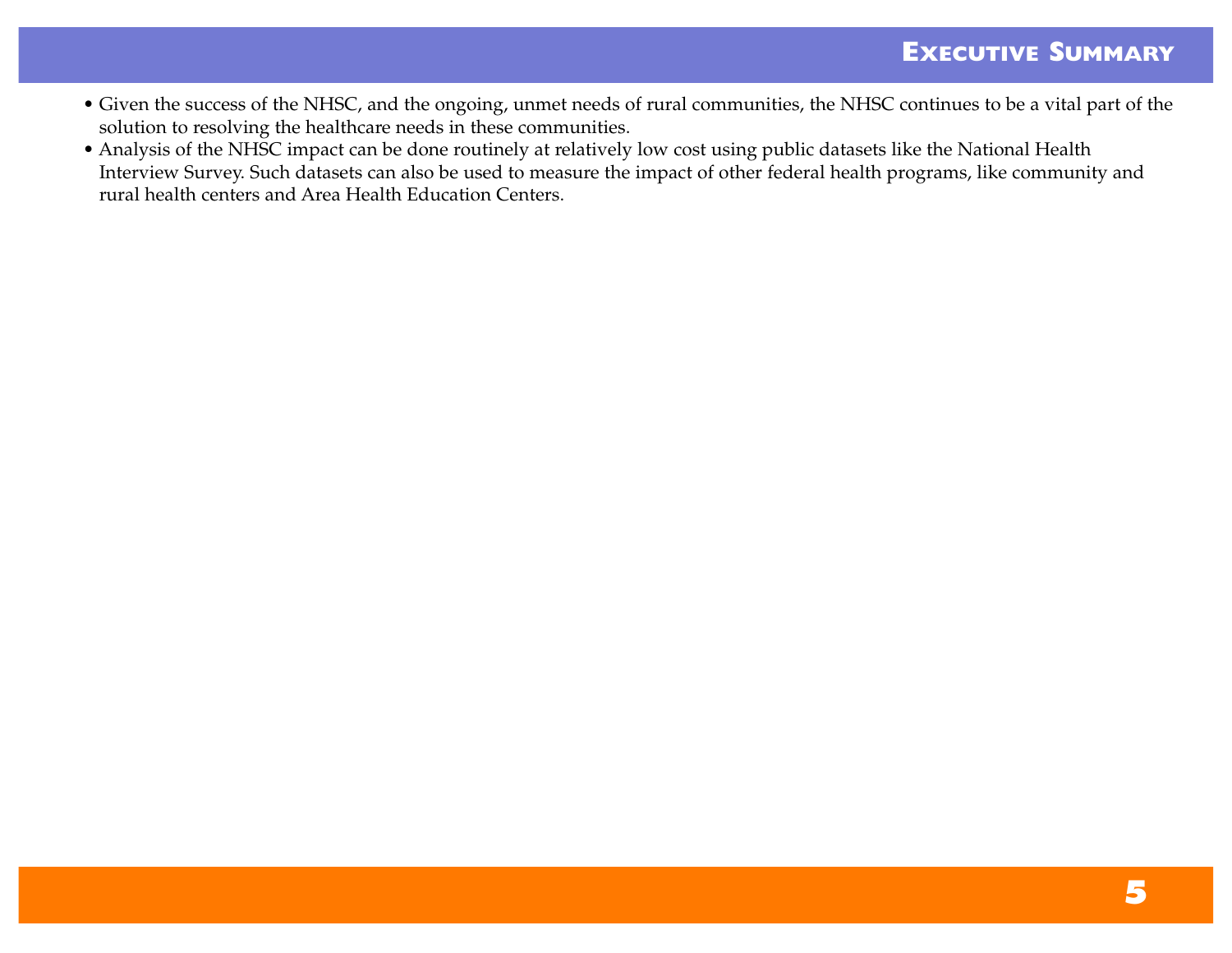# **TABLE OF CONTENTS**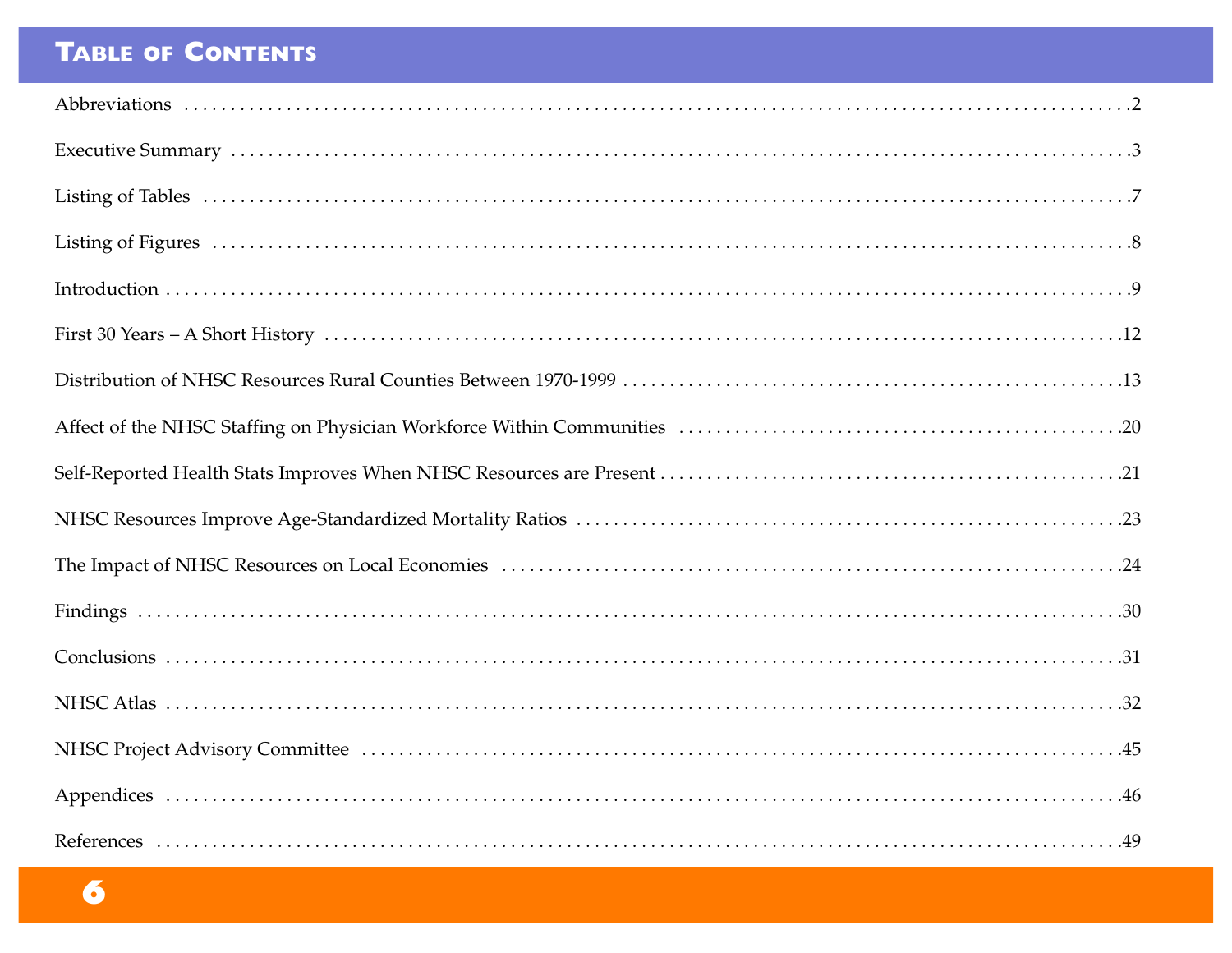Table 1. State Distribution of Rural NHSC Resources, 1970-1999 (p. 14)

Table 2. Relative Contribution of Clinicians to Rural NHSC Workforce, 1970-1999 (p. 16)

Table 3. Relative Contribution of Primary Care Physicians to Rural NHSC Workforce, 1970-1999 (p. 17)

Table 4. Mean Rural County Primary Care Physician-to-Population Ratio for 1981, 1986, 1991, and 1996 by NHSC Presence Between 1979 and 1984 (p. 20)

Table 5. Mean Rural County Self-Reported Health Status According to NHIS by NHSC Presence, 1986-1996 (p. 21)

Table 6. Mean Rural County Number of Self-Reported Physician Visits According to NHIS by NHSC Presence, 1986-1996 (p. 22)

Table 7. Standardized Mortality Ratios (SMR) and Percent Improvement in SMR by NHSC Presence, 1981-1998 (p. 23)

Table 8. NHSC Personnel in the 11 Most Rural States, 1999 (p. 24)

Table 9. Nationwide Annual Economic Impact of NHSC Clinicians in Rural Areas, 1999 (p. 26)

- Table 10. An Example of the Annual Economic Impact of NHSC Clinicians in Rural Areas: The Case of the 25 NHSC Clinicians in Rural Alabama, 1999 (p. 27)
- Table 11. An Example of the Annual Economic Impact of NHSC Clinicians in Rural Areas: The Case of the 27 NHSC Clinicians in Rural Maine, 1999 (p. 28)
- Table 12. Annual Economic Impact of NHSC Clinicians in 11 Most Rural States: New Rural Jobs and Additional Rural Economic Output and Income Created by NHSC Staff Presence, 1999 (p. 29)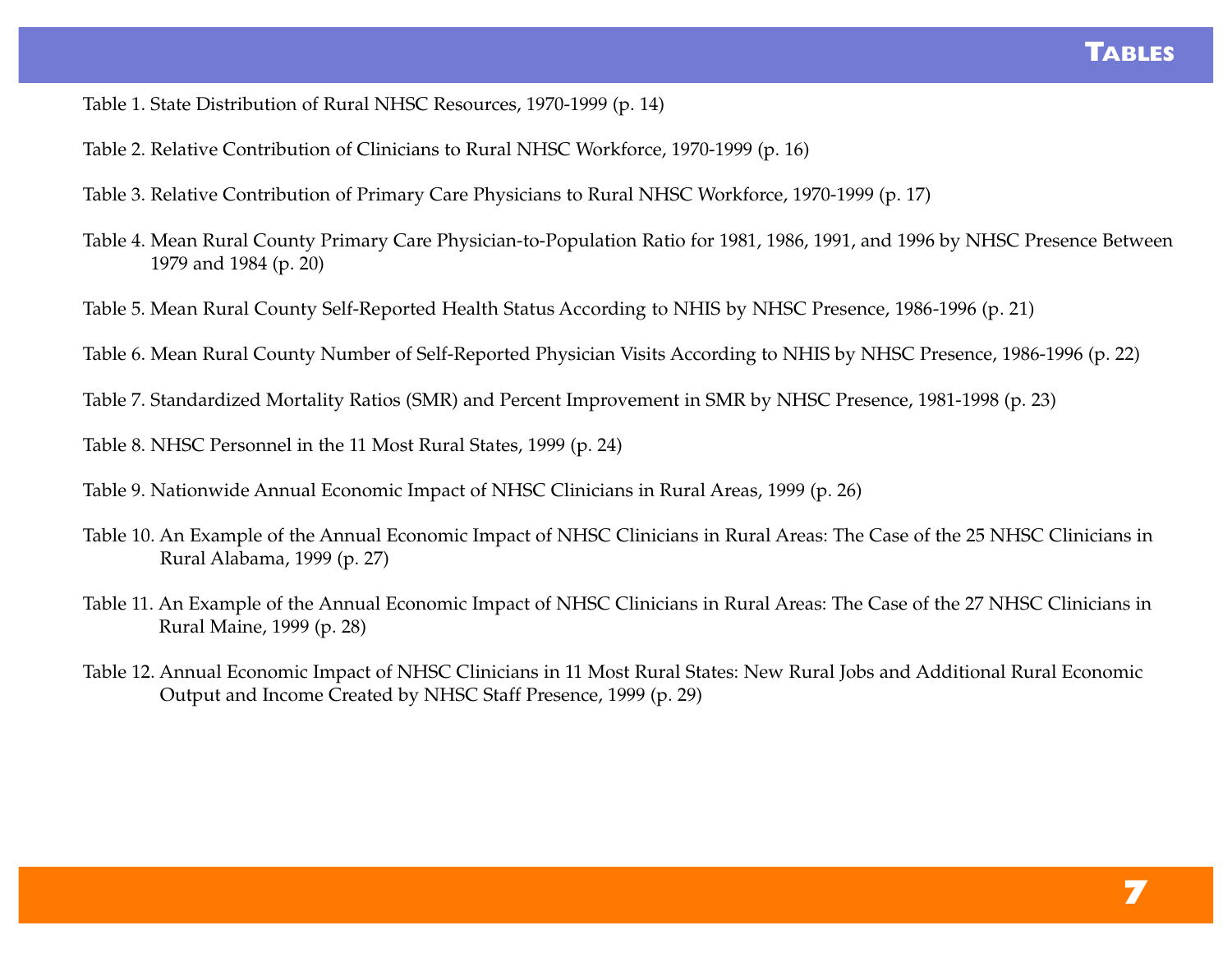### **FIGURES**

Figure 1. NHSC Rural Primary Care Physician Distribution by Specialty, 1971-1999 (p. 9)

Figure 2. Counties Included in Study (p. 11)

Figure 3. Percent of Rural HPSA County Population That Is Racial/Ethnic Minority by NHSC Presence, 1984-1998 (p. 18)

Figure 4. Percent of Rural HPSA County Population That Is Below Poverty Level by NHSC Presence, 1984-1998 (p. 19)

Figure 5. NHSC RURAL Sites by State, 1970-1999 (p. 32)

Figure 6. NHSC Family Physician/General Practitioner FTEs, 1970-1999 (p. 33)

Figure 7. NHSC Internist FTEs, 1970-1999 (p. 34)

Figure 8. NHSC Pediatrician FTEs, 1970-1999 (p. 35)

Figure 9. NHSC Family Physician/General Practitioner FTEs, 1970-1974 (p. 36)

Figure 10. NHSC Family Physician/General Practitioner FTEs, 1975-1979 (p. 37)

Figure 11. NHSC Family Physician/General Practitioner FTEs, 1980-1984 (p. 38)

Figure 12. NHSC Family Physician/General Practitioner FTEs, 1985-1989 (p. 39)

Figure 13. NHSC Family Physician/General Practitioner FTEs, 1990-1994 (p. 40)

Figure 14. NHSC Family Physician/General Practitioner FTEs, 1995-1999 (p. 41)

Figure 15. NHSC Dentist FTEs, 1970-1999 (p. 42)

Figure 16. NHSC Nurse Practitioner FTEs, 1970-1999 (p. 43)

Figure 17. NHSC Physician Assistant FTEs, 1970-1999 (p. 44)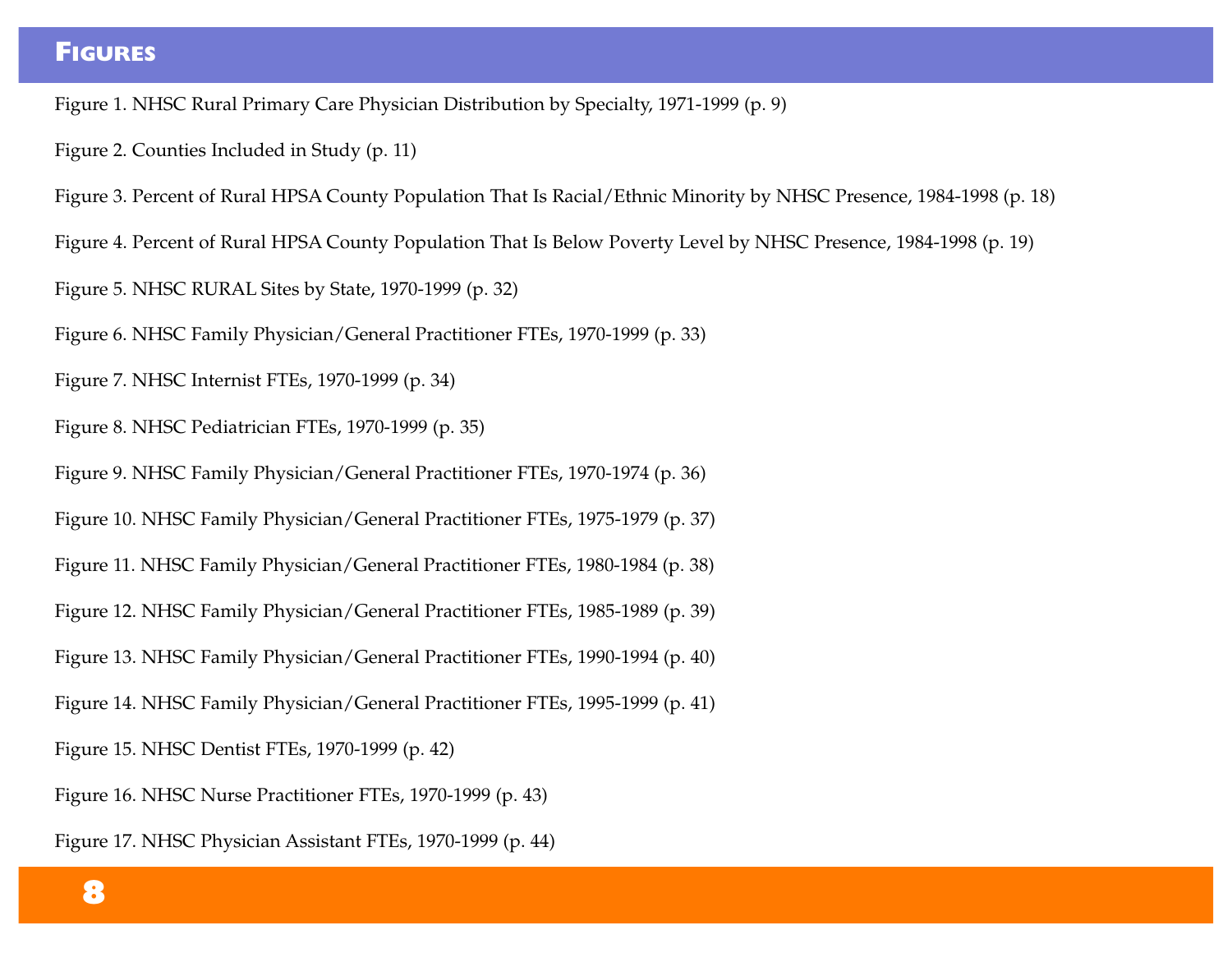### **INTRODUCTION**

Since its inception in 1970, the NHSC has relied heavily on family physicians to provide healthcare to medically-underserved populations throughout the U.S. Initially, the NHSC mostly deployed to small, sparsely settled, geographically remote communities in rural (non-Metropolitan Statistical Area or non-MSA) regions of the country. In the late 1970s, personnel assignments were restricted to federally-designated Health Professional Shortage Areas (HPSAs).



*Source: Green LA, Dodoo MS, Ruddy G, Fryer GE, Phillips RL, McCann JL, et al.2*

**Message: Most of the years between 1970 and 1999, family physicians and general practitioners comprised the majority of NHSC primary care physicians.**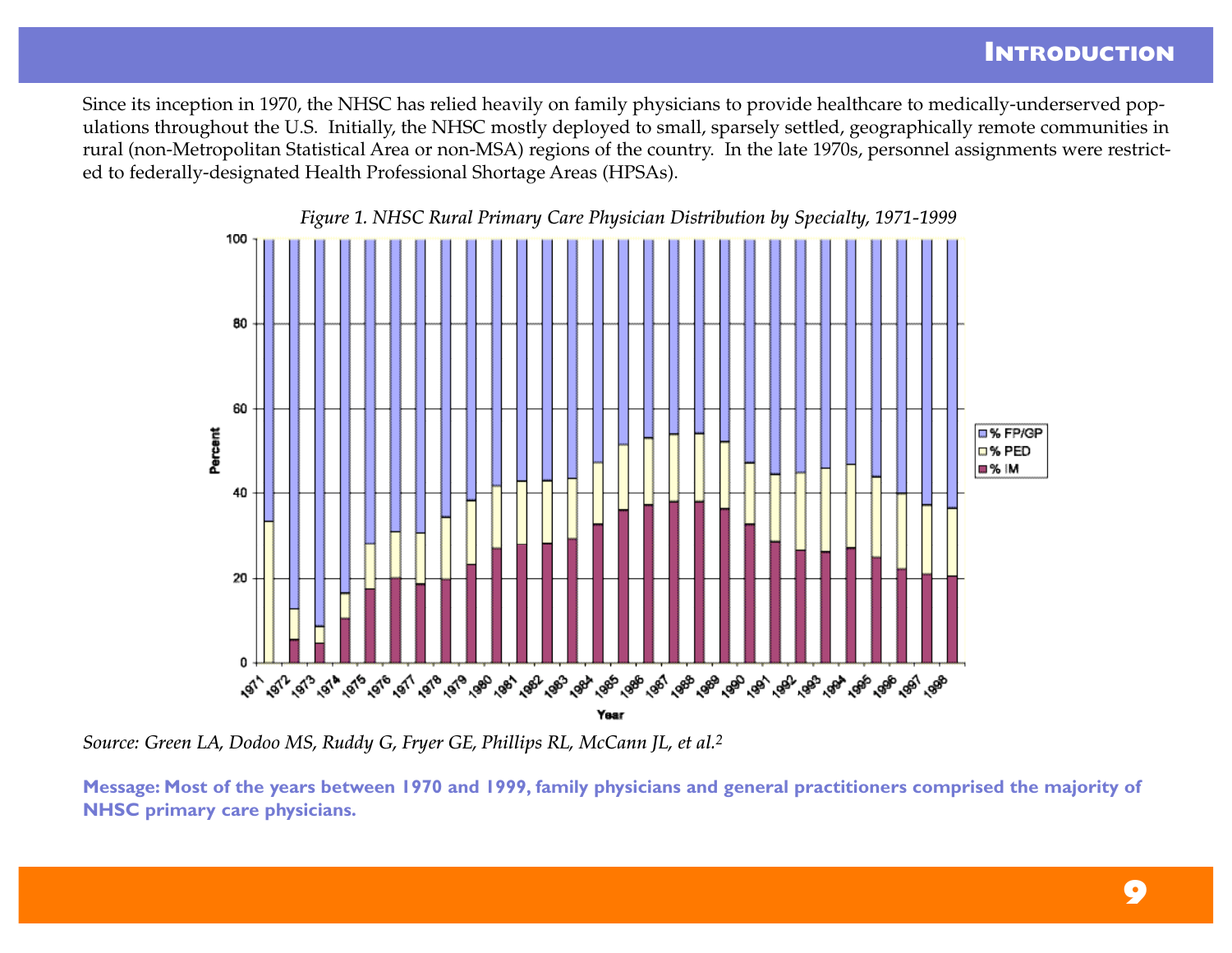### **INTRODUCTION**

In 2006, the NHSC was subject to reauthorization. The Robert Graham Center saw an opportunity to review and evaluate of the NHSC using existing public datasets, a low-cost and replicable approach to program evaluation. We wanted to see if, thirty years later, there is evidence that the NHSC is fulfilling its mission.

The Robert Graham Center for Policy Studies in Family Medicine and Primary Care, with its mission to bring family medicine and primary care perspectives to health policy, was interested in doing this work because the NHSC is one of the main primary care access programs in the U.S. Also, the NHSC has depended more on family physicians to fulfill its mission than any other health professional group (demand for family physicians from Corps communities remains high, and there are more than 600 open family medicine positions in Community Health Centers in 2005)<sup>1</sup> (see Figure 1). In fact, in the year 2000 family physicians served in the NHSC at a rate over four times higher than general internists and pediatricians.

Products of this research were intended (1) to help the NHSC learn from its past to become as effective as possible in the future, (2) to illustrate the benefit of public investment in the NHSC, and (3) to provide empirical evidence about the NHSC's value to rural communities. It is also important to note that the Graham Center is a private, non-governmental organization affiliated with the American Academy of Family Physicians, and undertook this research on its own initiative. The Graham Center was not working under any contract with the NHSC and was not otherwise obligated to perform this research.

This report briefly summarizes the results of a series of analyses of the impact of NHSC-obligated primary care clinicians on the rural communities they served. This study did not address the contribution of the 7965 NHSC health professionals, 36% of total from 1970-1999, who served urban (MSA) populations. **All analyses include NHSC placements in** *rural* **whole-county primary care Health Professional Shortage Areas and U.S. territories, unless otherwise noted (see Figure 2).** This report describes the contribution of NHSC personnel and the areas in which they served and depicts important associations. The contribution of NHSC clinicians was assessed using national public data sets and NHSC provider and program site records furnished by the NHSC. For more detailed information on methods, see Appendix 1.

This report begins with a history of the NHSC, followed by a general description of the geographic distribution of NHSC sites, personnel by discipline, and medical specialty for physicians. These resources are profiled for the 30-year period beginning in 1970. Later sections address other characteristics and potential impacts of the program. Evaluation focused on three distinct areas: (1) NHSC and local primary care workforces, (2) populations served and their health, including self-reported health status and age standardized mortality ratios, and (3) local economic impact.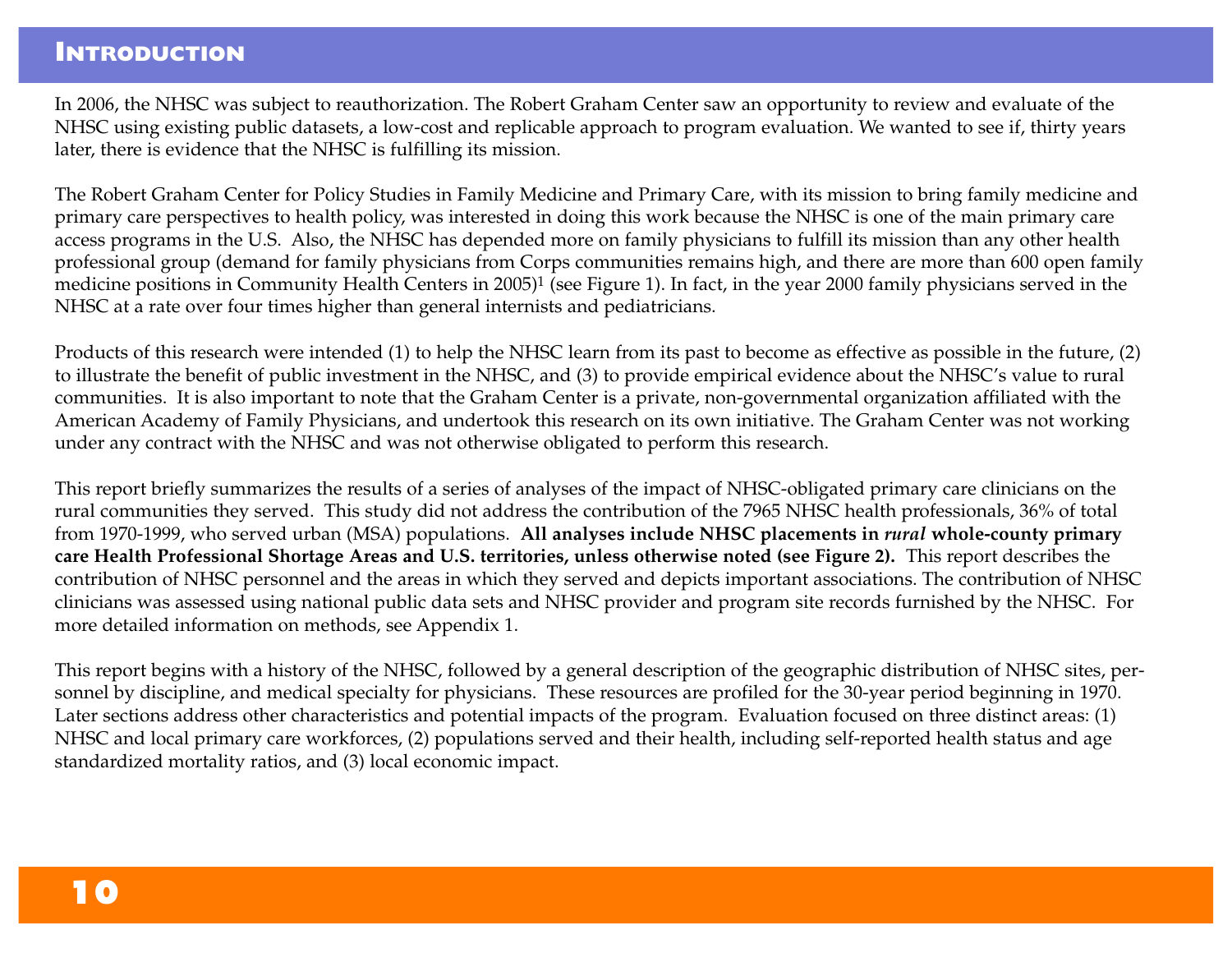



*Source: 2003 Area Resource File; County designations valid as of 2002.*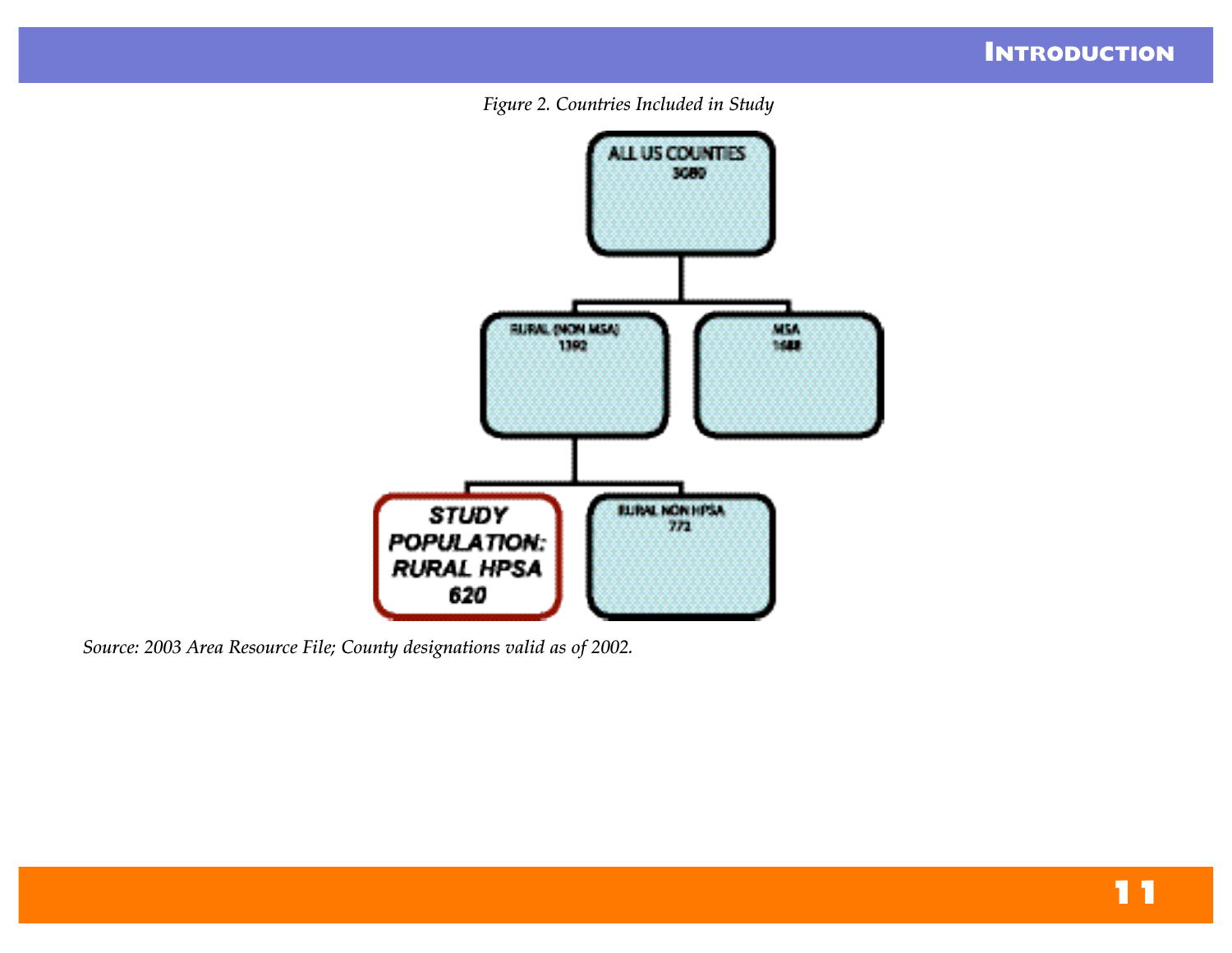### **FIRST 30 YEARS - A SHORT HISTORY**

The NHSC was created when the Emergency Health Personnel Act of 1970 was enacted as Public Law 91-623, intended to address the problems of too few clinicians training in the right specialties and practicing in the right areas. Its charge was straightforward place physicians and dentists in underserved areas. Within six months of its initial operation in 1972, the NHSC had placed 180 clinicians (U.S. Public Health Service Commissioned Corps Officers or civil servants) in more than 100 communities. Also in 1972 the Emergency Health Personnel Act Amendments established the NHSC Scholarship Program, which linked award of a full scholarship (tuition, fees, and stipend) to a commitment on the part of the scholar to serve in an underserved area. The NHSC continued to place volunteers in the interim years while the first scholars were chosen, completed their training, and began service in 1977.

By 1980 the NHSC had a budget of \$150 million, with a field strength of 2,080 in service to the underserved. However, during the 1980s, the NHSC's budget was cut several times. It seemed that the program was slated for dissolution, but by the mid-1980s it became clear that despite an increase in the number of physicians nationwide, the problem of lack of access was growing and becoming acute. Therefore in 1987 the NHSC was augmented by the establishment of the NHSC loan repayment programs, including the federal loan repayment plan and the joint state-federal loan repayment plan. These new programs recruited already trained and qualified primary care clinicians by offering incremental annual payments to be applied against their student loans in return for service in an underserved area. This enabled the NHSC to fill an immediate need for clinicians, as opposed to waiting for the scholarship pipeline.

In 1990, the NHSC was reauthorized for an unprecedented 10 years, but it was a shadow of its former self. The budget cuts of the previous decade had reduced or eliminated scholarships, loan repayment had hardly begun to make up the shortfall, and the field strength fell to barely 1,000 in 1991. However by 1994 the NHSC had grown by more than 80 percent to 1,867, and in response to community demand, the NHSC expanded eligibility for loan repayment to several mental and behavioral health disciplines.

The NHSC of 2000 had a field strength of 2,376, which was roughly 12 percent of the 20,000 primary medical, oral, and mental and behavioral health clinicians needed in HPSAs nationwide. Roughly half of these clinicians were primary care physicians; the remainder were nurse practitioners, physician assistants, certified nurse midwives, obstetricians/gynecologists, dentists, and mental and behavioral health professionals. That year, and throughout the history of the program, about 60 percent of NHSC clinicians served in rural America.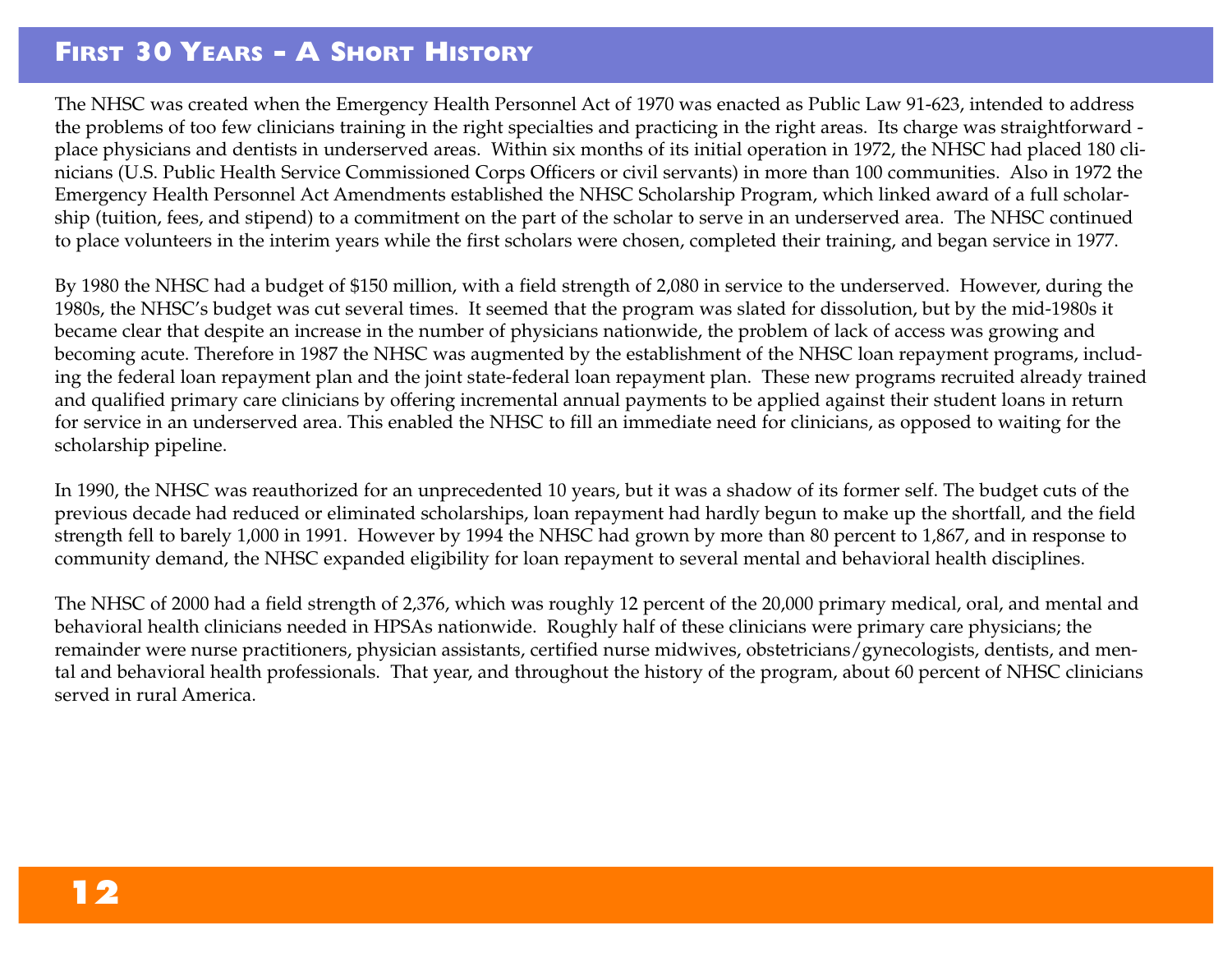From 1970-1999, 13,915 health professionals served the NHSC in rural areas, staffing 4,504 NHSC sites in 1,251 of the 1,392 rural counties in the U.S (excluding U.S. territories). (See Table 1). They accounted for 30,660 person-years of service during the 30-year period. Their contribution by health professional discipline is shown in Table 2. Comparable data for primary care physicians (family physicians, general practitioners, general internists, and general pediatricians) are in Table 3. For the period 1970-1999, NHSC staffing levels peaked in 1986 at 2,746 personnel and 2,025 person-years. Over the years, most rural NHSC staff were primary care physicians; 8,777 staff and 19,943 person-years, representing 90% of all rural NHSC physicians. Family physicians and general practitioners (FP/GP) have comprised the majority of the NHSC rural primary care physician workforce (70% of primary care physicians, 63% of all physicians, and 13,961 person-years), but the contributions of both general internal medicine (20% of primary care physicians and 4,031 person years) and pediatrics (10% of primary care physicians and 1,952 person years) have also been substantial (see Figure 1). The maps in Figures 5-16 reflect the national geographic distribution of NHSC sites and personnel by discipline (and specialty for physicians) throughout the history of the program.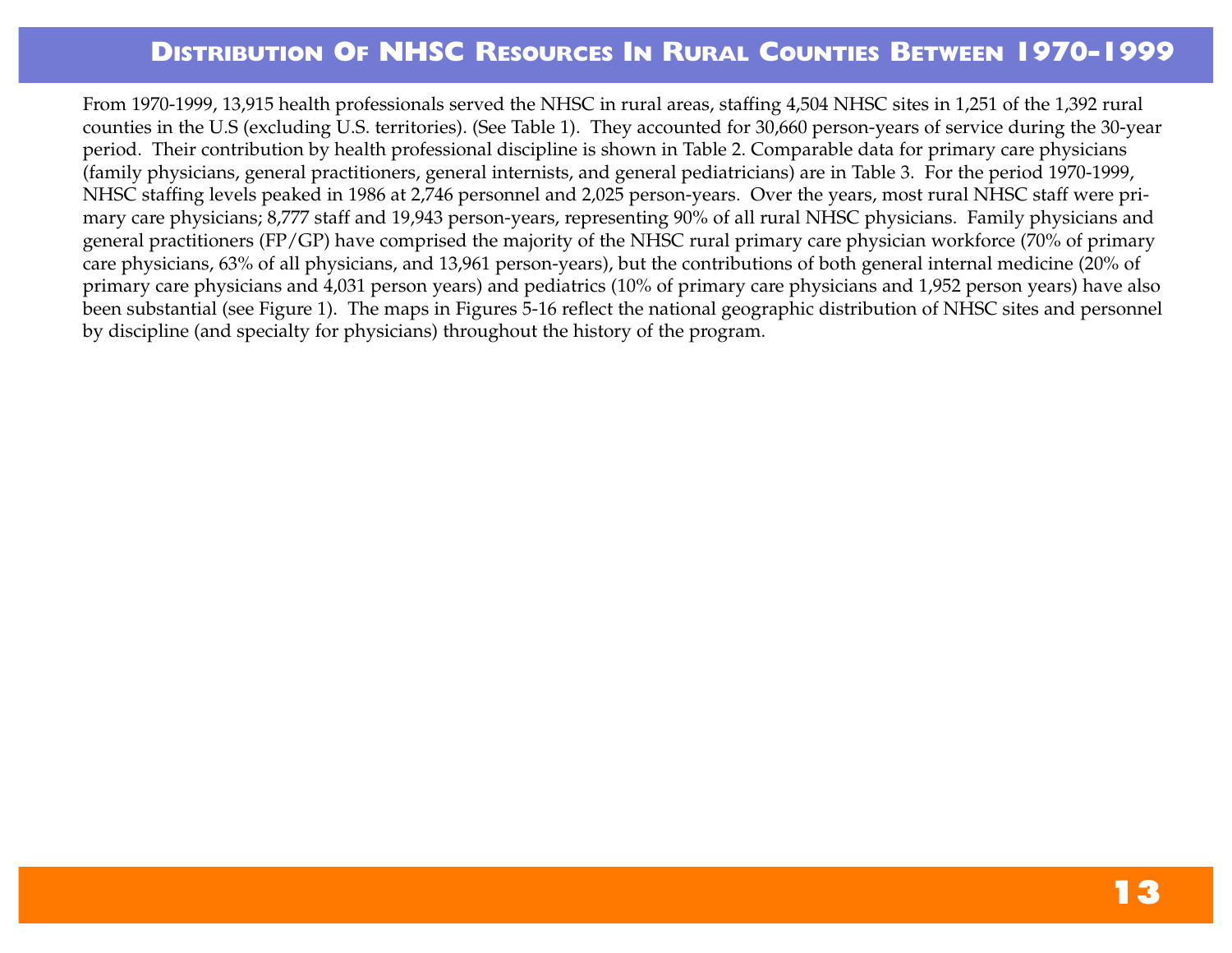#### *Table 1. State Distribution of Rural NHSC Resources, 1970-1999*

| State                  | Staffed         | FP/GP | <b>Primary Care</b> | All Physicians | Non-Physician    |
|------------------------|-----------------|-------|---------------------|----------------|------------------|
|                        | <b>Sites</b>    | (FTE) | Physicians* (FTE)** |                | Clinicians (FTE) |
| AK                     | 40              | 203.0 | 256.1               | 325.8          | 169.5            |
| $\overline{AL}$        | 151             | 385.6 | 718.3               | 877.9          | 338.7            |
| AR                     | 100             | 271.3 | 372.3               | 442.8          | 97.7             |
| $\overline{AZ}$        | 91              | 697.0 | 1122.5              | 1453.5         | 577.2            |
| $\overline{CA}$        | 190             | 885.1 | 1650.8              | 1838.6         | 649.3            |
| $\overline{\text{CO}}$ | 110             | 386.0 | 536.6               | 558.2          | 289.6            |
| $\overline{\text{CT}}$ | 6               | 34.3  | 200.0               | 214.7          | 170.8            |
| $\overline{DC}$        | 3               | 23.2  | 95.7                | 120.1          | 87.0             |
| $\rm DE$               | $\overline{7}$  | 54.5  | 71.8                | 76.9           | 7.1              |
| $\overline{FL}$        | 164             | 564.1 | 1206.4              | 1431.6         | 605.4            |
| $\overline{GA}$        | 147             | 350.9 | 742.8               | 850.5          | 374.7            |
| $\overline{HI}$        | 5               | 14.7  | 22.2                | 31.5           | 6.1              |
| $\rm ID$               | 49              | 169.8 | 211.1               | 220.7          | 82.7             |
| $\overline{IA}$        | $\overline{77}$ | 245.0 | 316.9               | 347.3          | 146.5            |
| $\overline{\text{IL}}$ | 57              | 340.6 | 1083.3              | 1246.6         | 325.1            |
| IN                     | 57              | 160.7 | 270.3               | 294.8          | 94.2             |
| $\overline{\text{KS}}$ | 78              | 159.9 | 196.6               | 213.3          | 112.2            |
| KY                     | 118             | 262.6 | 484.6               | 589.3          | 190.7            |
| $\overline{LA}$        | 70              | 198.3 | 393.8               | 521.3          | 138.4            |
| $\overline{MA}$        | 25              | 135.2 | 562.5               | 644.5          | 297.6            |
| MD                     | 47              | 221.6 | 634.9               | 771.1          | 171.6            |
| $\overline{\text{ME}}$ | $\overline{88}$ | 218.0 | 289.1               | 326.5          | 182.7            |
| $\rm MI$               | 136             | 485.2 | 828.2               | 977.3          | 289.3            |
| $\mbox{MN}$            | 69              | 212.8 | 285.1               | 315.1          | 158.4            |
| $MO$                   | 135             | 429.6 | 787.5               | 947.2          | 370.4            |
| $\overline{\text{MS}}$ | 124             | 374.1 | 661.3               | 772.5          | 349.8            |
| $\overline{\text{MT}}$ | 69              | 319.9 | 414.8               | 475.6          | 134.8            |
| $\rm NC$               | 265             | 695.3 | 1045.0              | 1252.3         | 542.0            |
| $\overline{ND}$        | $\overline{50}$ | 124.2 | 153.3               | 163.5          | 100.4            |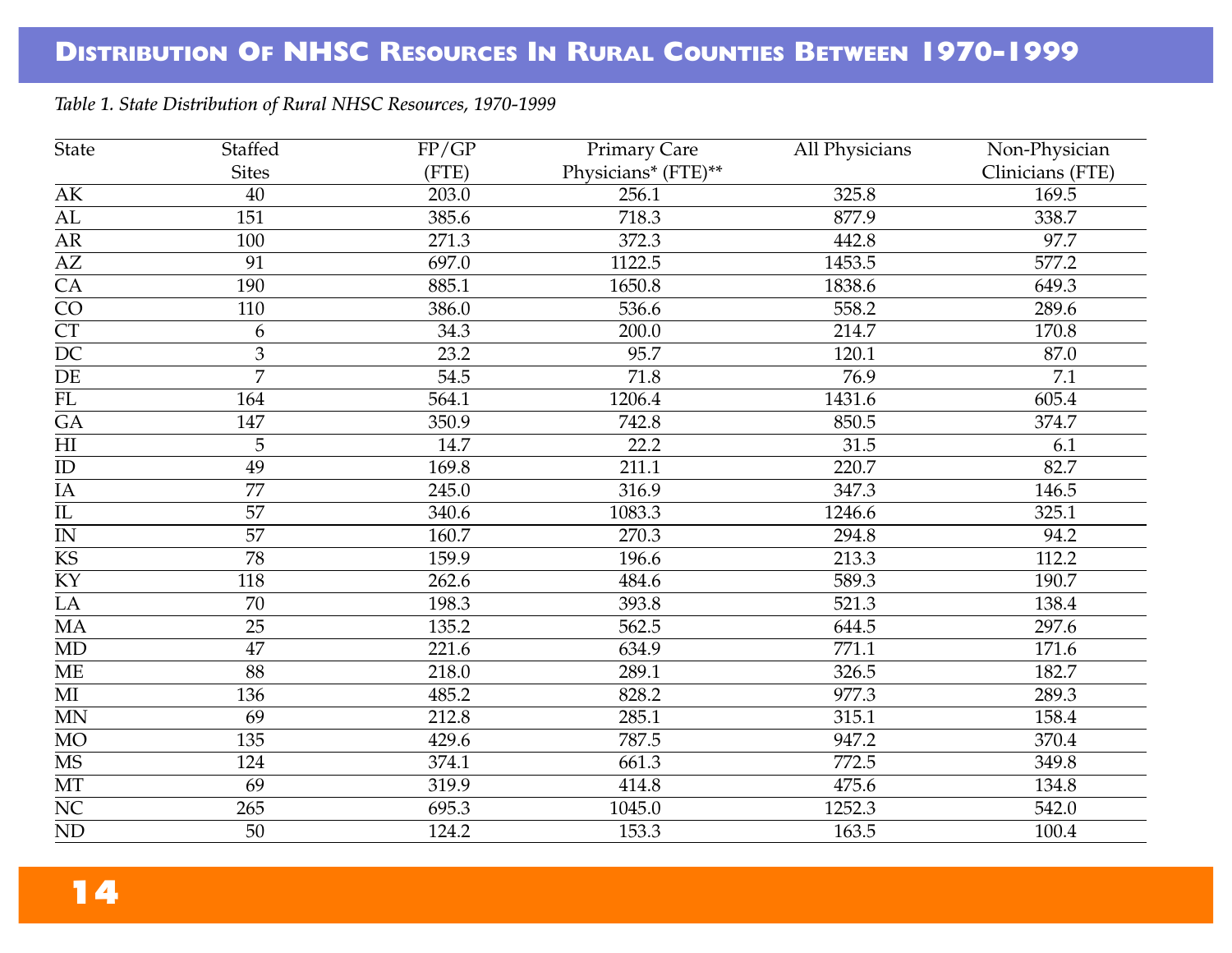| <b>State</b>                                        | <b>Staffed</b>  | FP/GP    | <b>Primary Care</b>                             | All Physicians | Non-Physician    |
|-----------------------------------------------------|-----------------|----------|-------------------------------------------------|----------------|------------------|
|                                                     | <b>Sites</b>    | (FTE)    | Physicians* (FTE)**                             |                | Clinicians (FTE) |
| $\rm NE$                                            | 73              | 147.3    | 184.8                                           | 221.7          | 144.4            |
| $\rm NH$                                            | 13              | 47.6     | 81.9                                            | 125.4          | 24.2             |
|                                                     | 21              | 105.8    | 349.9                                           | 453.1          | 145.0            |
| $\frac{\overline{NJ}}{\overline{NM}}$               | 99              | 505.2    | 726.2                                           | 927.0          | 583.5            |
| $\ensuremath{\text{NV}}$                            | 34              | 106.7    | 173.9                                           | 185.3          | 62.0             |
| $\overline{NY}$                                     | 131             | 595.7    | 1789.0                                          | 2087.4         | 760.3            |
| $\overline{OH}$                                     | 127             | 443.3    | 944.0                                           | 1146.3         | 253.4            |
| $\frac{\overline{\text{OK}}}{\overline{\text{OR}}}$ | 88              | 365.9    | 635.3                                           | 806.0          | 280.7            |
|                                                     | $\overline{74}$ | 221.7    | 262.5                                           | 312.3          | 236.4            |
| $\overline{PA}$                                     | 147             | 673.9    | 1250.5                                          | 1452.5         | 581.7            |
| $\overline{\text{RI}}$                              |                 | 24.6     | 100.6                                           | 113.5          | 34.2             |
| $\overline{SC}$                                     | 146             | 268.9    | 493.7                                           | 700.1          | 366.0            |
| $\overline{\text{SD}}$                              | 74              | 250.4    | 335.8                                           | 383.2          | 261.5            |
| <b>TN</b>                                           | 155             | 318.7    | 639.2                                           | 768.6          | 340.6            |
| $\mathsf{T}\mathsf{X}$                              | 180             | 576.7    | 1020.6                                          | 1183.5         | 785.4            |
| $\ensuremath{\mathsf{UT}}$                          | 63              | 185.3    | 266.7                                           | 293.7          | 128.6            |
| <b>VA</b>                                           | 104             | 362.8    | 617.8                                           | 696.8          | 186.3            |
| $\overline{\text{VT}}$                              | 26              | 55.6     | 110.0                                           | 146.3          | 58.9             |
| <b>WA</b>                                           | 93              | 488.7    | 680.2                                           | 779.7          | 458.4            |
| WI                                                  | 89              | 310.6    | 481.7                                           | 573.9          | 163.6            |
| <b>WV</b>                                           | 130             | 451.7    | 690.8                                           | 841.8          | 324.8            |
| <b>WY</b>                                           | 54              | 130.2    | 180.1                                           | 190.5          | 53.7             |
| Territories                                         | 54              |          | No Data (Territories Not Included in FTE Total) |                |                  |
| Total U.S.                                          | 4504            | 15,259.8 | 27,629                                          | 32,689.6       | 13,293.5         |

*Source: NHSC; Analysis by the Robert Graham Center 2006.*

*\*Includes Family Physicians/General Practitioners, General Internists, and General Pediatricians.*

*\*\* FTE=Full Time Equivalent*

**MESSAGE: Between 1970 and 1999, five states (NC, CA,TX, FL, and TN) staffed at least 150 sites with NHSC personnel, accounting for more than 20% of all NHSC sites. NewYork deployed more NHSC physicians and primary care physicians than any other state.**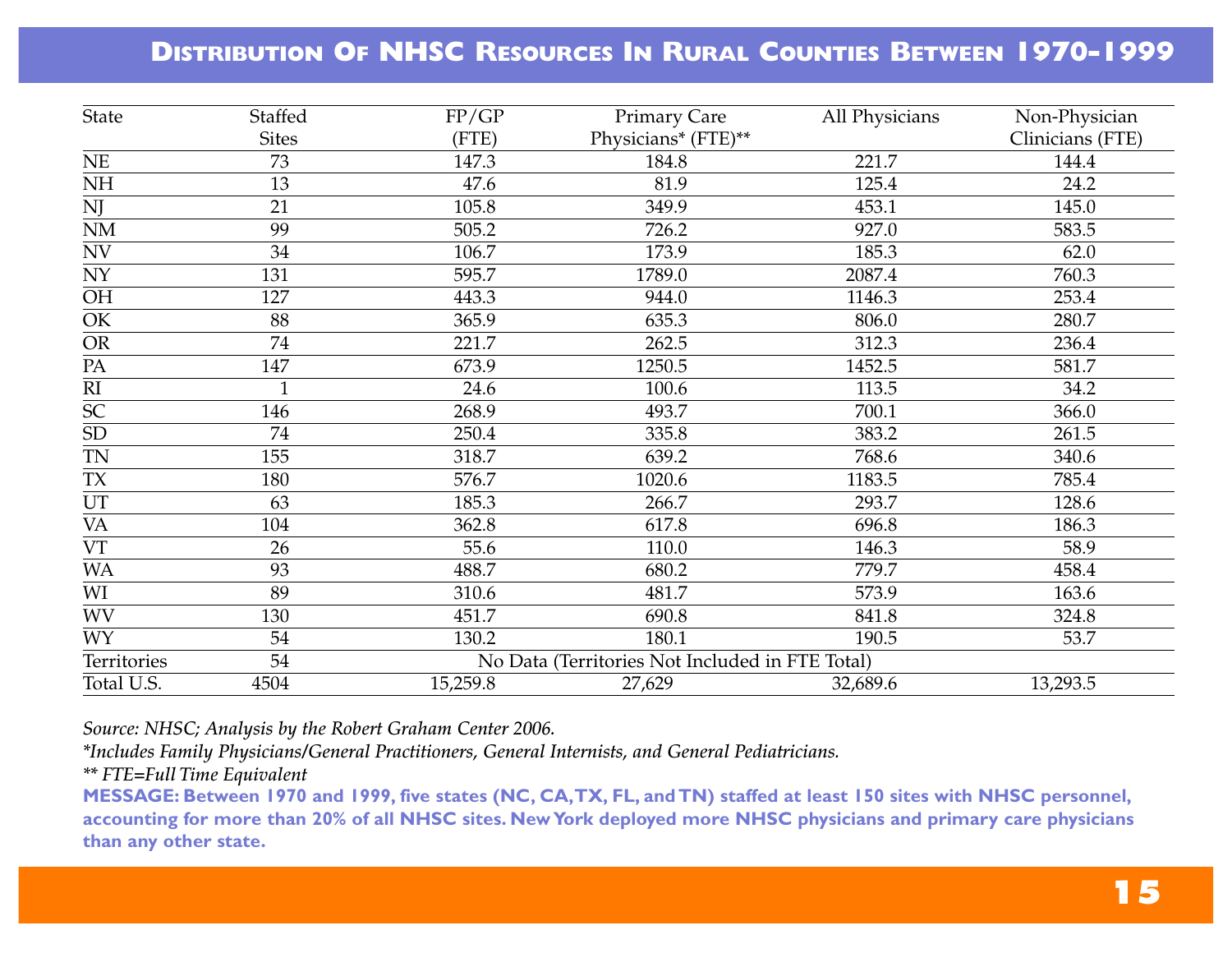| Discipline                | Number of  | Percent of                     | Person Yearst | Percent of   |
|---------------------------|------------|--------------------------------|---------------|--------------|
|                           | Clinicians | <b>Primary Care Clinicians</b> |               | Person Years |
| MD                        | 8276       | 60                             | 18,646.6      | 61           |
| Dentist                   | 1527       |                                | 3487.3        |              |
| DO                        | 1446       | 10                             | 3311.8        |              |
| Physician Assistant       | 911        |                                | 1597.7        |              |
| <b>Nurse Practitioner</b> | 904        |                                | 1779.5        |              |
| Nurse                     | 260        |                                | 615.3         |              |
| Nurse Midwife             | 142        |                                | 232.5         |              |
| Social Worker             | 102        |                                | 210.3         |              |
| *Other                    | 347        |                                | 778.8         |              |
| Total                     | 13,915     | 100                            | 30,659.8      | $101**$      |

*Table 2. Relative Contribution of Clinicians to Rural NHSC Workforce, 1970-1999*

*Source: NHSC; Analysis by the Robert Graham Center 2006.*

*\*Podiatrists composed the largest number of "Other"clinicians (n=84).*

*\*\*Does not sum to 100% due to rounding.*

*†Person years are defined as the total number of months served between 1970 and 1999, divided by 12. For example, if a clinician served six months in 1995, 12 months in 1996, and six months in 1997, the clinician contributed 24 months divided by 12, or 2 person years.*

**MESSAGE: In the 30 years spanning 1970-1999, MDs and DOs comprised more than 70% of the NHSC workforce, with nurses, dentists, PAs and social workers representing most of the remainder.**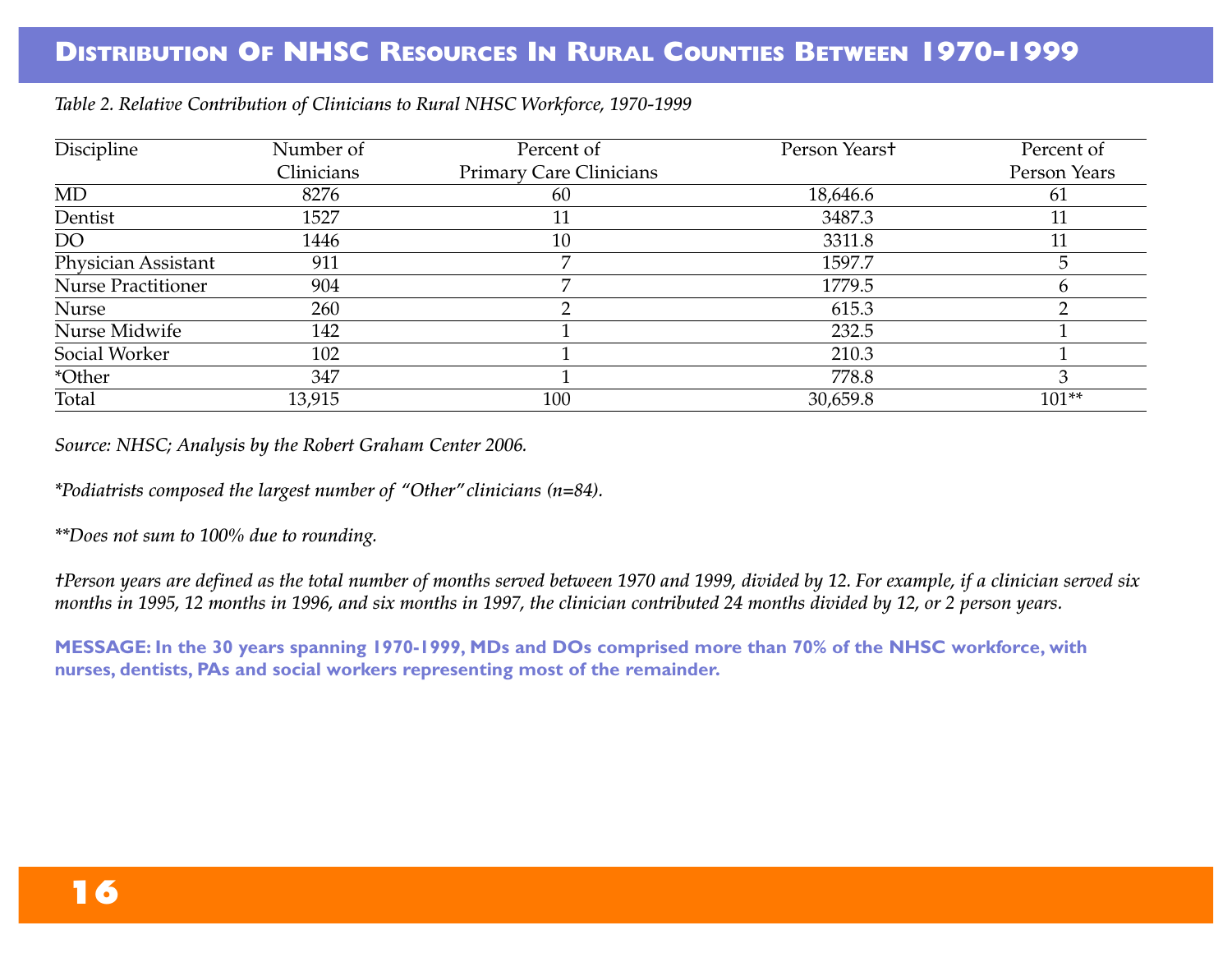| Specialty               | Number of  | Percent of Primary | Person Yearst | Percent of   |
|-------------------------|------------|--------------------|---------------|--------------|
|                         | Physicians | Care Physicians    |               | Person Years |
| <b>Family Medicine</b>  | 4,208      | 48                 | 9,646.3       | 48           |
| <b>General Practice</b> | 1,946      | 22                 | 4,314.3       | 22           |
| Internal Medicine       | ,777       | 20                 | 4,030.7       | 20           |
| Pediatrics              | 846        |                    | 1,951.5       |              |
| Total                   | 8.777*     | 100                | 19,942.8      | 100          |

*Table 3. Relative Contribution of Primary Care Physicians to Rural NHSC Workforce, 1970-1999*

*Source: NHSC; Analysis by the Robert Graham Center*

*\*Sum does not equal that of all MDs and DOs from Table 2 because of the contribution of other sub-specialty physicians, most of whom were psychiatrists or obstetricians/gynecologists.*

*†Person years are defined as the total number of months served between 1970 and 1999, divided by 12. For example, if a clinician served six months in 1995, 12 months in 1996, and six months in 1997, the clinician contributed 24 months divided by 12, or 2 person years.*

**MESSAGE: In the 30 years spanning 1970-1999, family physicians and general practitioners comprised 70% of the NHSC primary care physician workforce, with internists and pediatricians representing 20 and 10 percent respectively.**

While these profiles of national resource allocation document the widespread geographic involvement of the NHSC, the characteristics of communities served is also important. Consistently, the NHSC has placed obligated medical personnel in areas of greatest need, poorer health status, higher poverty, and areas in which racial and ethnic minorities comprise a large proportion of the general population.<sup>3</sup> Figures 3 and 4 depict the percent of the population that are racial and/or ethnic minorities and living in poverty by the number of years of NHSC service, including physician, nurse practitioner, and physician assistant service to rural wholecounty primary care HPSA counties in 1984. Though the data in Figures 3 and 4 reflect county averages, using individuals as the unit of analysis yielded similar results.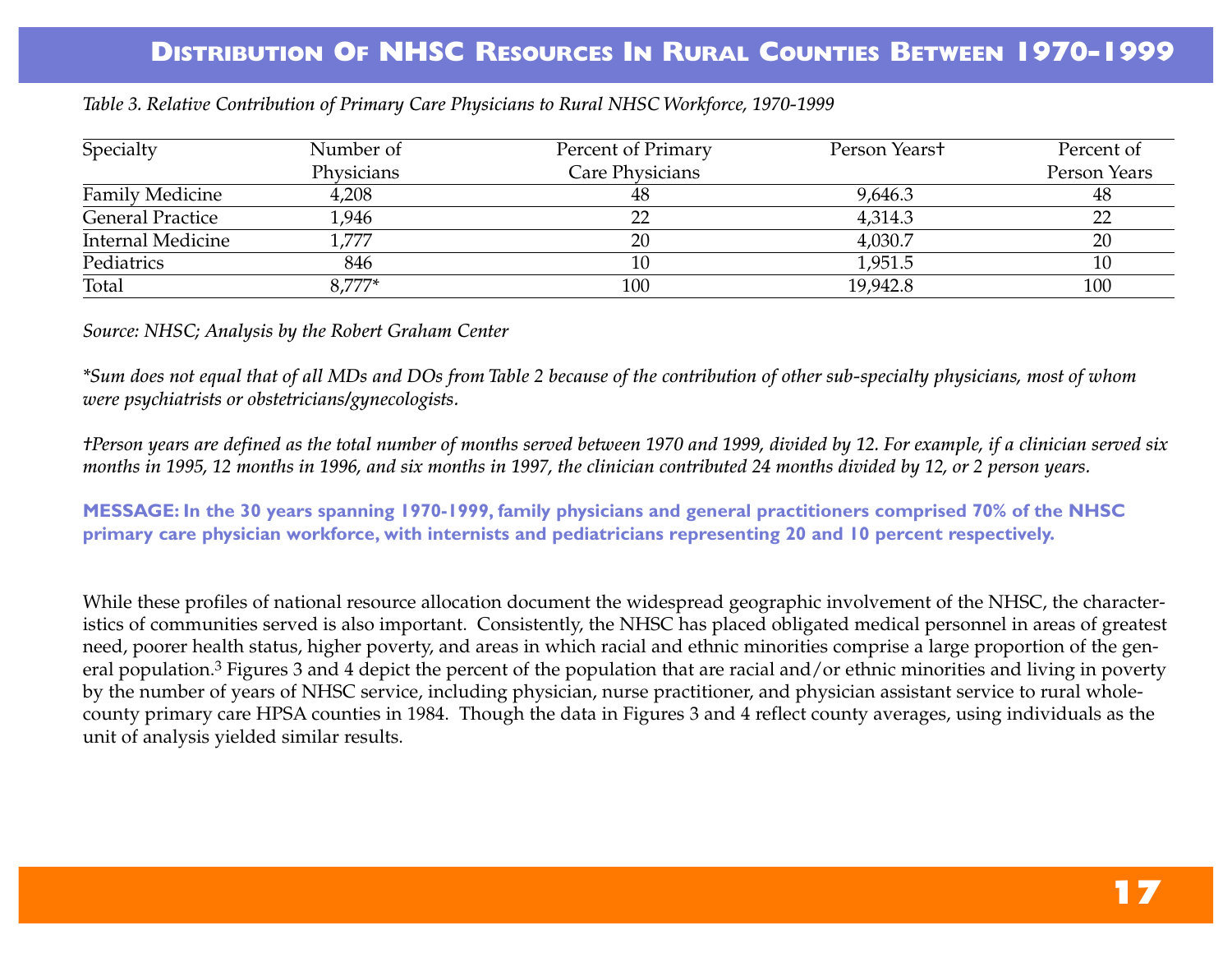*Figure 3. Percent of Rural HPSA County Population That Is Racial/Ethnic Minority by NHSC Presence, 1984-1998*



*Source: NHSC, Area Resource File, U.S. Census; Analysis by the Robert Graham Center 2006. The horizontal line shows the percent of U.S. rural non-HPSA county population that was racial/ethnic minority in 1980 (12.5%).*

**MESSAGE:The NHSC has assigned its resources preferentially and delivered its most consistent service to counties with large minority populations.**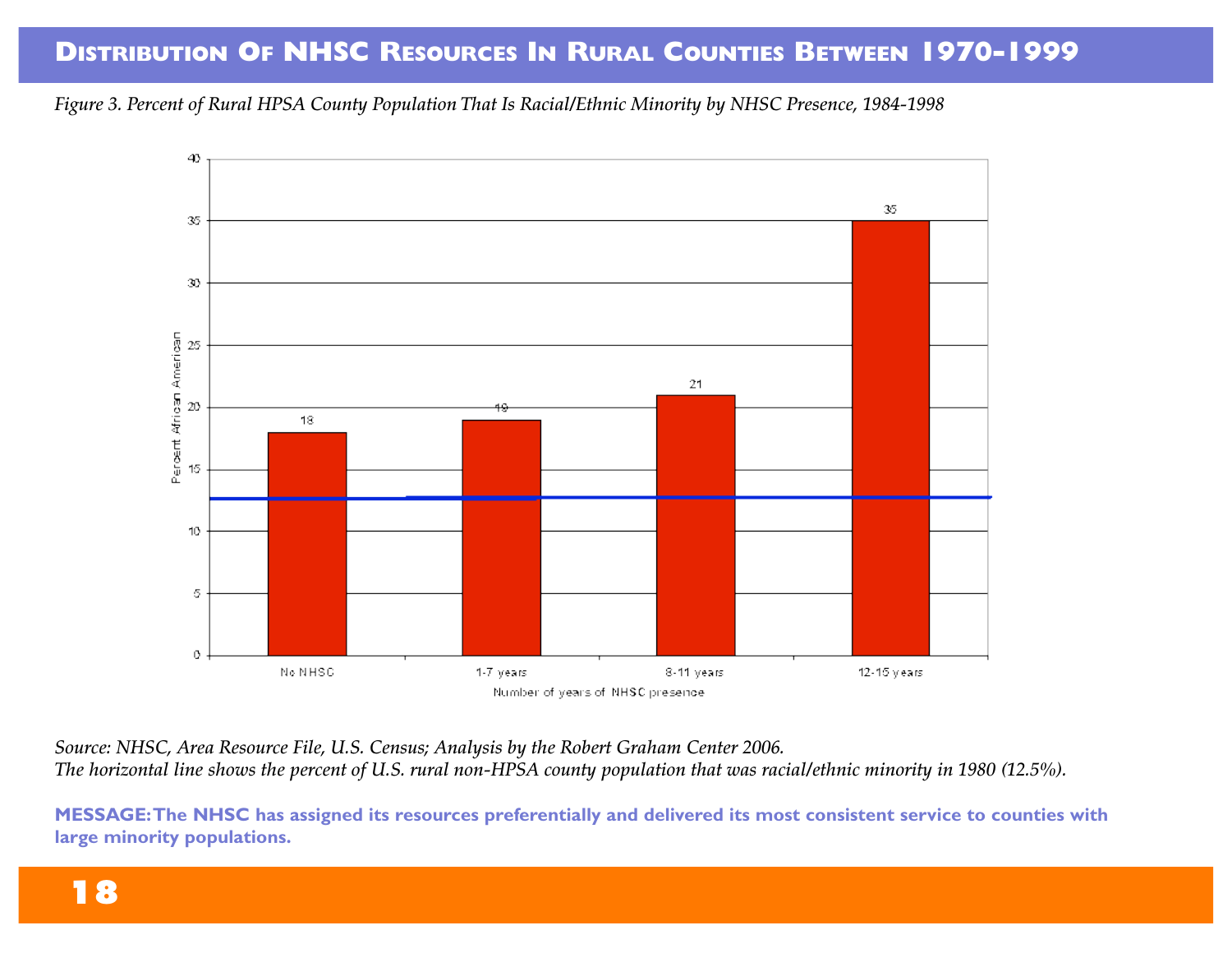*Figure 4. Percent of Rural HPSA County Population That Is Below Poverty Level by NHSC Presence, 1984-1998*



*Source: NHSC, Area Resource File, U.S. Census; Analysis by the Robert Graham Center 2006. The horizontal line shows the percent of U.S. rural non-HPSA county population that was below poverty level in 1980 (15.2%)*

**MESSAGE:The NHSC has assigned its resources preferentially and delivered its most consistent service to counties with large populations living in poverty.**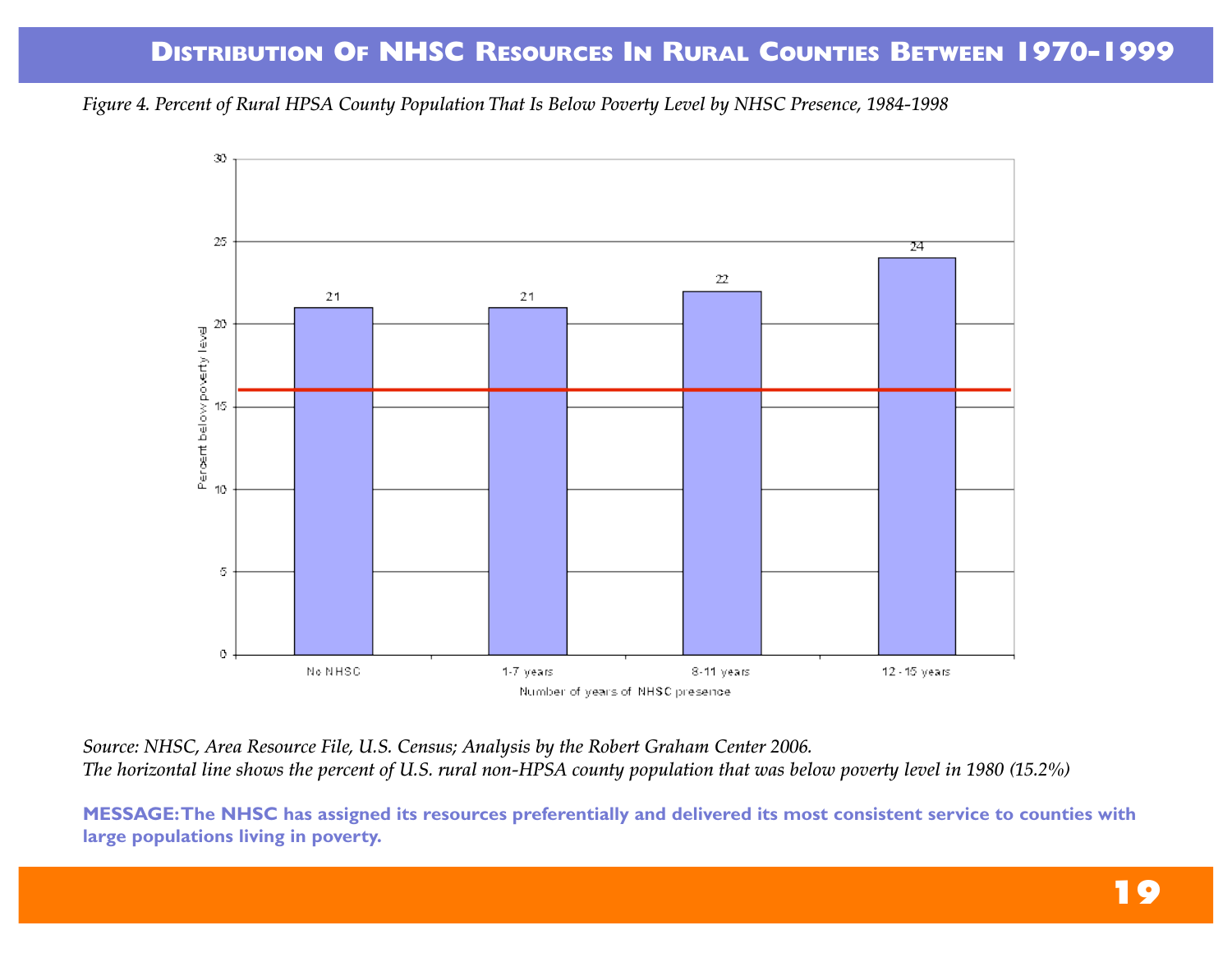### **AFFECT OF THE NHSC STAFFING ON PHYSICIAN WORKFORCE WITHIN COMMUNITIES**

Concerns have been raised about NHSC placements having a negative long-term effect on a community's long-term physician workforce by discouraging in-migration of non-NHSC physicians. We compared 141 rural whole-county primary care HPSAs with NHSC physicians in 1984 and most of the preceding five years with 142 rural whole-county primary care HPSAs without NHSC resources between 1979 and 2001.4 Table 4 indicates that NHSC-served counties increased their non-NHSC primary care physicianto-population ratios at greater rates than did counties not served by the NHSC. Multivariate analyses revealed that while the NHSC effect was significant in increasing the ratio from 1981 to 1996, presence of a hospital in the county was an even stronger influence (see Appendix 1 for details on the analysis). It may not be feasible to build a hospital in every U.S. county in order to attract primary care physicians, but the NHSC may be a viable way to enhance a community's physician workforce.

*Table 4. Mean Rural County Primary Care Physician-to-Population Ratio for 1981, 1986, 1991, 1996, and 2001 by NHSC Presence Between 1979 and 1984* 

| NHSC Presence, | Mean PCP   | Mean PCP   | Mean PCP   | Mean PCP   | Mean PCP   |
|----------------|------------|------------|------------|------------|------------|
| 1979-1984      | per 10,000 | per 10,000 | per 10,000 | per 10,000 | per 10,000 |
|                | 1981       | 1986       | 1991       | 1996       | 2001       |
| Yes $(n=141)$  | 2.53       | 2.49       | 2.59       | 3.47       | 3.93       |
| No $(n=142)$   | 1.76       | 2.03       | 2.07       | 2.31       | 2.34       |

*Source: NHSC, Area Resource File; Analysis by the Robert Graham Center 2006.*

**Message: NHSC presence does not seem to prevent immigration of non-NHSC physicians; increases can be due to some NHSC physicians remaining after their obligations or non-NHSC physicians remaining longer, as the mean physician to population ratio has increased at a greater rate in NHSC-served counties than in counties that never had NHSC placement.**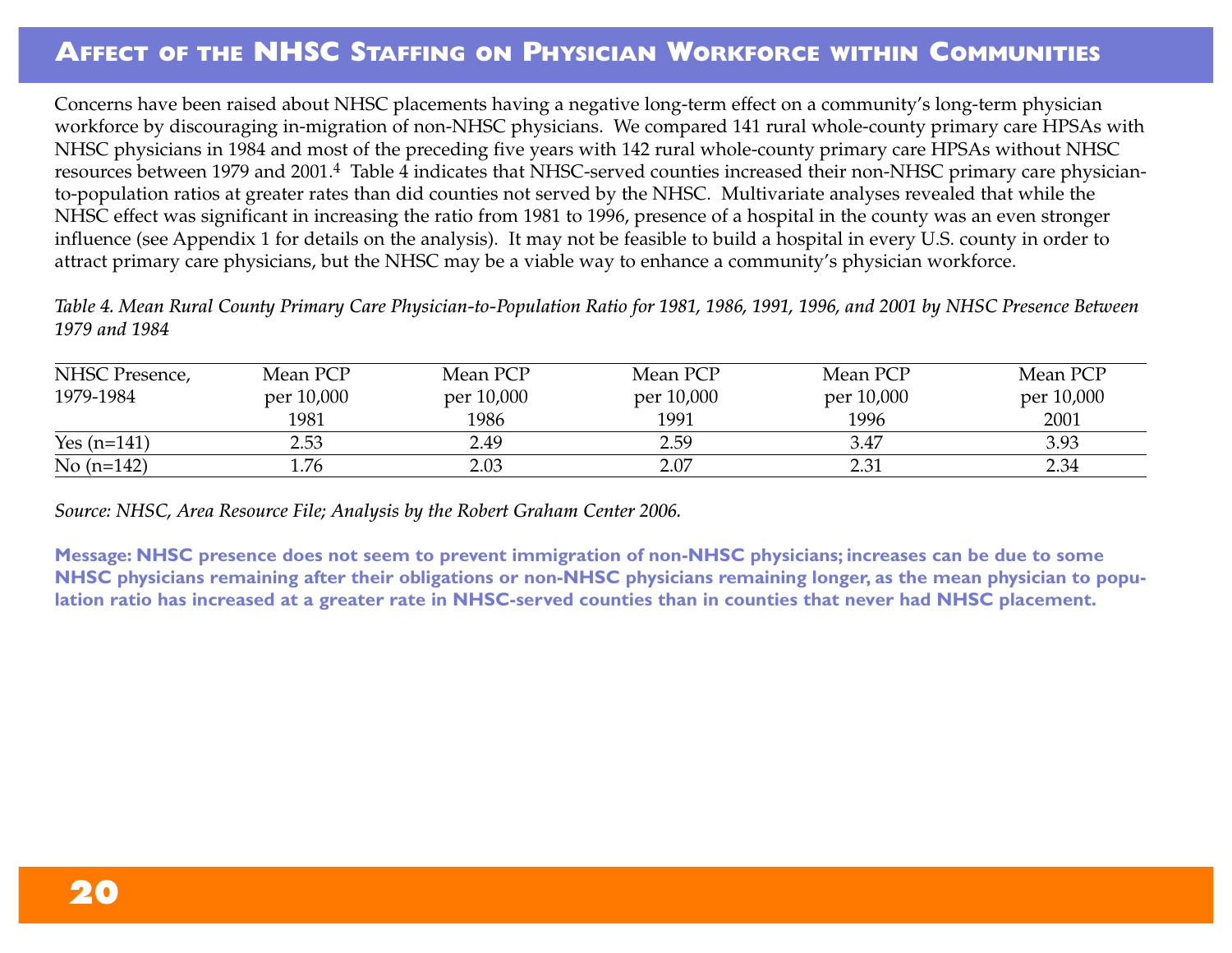### **SELF-REPORTED HEALTH STATUS IMPROVES WHEN NHSC RESOURCES ARE PRESENT**

Every year since 1957, the U.S. Centers for Disease Control and Prevention's National Center for Health Statistics has conducted the National Health Interview Survey. Information is obtained each year from a probability sample of about 111,000 people who reside in 43,000 households. We focused on self/parent-reported health status and the number of physician visits in the 12 months preceding the interview for persons in rural whole-county primary care HPSAs served vs. not served by the NHSC. Comparisons were made for the years 1986, 1991, and 1996 for which AMA Physician Masterfile data were available. Geographic links for county of NHSC primary care physician location and respondent residence were made using FIPS codes. FIPS codes represent counties and county equivalents in the 50 states and the District of Columbia. All work (see Appendix 1) was done at the NCHS Research Data Center in Hyattsville, Maryland.

Table 5 illustrates more favorable self/parent ratings of health on the traditional five-point scale for residents of NHSC-served counties than other rural whole-county primary care HPSAs. Table 6 similarly shows that more doctors' visits were reported by the residents of NHSC counties for two of the three years examined.

| Table 5. Mean Rural County Self-Reported Health Status According to NHIS by NHSC Presence, 1986-1996 |  |  |  |  |  |  |
|------------------------------------------------------------------------------------------------------|--|--|--|--|--|--|
|------------------------------------------------------------------------------------------------------|--|--|--|--|--|--|

|                  | Mean †Health Status    |          |  |  |
|------------------|------------------------|----------|--|--|
|                  | <b>NHSC</b><br>No NHSC |          |  |  |
|                  | Presence               | Presence |  |  |
| 1986             | $2.50*$                | $2.73*$  |  |  |
| NHIS respondents | 1253                   | 257      |  |  |
| 1991             | 2.35                   | 2.41     |  |  |
| NHIS respondents | 1345                   | 2635     |  |  |
| 1996             | 2.37                   | 2.44     |  |  |
| NHIS respondents | 1200                   | 1646     |  |  |

*Source: NHSC, Area Resource File, National Health Interview Survey; Analysis by the Robert Graham Center 2006.*

*†Health status is measured using a 1-5 Likert Scale: 1= Excellent; 2 = Very good; 3 = Good; 4 = Fair; and 5 = Poor. The lower the health status rating, the healthier the National Health Interview Survey respondent. \*p<.05*

**MESSAGE: Rural whole county HPSAs with a NHSC presence show a trend toward better self-reported health status than those without NHSC presence.**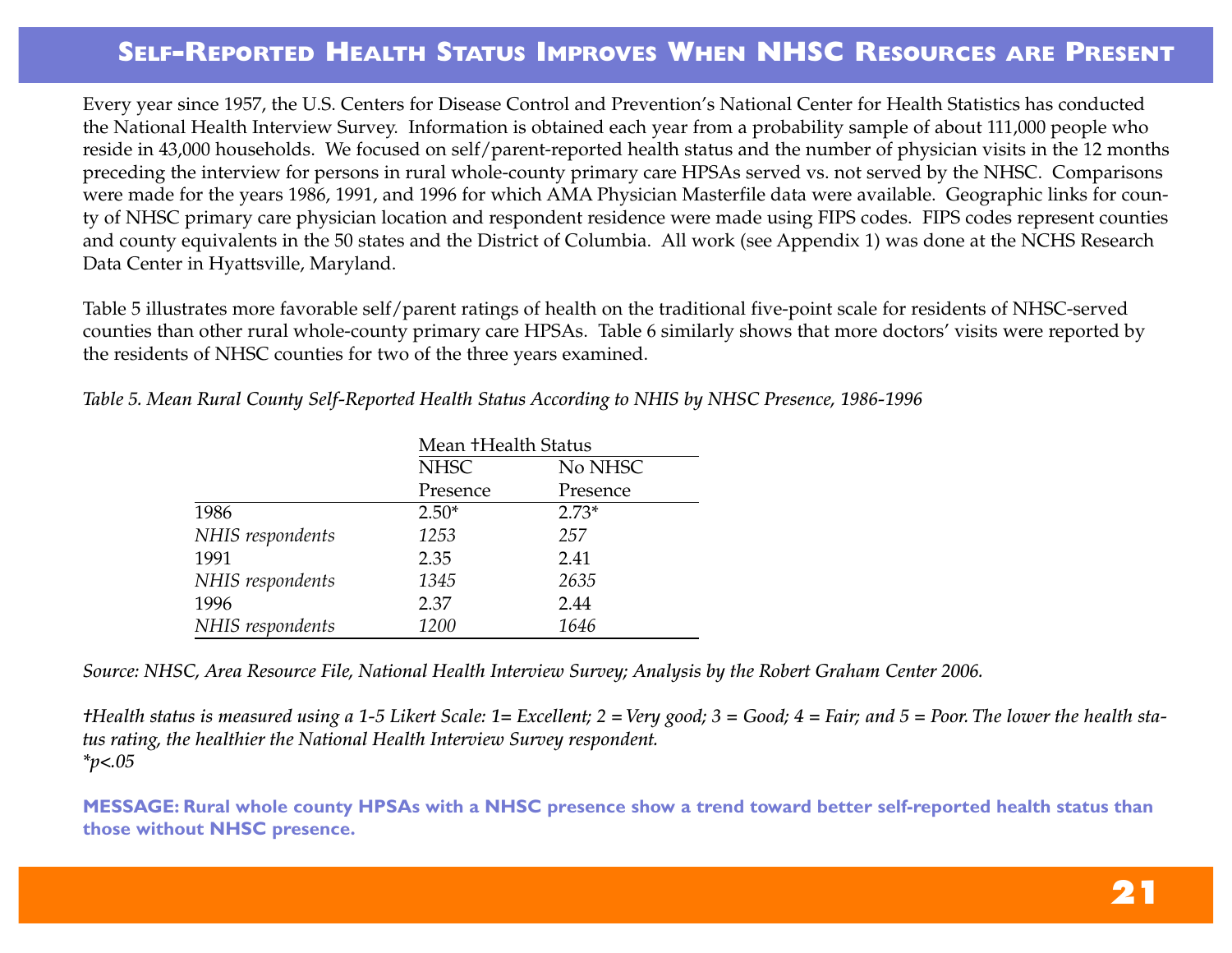*Table 6. Mean Rural County Number of Self-Reported Physician Visits According to NHIS by NHSC Presence, 1986-1996*

| Mean Number of Visits |                        |          |  |  |
|-----------------------|------------------------|----------|--|--|
|                       | in Past 12 Months      |          |  |  |
|                       | <b>NHSC</b><br>No NHSC |          |  |  |
|                       | Presence               | Presence |  |  |
| 1986                  | 3.95                   | 3.51     |  |  |
| NHIS respondents      | 1252                   | 251      |  |  |
| 1991                  | 4.52                   | 4.11     |  |  |
| NHIS respondents      | 1345                   | 2638     |  |  |
| 1996                  | 4.27                   | 4.36     |  |  |
| NHIS respondents      | 1202                   | 1649     |  |  |

*Source: NHSC, Area Resource File, National Health Interview Survey; Analysis by the Robert Graham Center 2006.*

**MESSAGE: In 1986 and 1991, but not in 1996, residents of rural whole county HPSAs with a NHSC presence reported more physician visits than residents of rural whole county HPSAs with no NHSC presence.**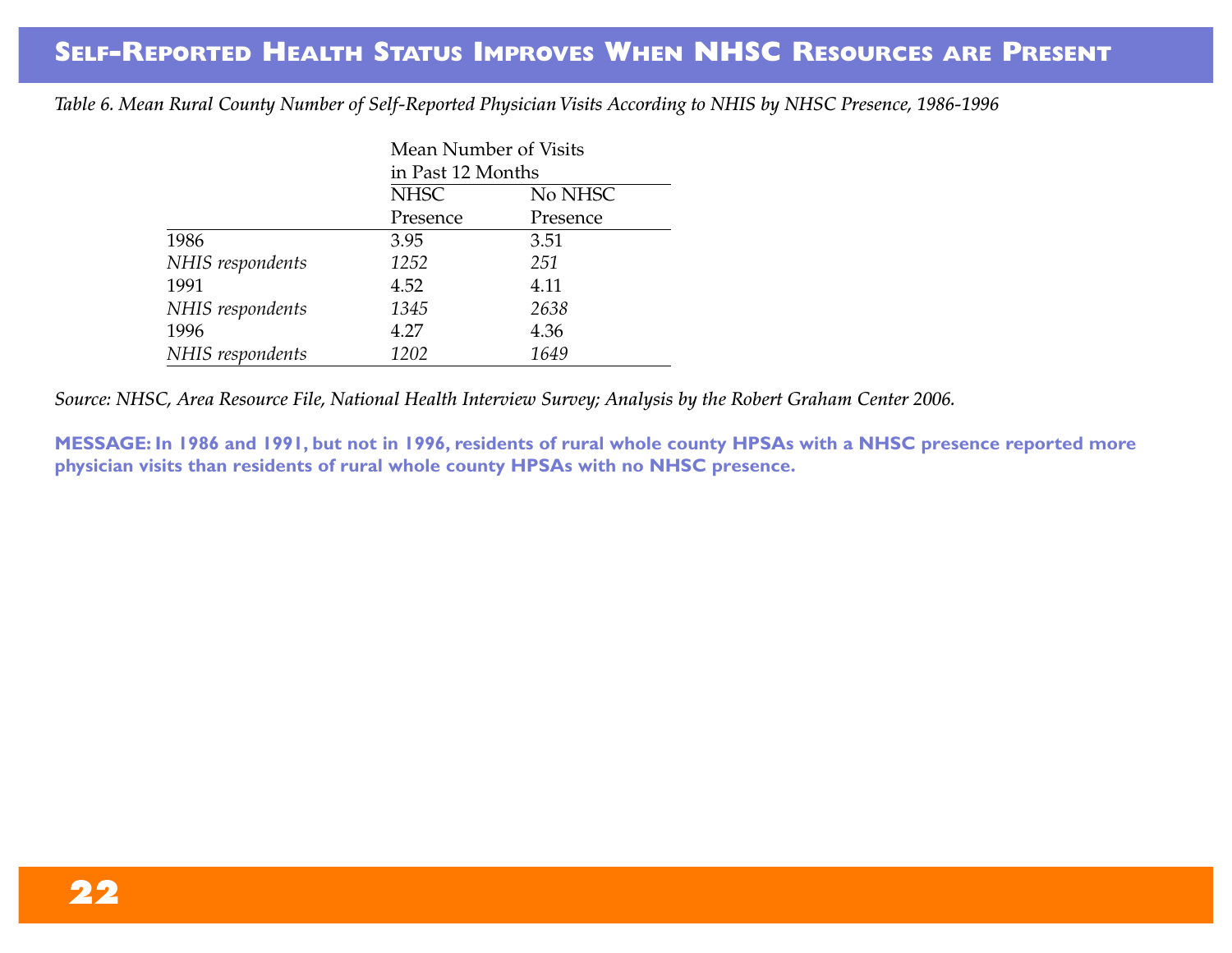### **NHSC RESOURCES IMPROVE AGE-STANDARDIZED MORTALITY RATIOS**

Mortality rates, adjusted for age, were compared for rural whole county HPSAs and non-HPSA counties to assess the degree to which the placement of NHSC-obligated clinicians in needy communities might reduce health disparities there (see Appendix 1 for more information on the analysis)5. The standardized mortality ratios (SMRs) that appear in Table 7 were calculated using the indirect method, i.e. the SMRs represent deaths in the respective study groups relative to the number expected based on the experience, from 1981 through 1983, of the 772 rural non-HPSAs. 1981-1983 age-specific rates for those counties were multiplied by county age group population, then summed to compute expected mortality for each county group. For example, an SMR of 1.20 would indicate 20% more deaths occurred than expected, while an SMR of .75 means 25% fewer deaths occurred than expected given the age distribution of the population and the aggregate three-year experience of the 772 counties.

Study groups were configured by rural whole-county primary care HPSA status in 1984 and level of NHSC presence from 1984- 1998. Table 7 depicts improvement in age-adjusted mortality among all study groups from the period 1981-1983 to 1996-1998, though NHSC presence did not diminish disparities in mortality between rural whole-county primary care HPSAs and non-HPSA populations during that time. On balance, all groups improved substantially over the 15 years of observation. The larger SMRs in counties with the earliest NHSC placements suggest that the NHSC first placed clinicians in counties of greatest need.

Mortality ratios in Table 7 must be interpreted in the context of possible random variation associated with relatively rare events and small county populations. Thus, aggregated populations for county groups were also contrasted. Those results appearing in Table 7 were similar to the outcome of analyses using individual counties as the units of analysis.

| <b>SMR</b> | <b>SMR</b> | $%$ Improvement                                                                                                                |
|------------|------------|--------------------------------------------------------------------------------------------------------------------------------|
| 1981-1983  | 1996-1998  | in SMR 1981-1998                                                                                                               |
| .997       | .947       |                                                                                                                                |
| 1.027      | .987       |                                                                                                                                |
| 1.062      | 1.043      |                                                                                                                                |
| 1.086      | 1.036      |                                                                                                                                |
| *.993      | $*942$     |                                                                                                                                |
|            |            | Tubic 7. Kurul County Sumuaratzea Niorunity Kanos (SNIK) and Ferent Improvement in SNIK by NITSC Chmcuni - Fresence, TSOF-1330 |

*Table 7. Rural County Standardized Mortality Ratios (SMR) and Percent Improvement in SMR by NHSC Clinician† Presence, 1981-1998*

*Source: NHSC, Area Resource File, National Health Interview Survey; Analysis by the Robert Graham Center 2006*

*\*This is the reference group. This is not equal to 1.0 because this reference group is based on the summed county populations, while Table 7 data reflect group county medians.*

*†"Clinician"refers to physicians, NPs, and PAs.*

**MESSAGE: All rural counties assessed, including whole county HPSAs with no NHSC presence, showed improvements in standardized** mortality rates. Rural underserved counties with the most continuous NHSC presence showed gains similar to non-HPSA counties.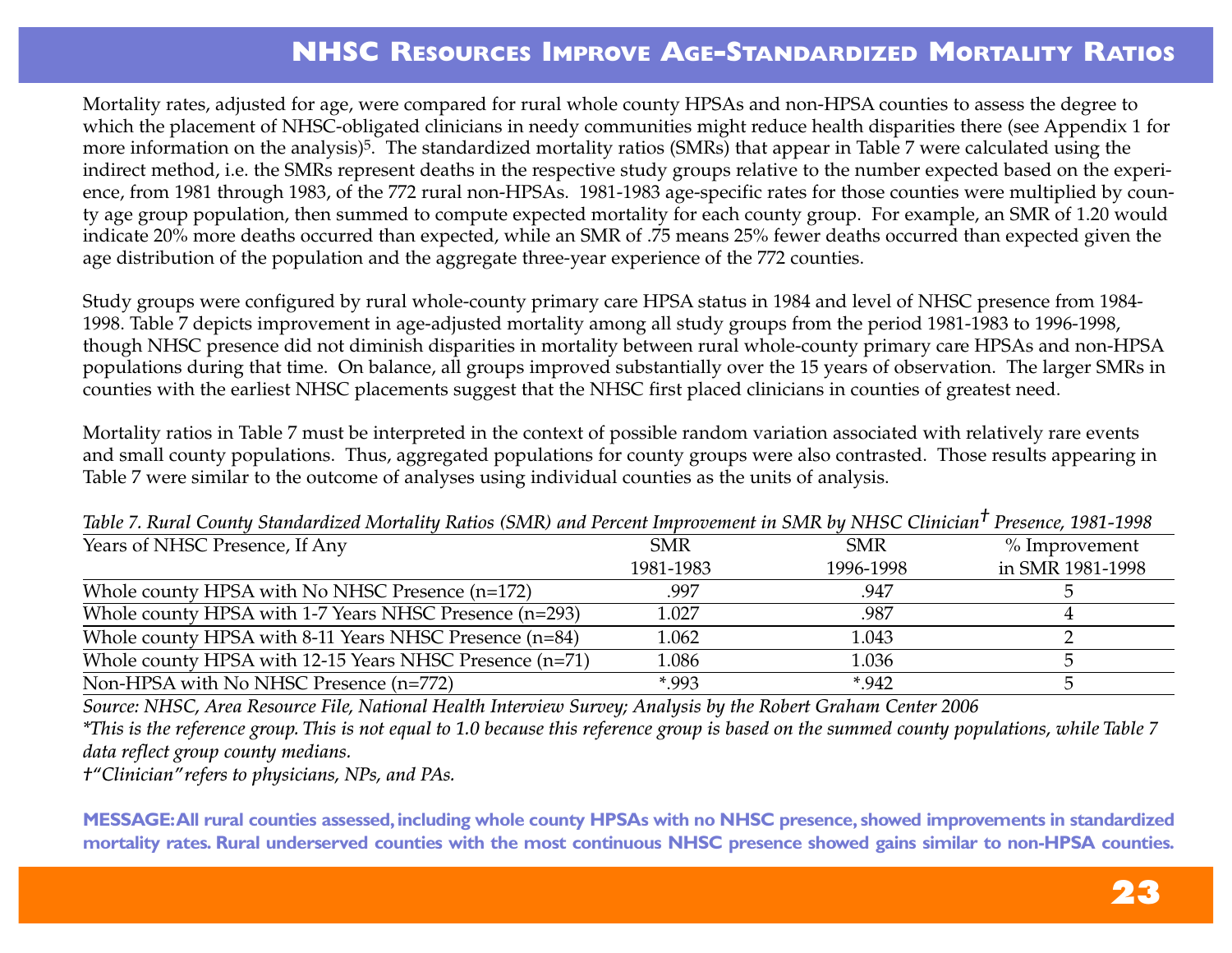### **THE IMPACT OF NHSC RESOURCES ON LOCAL ECONOMIES**

The healthcare sector is a major contributor to the rural economies of many states, where as an employer it is second only to public schools.<sup>6</sup> In rural areas of many states, NHSC healthcare providers are not just providing healthcare services, but are also major contributors to economic and business life. The extent of such contributions is assessed in this section using standard economic input-output analysis methods.7 See Appendix 1 for a full description of our methods.

The data presented in Table 8 show 1,244 NHSC personnel in the 11 most rural states in the US in 1999. We chose these most rural states to ensure we were using the most pure cases and the states most applicable to our report, The NHSC in Rural Counties. These included 541 primary care physicians, 97 sub-specialist physicians, 204 dentists, 218 physician assistants and 184 nurse practitioners.

| State                   | <b>Primary Care</b> | Sub-specialty | Dentists | Physician Assistants/      | <i><b>*Total NHSC</b></i> |
|-------------------------|---------------------|---------------|----------|----------------------------|---------------------------|
|                         | Physicians          | Physicians    |          | <b>Nurse Practitioners</b> | Personnel                 |
| <b>Total US Rural</b>   | 541                 | 97            | 204      | 402                        | 1,244                     |
| Alabama                 | 13                  |               |          |                            | 25                        |
| Arkansas                | b                   |               |          |                            | 12                        |
| Kentucky                |                     |               |          |                            | 16                        |
| Maine                   |                     |               |          | 11                         | 27                        |
| Mississippi             |                     |               |          |                            | 18                        |
| Montana                 |                     |               |          |                            | 10                        |
| New Hampshire           |                     |               |          |                            |                           |
| North Dakota            |                     |               |          |                            | h                         |
| South Dakota            |                     |               |          |                            |                           |
| Vermont                 |                     |               |          |                            |                           |
| West Virginia           | <sub>t</sub>        |               |          | 10                         | 19                        |
| 11 rural states (above) | 54                  | 19            | 23       | 48                         | 143                       |

#### *Table 8. NHSC Personnel in the 11 Most Rural States, 1999*

*Source: NHSC personnel data: HRSA Geospatial Data Warehouse (U.S. Department of Health and Human Services); Rurality data: U.S. Census*

*\*Rounding may cause slight discrepancies in sums.*

**MESSAGE: 1,244 NHSC personnel served the most rural areas of the US in 1999.These included 541 primary care physicians, 97 sub-specialist physicians, 204 dentists, 218 physician assistants and 184 nurse practitioners.**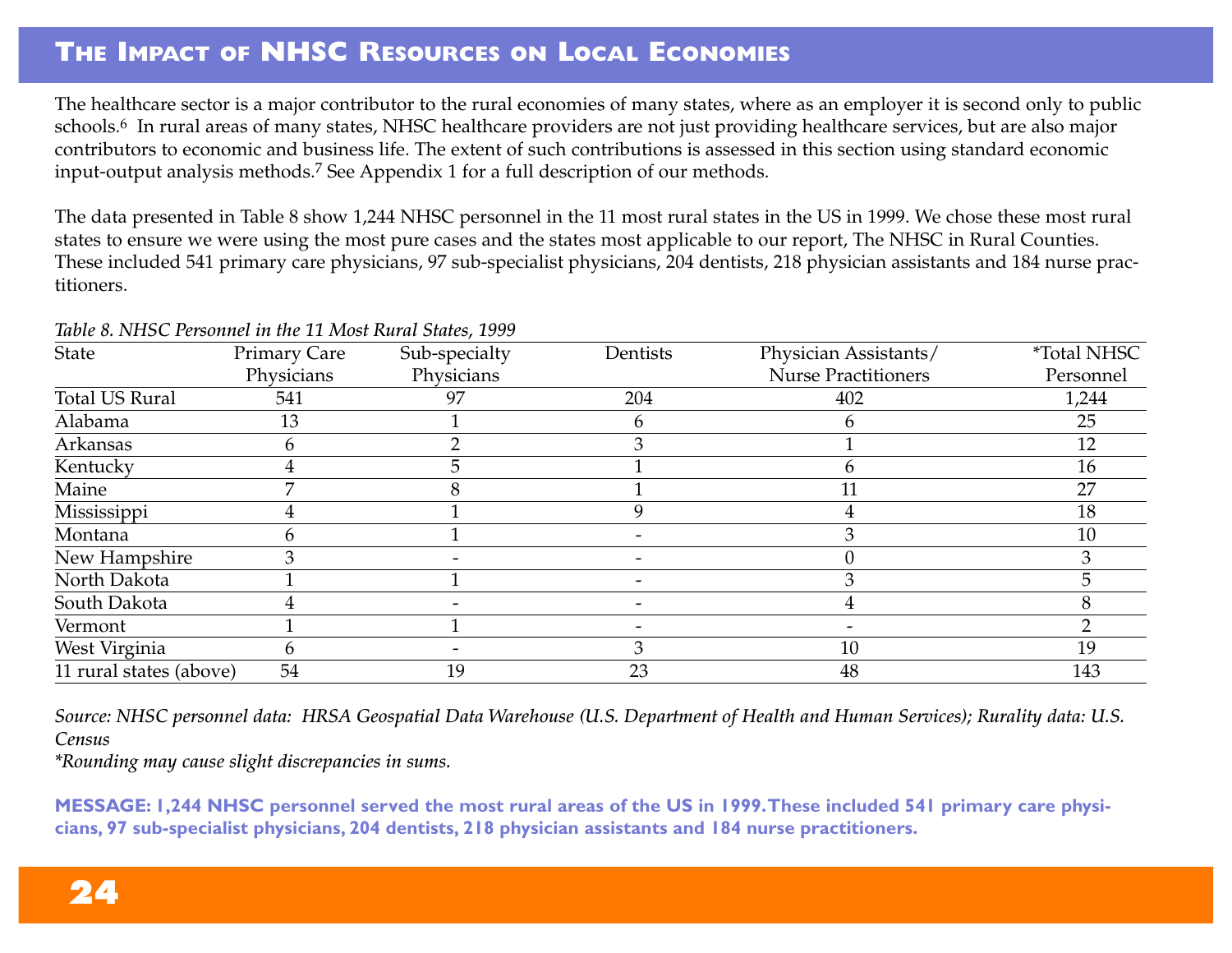#### **Analysis assuming two support staff persons**

The economic impact results are presented in Table 9. Assuming that two support staff persons (including nursing and clerical staff) are needed per provider at each NHSC site, the presence of 1,244 NHSC clinicians in rural areas would lead to an additional 2,488 direct or immediate healthcare provider office practice jobs in these areas. The analysis showed that these jobs generated \$346 million of economic output and \$2.4 million of business taxes in these 11 rural states. These were all direct impacts of having NHSC clinicians in rural areas. There are additional impacts, referred to as indirect and induced impacts.

NHSC healthcare provider office practices purchase inputs from other rural and other regional businesses including office and medical supplies. These effects may generate additional jobs. The total effects of such purchases are called the indirect economic impacts of the program. From our estimation, using IMPLAN, the indirect impacts of NHSC clinicians in these 11 rural states were \$96.8 million of economic output, \$3.9 million business taxes and 885 additional jobs.

Workers from the NHSC healthcare provider rural office practices and the complementary businesses whose jobs are supported by the presence of the rural NHSC clinicians make personal consumption expenditures at the local rural stores and restaurants. These effects may also generate additional jobs. The total effects of such expenditures are called the induced economic impacts of the program. From our estimation, using IMPLAN, the induced impacts of NHSC clinicians in these 11 rural states is \$432.4 million of economic output, \$23.3 million business taxes and 4,004 additional jobs.

The total impact on the rural economies of these 1,244 NHSC clinicians in 1999 was the sum of the direct, indirect and induced impacts. These 1,244 NHSC clinicians in rural areas produced 2,488 additional healthcare office jobs, and 4,889 non-healthcare jobs in the rural economies. They also generated a total \$874.9 million of economic output and \$29.6 million in business taxes.

Primary care clinicians, including primary care physicians, physician assistants and nurse practitioners, made up about 75 percent of all rural-sited NHSC clinicians in 1999, and they generated about 75 percent of the economic impact. We found that 943 NHSC primary care clinicians in the 11 most rural states generated 1,886 additional healthcare office jobs, and 3,705 on-healthcare jobs. They also generated a total \$663.2 million of economic output and \$22.4 million in business taxes.

#### **Analysis assuming four support staff persons**

If we assume that in each NHSC provider's office, four support staff persons (including nursing and clerical staff) are needed per provider, the presence of 1,244 NHSC clinicians in rural areas would lead to 6,220 direct healthcare provider office practice jobs in the rural areas, generating 4,986 additional healthcare office jobs. They will also generate 8,147 non-healthcare jobs, \$1.458 billion of economic output and \$49.3 million in business taxes.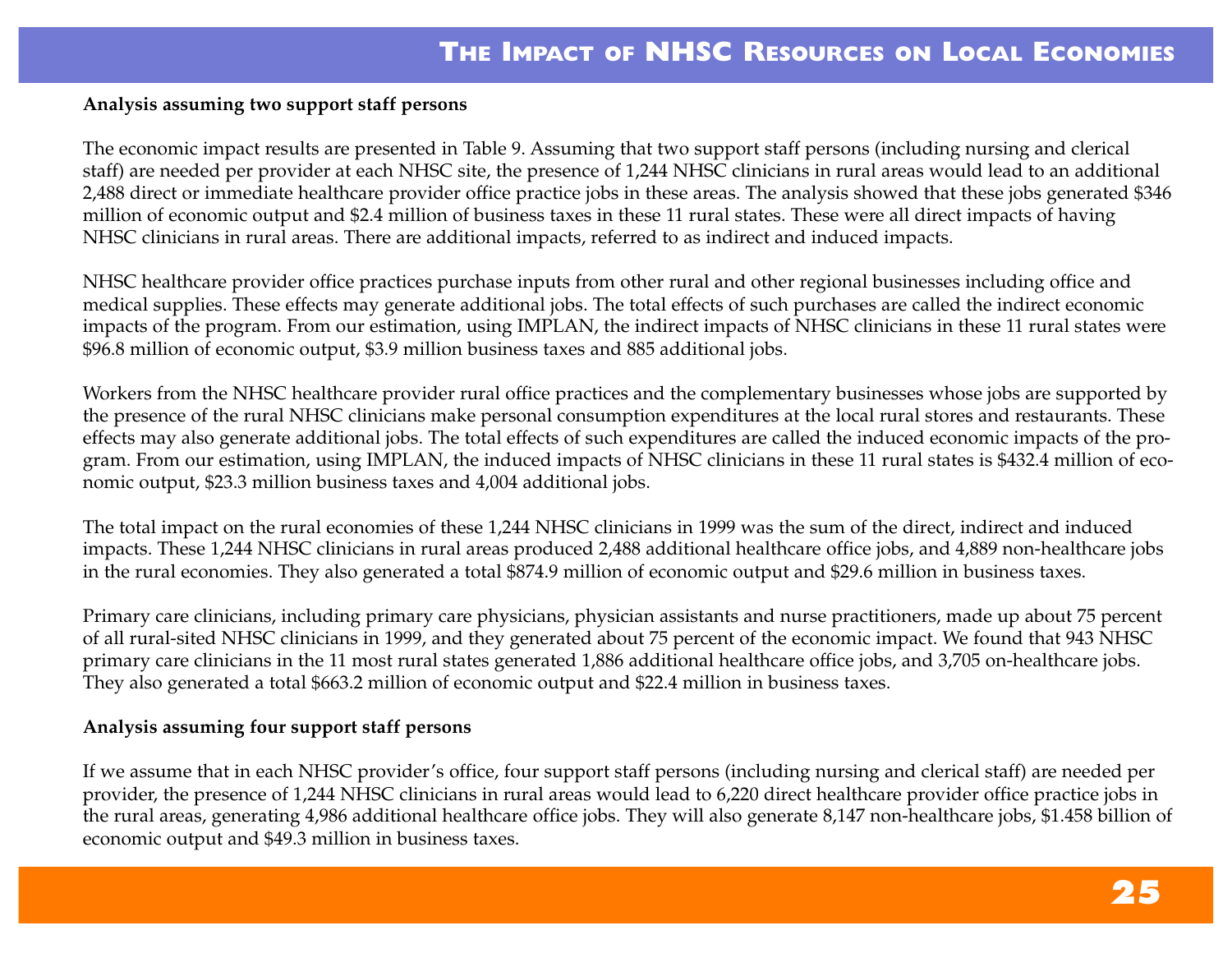*Table 9. Nationwide Annual Economic Impact of NHSC Clinicians in Rural Areas, 1999*

#### **Assuming 2 office staff per physician**

|                                       | Direct        | Indirect     | Induced       | <b>Total Economic</b> |
|---------------------------------------|---------------|--------------|---------------|-----------------------|
|                                       | Impact        | Impact       | Impact        | Impact*               |
| All NHSC clinicians                   |               |              |               |                       |
| Number of Jobs (FTE)                  | 3,732         | 885          | 4,004         | 8,620                 |
| Value Added to Economy                | \$281,271,072 | \$59,107,970 | \$253,522,428 | \$593,901,470         |
| Economic Income                       | \$278,892,459 | \$55,190,599 | \$230,249,725 | \$564,332,783         |
| <b>Business Taxes</b>                 | \$2,378,613   | \$3,917,371  | \$23,272,703  | \$29,568,687          |
| Economic Output                       | \$345,699,744 | \$96,775,954 | \$432,387,269 | \$874,862,967         |
|                                       |               |              |               |                       |
| Assuming 4 office staff per physician |               |              |               |                       |

|                        | Direct        | Indirect      | Induced       | <b>Total Economic</b> |
|------------------------|---------------|---------------|---------------|-----------------------|
|                        | Impact        | Impact        | Impact        | Impact*               |
| All NHSC clinicians    |               |               |               |                       |
| Number of Jobs (FTE)   | 6,220         | 1,474         | 6,6735        | 14,367                |
| Value Added to Economy | \$468,785,120 | \$98,513,291  | \$422,537,402 | \$989,835,813         |
| Economic Income        | \$464,820,765 | \$91,984,339  | \$383,749,562 | \$940,554,666         |
| <b>Business Taxes</b>  | \$3,964,355   | \$6,528,952   | \$38,787,840  | \$49,281,147          |
| Economic Output        | \$576,166,272 | \$161,293,265 | \$720,645,487 | \$1,458,105,024       |

*Source: IMPLAN; Analysis by the Robert Graham Center*

*\*Rounding may cause slight discrepancies in sums.*

**MESSAGE: In rural areas, NHSC healthcare clinicians are major contributors to local economies, producing up to 14,367 jobs and \$1.5 billion in economic impact.**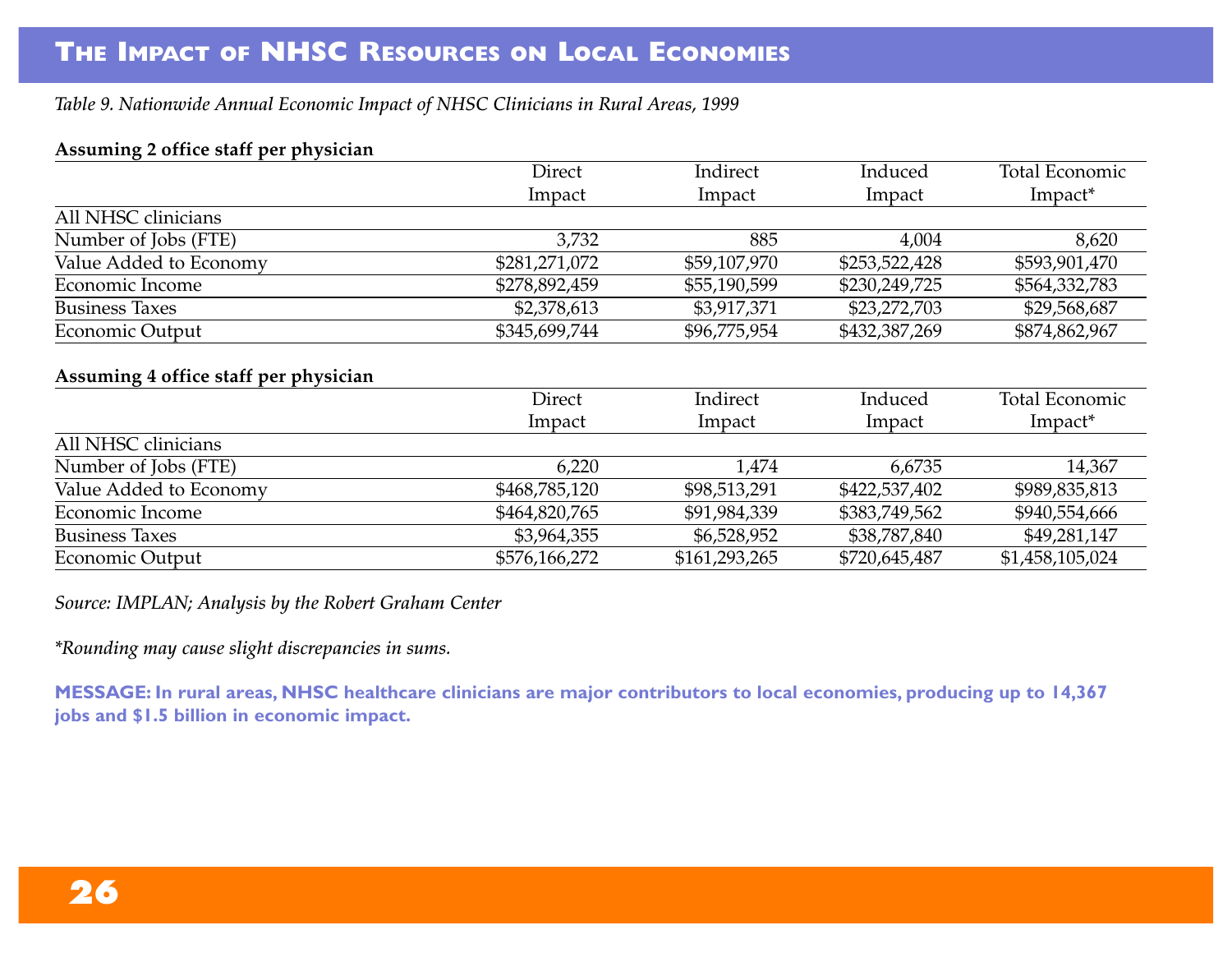#### **An Alabama example**

In Alabama, with the assumption that each NHSC provider needs four support staff persons, we found that all 25 NHSC clinicians generated \$16.31 million of total economic output, \$12.61 million of value added to the economy and about \$257 thousand of business taxes, as illustrated in Table 10.

*Table 10. An Example of the Annual Economic Impact of NHSC Clinicians in Rural Areas: The Case of the 25 NHSC Clinicians in Rural Alabama, 1999*

#### **Assuming 2 office staff per physician**

|                        | Direct      | Indirect    | Induced   | Total Economic |
|------------------------|-------------|-------------|-----------|----------------|
|                        | Impact      | Impact      | Impact    | Impact*        |
| All NHSC clinicians    |             |             |           |                |
| Number of Jobs (FTE)   | 76          |             |           | 99             |
| Value Added to Economy | \$6,403,767 | \$639,385   | \$562,061 | \$7,605,213    |
| Economic Income        | \$6,349,606 | \$596,844   | \$504,067 | \$7,450,517    |
| <b>Business Taxes</b>  | \$54,161    | \$42,541    | \$57,994  | \$154,696      |
| Economic Output        | \$7,870,632 | \$1,046,940 | \$919,175 | \$9,836,747    |

#### **Assuming 4 office staff per physician**

|                        | Direct       | Indirect    | Induced     | Total Economic      |
|------------------------|--------------|-------------|-------------|---------------------|
|                        | Impact       | Impact      | Impact      | Impact <sup>*</sup> |
| All NHSC clinicians    |              |             |             |                     |
| Number of Jobs (FTE)   | 126          | 20          | 18          | 164                 |
| Value Added to Economy | \$10,616,034 | \$1,060,034 | \$931,838   | \$12,607,906        |
| Economic Income        | \$10,526,240 | \$989,506   | \$835,690   | \$12,351,436        |
| <b>Business Taxes</b>  | \$89,794     | \$70,528    | \$96,148    | \$256,470           |
| Economic Output        | \$13,048,679 | \$1,735,716 | \$1,523,895 | \$16,308,290        |

Source: IMPLAN; Analysis by the Robert Graham Center \*Rounding may cause slight discrepancies in sums.

**MESSAGE: Using Alabama as an example, the NHSC is a strong contributor to rural economies, producing up to 164 jobs and \$16 million in economic impact in this state alone.**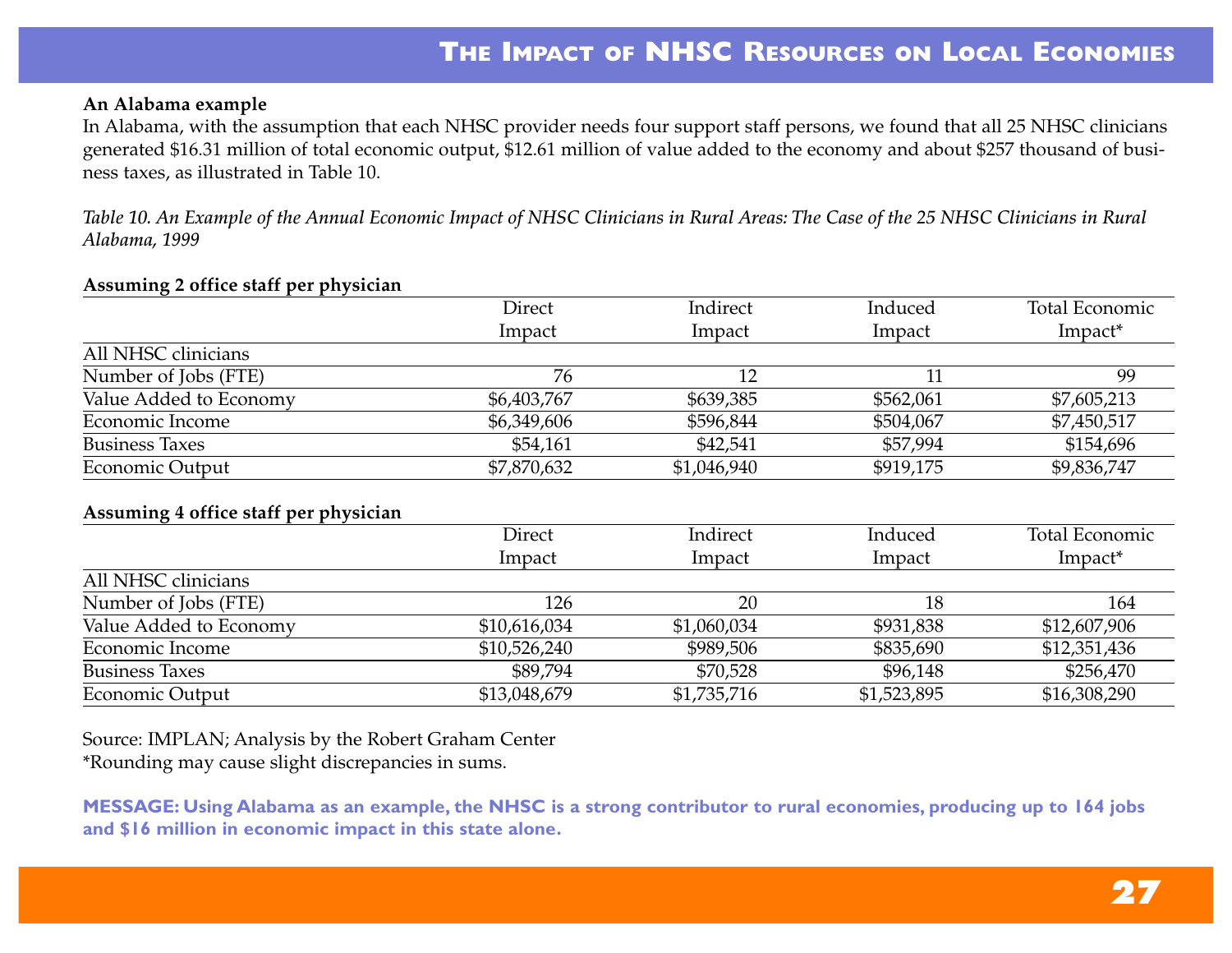#### **A Maine example**

In Maine, with the assumption that each NHSC provider needs four support staff persons, we found that all 27 NHSC clinicians generated \$25.03 million of total economic output, \$11.6 million of value added to the economy and about \$630 thousand of business taxes, as illustrated in Table 11.

*Table 11. An Example of the Annual Economic Impact of NHSC Clinicians in Rural Areas: The Case of the 27 NHSC Clinicians in Rural Maine, 1999* 

#### **Assuming 2 office staff per physician**

| $\cdot$                | Direct      | Indirect    | Induced     | <b>Total Economic</b> |
|------------------------|-------------|-------------|-------------|-----------------------|
|                        | Impact      | Impact      | Impact      | Impact*               |
| All NHSC clinicians    |             |             |             |                       |
| Number of Jobs (FTE)   | 71          | 33          | 31          | 135                   |
| Value Added to Economy | \$2,900,300 | \$1,617,760 | \$1,563,786 | \$6,081,846           |
| Economic Income        | \$2,845,633 | \$1,502,231 | \$1,402,565 | \$5,750,429           |
| <b>Business Taxes</b>  | \$54,161    | \$115,529   | \$161,221   | \$331,417             |
| Economic Output        | \$7,870,632 | \$2,892,465 | \$2,552,176 | \$13,162,824          |

#### **Assuming 4 office staff per physician**

|                        | <b>Direct</b> | Indirect    | Induced     | <b>Total Economic</b> |
|------------------------|---------------|-------------|-------------|-----------------------|
|                        | Impact        | Impact      | Impact      | Impact*               |
| All NHSC clinicians    |               |             |             |                       |
| Number of Jobs (FTE)   | 135           | 63          | 60          | 257                   |
| Value Added to Economy | \$5,514,656   | \$3,076,023 | \$2,973,396 | \$11,564,075          |
| Economic Income        | \$5,410,712   | \$2,856,355 | \$2,666,848 | \$10,933,915          |
| <b>Business Taxes</b>  | \$103,944     | \$219,668   | \$306,548   | \$630,160             |
| Economic Output        | \$14,675,418  | \$5,499,759 | \$4,852,729 | \$25,027,906          |

*Source: IMPLAN; Analysis by the Robert Graham Center*

*\*Rounding may cause slight discrepancies in sums.*

**MESSAGE: Using Maine as an example, the NHSC is a strong contributor to rural economies, producing up to 257 jobs and \$25 million in economic impact in this state alone.**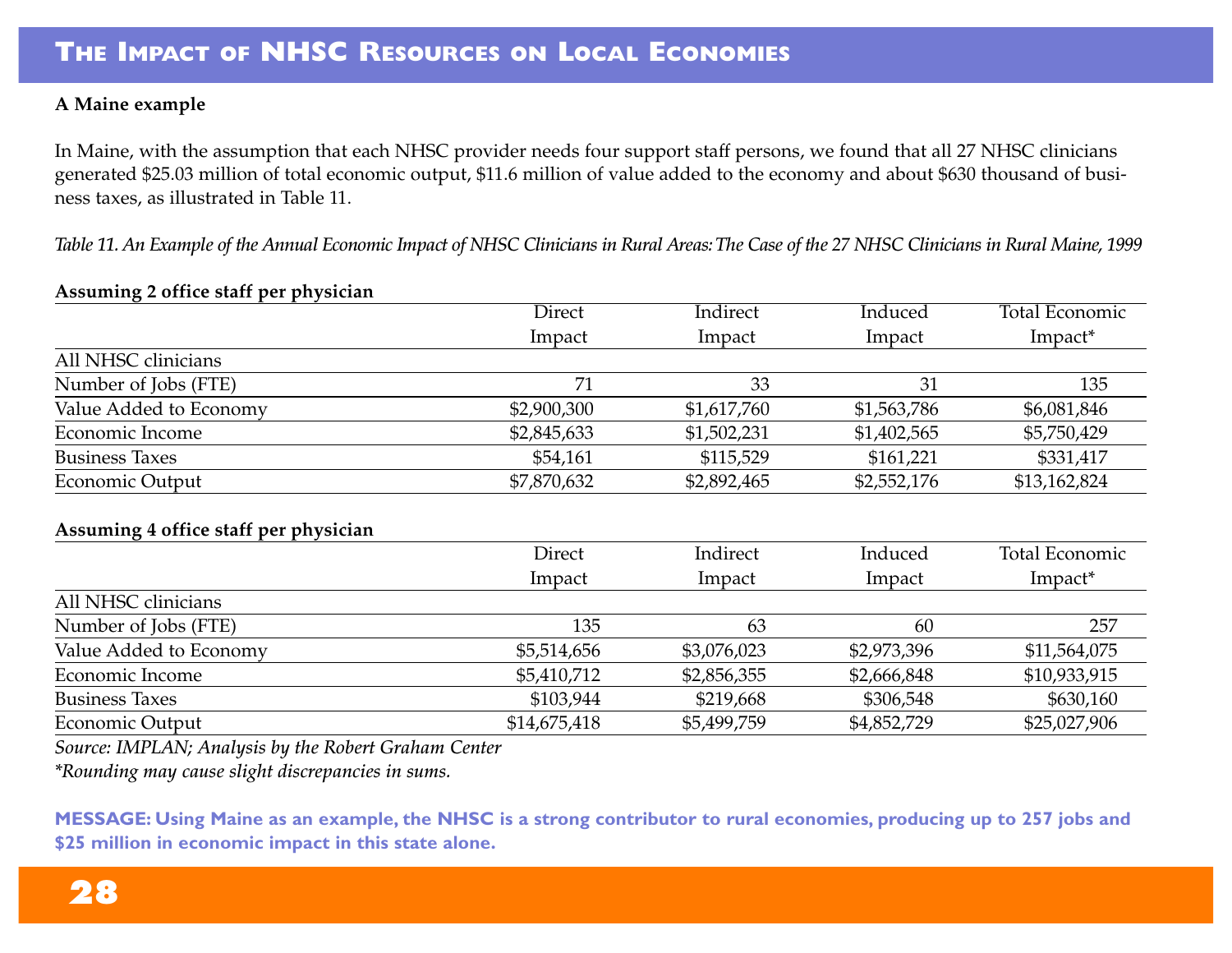#### **Summary of Economic Impact**

Table 12 summarizes the multipliers, additional jobs and economic output created by NHSC personnel in the 11 most rural states.

With the assumption that each NHSC provider needs four support staff persons, we found that each provider generated \$1.17 million of economic output, \$796 thousand of value added to the economy and on average about \$40 thousand of business taxes.

*Table 12. Annual Economic Impact of NHSC Clinicians in 11 Most Rural States: New Rural Jobs and Additional Rural Economic Output and Income Created by NHSC Staff Presence, 1999*

#### **Assuming 2 office staff per physician**

|                        | Direct Economic | Type SAM+          | Total Economic      | Additional jobs & | Average annual impact |
|------------------------|-----------------|--------------------|---------------------|-------------------|-----------------------|
|                        | lmpact          | <b>Multipliers</b> | Impact <sup>*</sup> | output created    | per NHSC provider     |
| Number of Jobs (FTE)   | 3,732           | 2.3                | 8,620               | 4,888             | (N/A)                 |
| Value Added to Economy | \$281,271,072   |                    | \$593,901,470       | \$312,630,398     | \$477,413             |
| Economic Output        | \$345,699,744   | 2.5                | \$874,862,967       | \$529,163,223     | \$703,266             |
| <b>Business Taxes</b>  | \$2,378,613     | 12.4               | \$29,568,687        | \$27,190,074      | \$23,769              |

#### **Assuming 4 office staff per physician**

|                        | Direct Economic | Type SAM+          | Total Economic  | Additional jobs $\&$ | Average annual impact |
|------------------------|-----------------|--------------------|-----------------|----------------------|-----------------------|
|                        | <b>Impact</b>   | <b>Multipliers</b> | Impact*         | output created       | per NHSC provider     |
| Number of Jobs (FTE)   | 6,220           | 2.3                | 14,367          | 8,147                | (N/A)                 |
| Value Added to Economy | \$468,785,120   | 2.1                | \$989,835,813   | \$521,050,693        | \$795,688             |
| Economic Output        | \$576,166,272   | 2.5                | \$1,458,105,024 | \$881,938,752        | \$1,172,110           |
| <b>Business Taxes</b>  | \$3,964,355     | 12.4               | \$49,281,147    | \$45,316,792         | \$39,615              |

*Source: IMPLAN; Analysis by the Robert Graham Center \*Rounding may cause slight discrepancies in sums. †Social Accounting Matrix*

**MESSAGE: NHSC clinicians create or sustain up to 8,147 jobs in the 11 most rural states per year, and generate an estimated \$45 million in business taxes (assuming four office staff per physician).**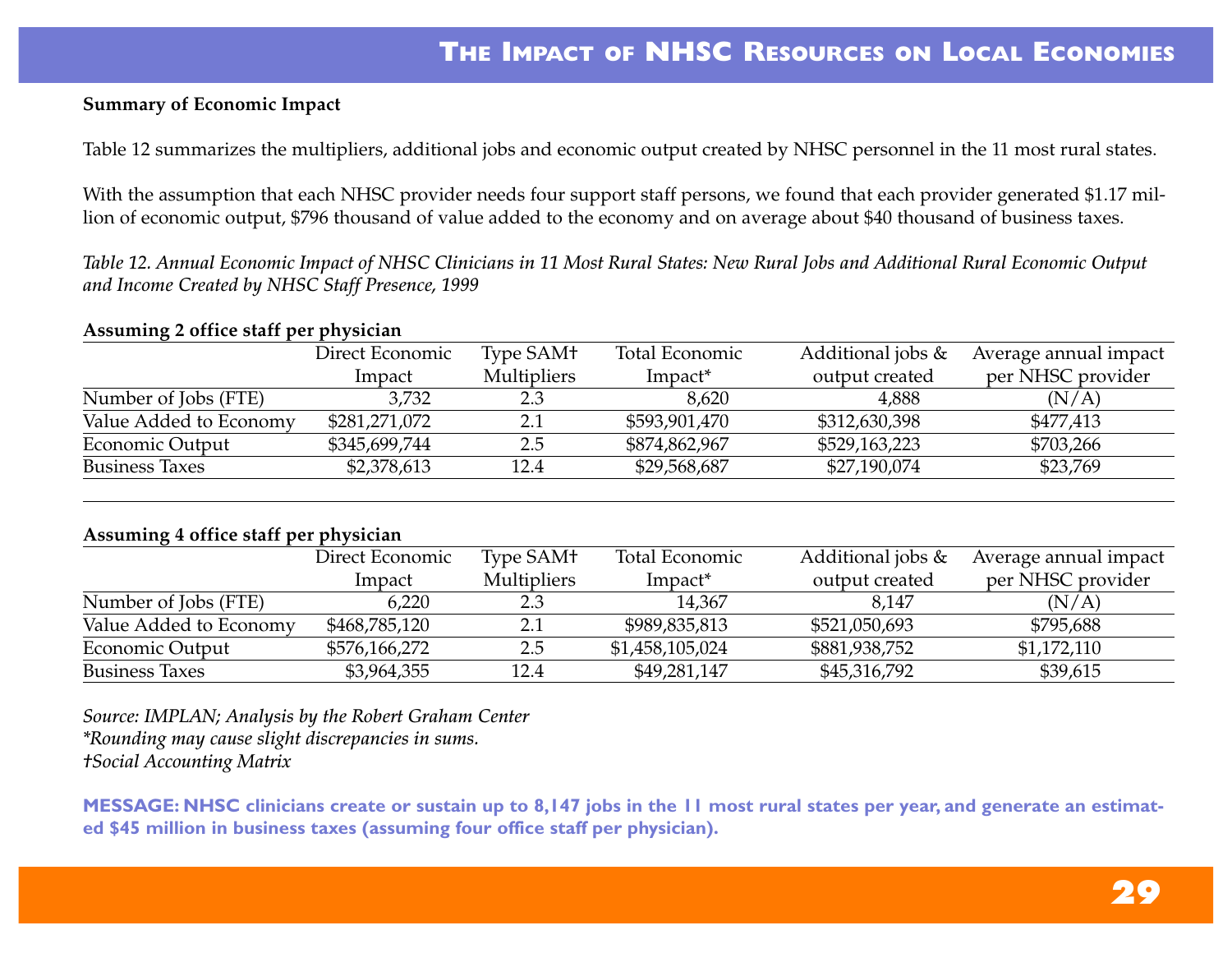### **FINDINGS**

- In its first 30 years, the NHSC placed 13,915 health professionals in 1,251 rural counties. Between 1970 and 1999, they provided 30,660 person-years of service to the residents of these counties. NHSC physicians provided 72% of the person-years of service.
- Primary care physicians were 90% of the NHSC physicians serving in rural counties, and family physicians composed nearly two-thirds (63%) of all physicians.
- As was intended by the Congress when authorizing the NHSC, clinicians were consistently placed in the most underserved and most resource-deprived counties. These counties had poorer health status, higher poverty, and higher concentrations of racial and ethnic minorities than the general population. Nonetheless, these counties, exhibited improvement in health outcomes over ten years of NHSC presence comparable to the rest of the nation.
- Placing NHSC physicians in underserved, rural counties has not prevented other physicians from moving into those same counties, and in fact, the placement of NHSC physicians within a county is associated with a greater increase in physician-to-population ratios than non-NHSC counties.
- Though people living in rural Health Professional Shortage Area counties reported better health status in 1996 than 1981, people living in rural Health Professional Shortage Area counties with NHSC physicians consistently reported better health status than in counties without NHSC physicians.
- People living in rural Health Professional Shortage Area counties had lower overall mortality in 1998 than 1981. People living in rural Health Professional Shortage Area counties consistently staffed with NHSC physicians enjoyed slightly higher reductions in mortality than counties without NHSC physicians or those with intermittent staffing.
- Under the conservative assumption of two office staff per NHSC provider, we found that in 1999, 1,244 NHSC clinicians in the 11 most rural states possibly produced at least 2,488 additional healthcare office jobs, 4,888 non-healthcare jobs, \$874.9 million in economic output and \$29.6 million in business taxes to governments.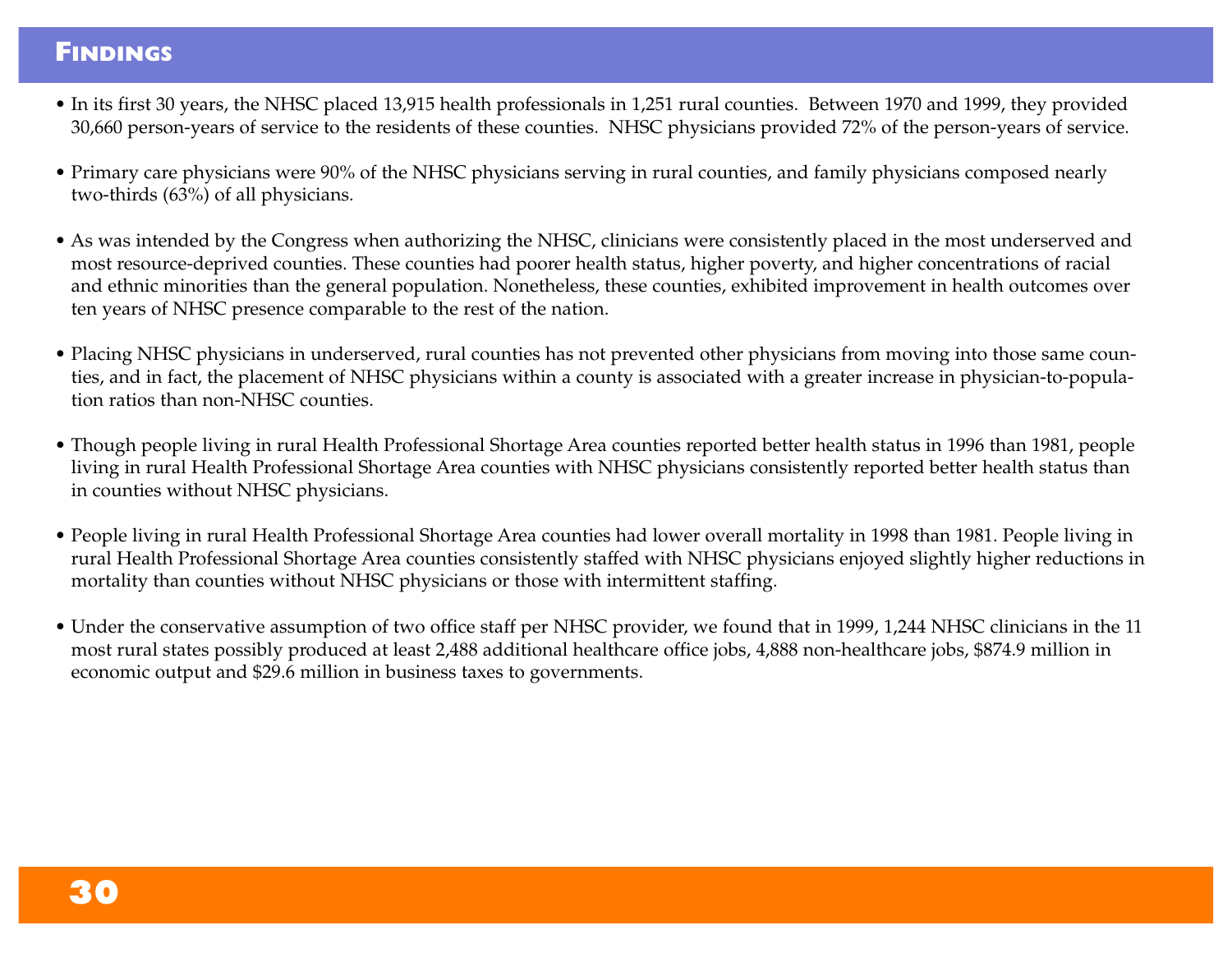- This study reveals that, in its first 30 years, the NHSC has had measurable success in improving the health of people living in rural areas, and their communities. The benefits of the NHSC are derived largely through their sustained presence in the most underserved communities.
- The disparities in mortality identified for communities served by the NHSC will require solutions that deal with the causes of social deprivation—poverty, education inequalities, unemployment, and poor social cohesion. Taking steps to solve these problems, and improving mortality disparities, could also be part of the Health Resources and Services Administration (HRSA) response, perhaps as an adjunct to NHSC resources.
- Given the success of the NHSC, and the ongoing, unmet needs of rural communities, the NHSC continues to be a vital part of the solution to resolving the healthcare needs in these communities.
- Analysis of the NHSC impact can be done routinely at relatively low cost using public datasets like the National Health Interview Survey. Such datasets can also be used to measure the impact of other federal health programs, like community and rural health centers and Area Health Education Centers.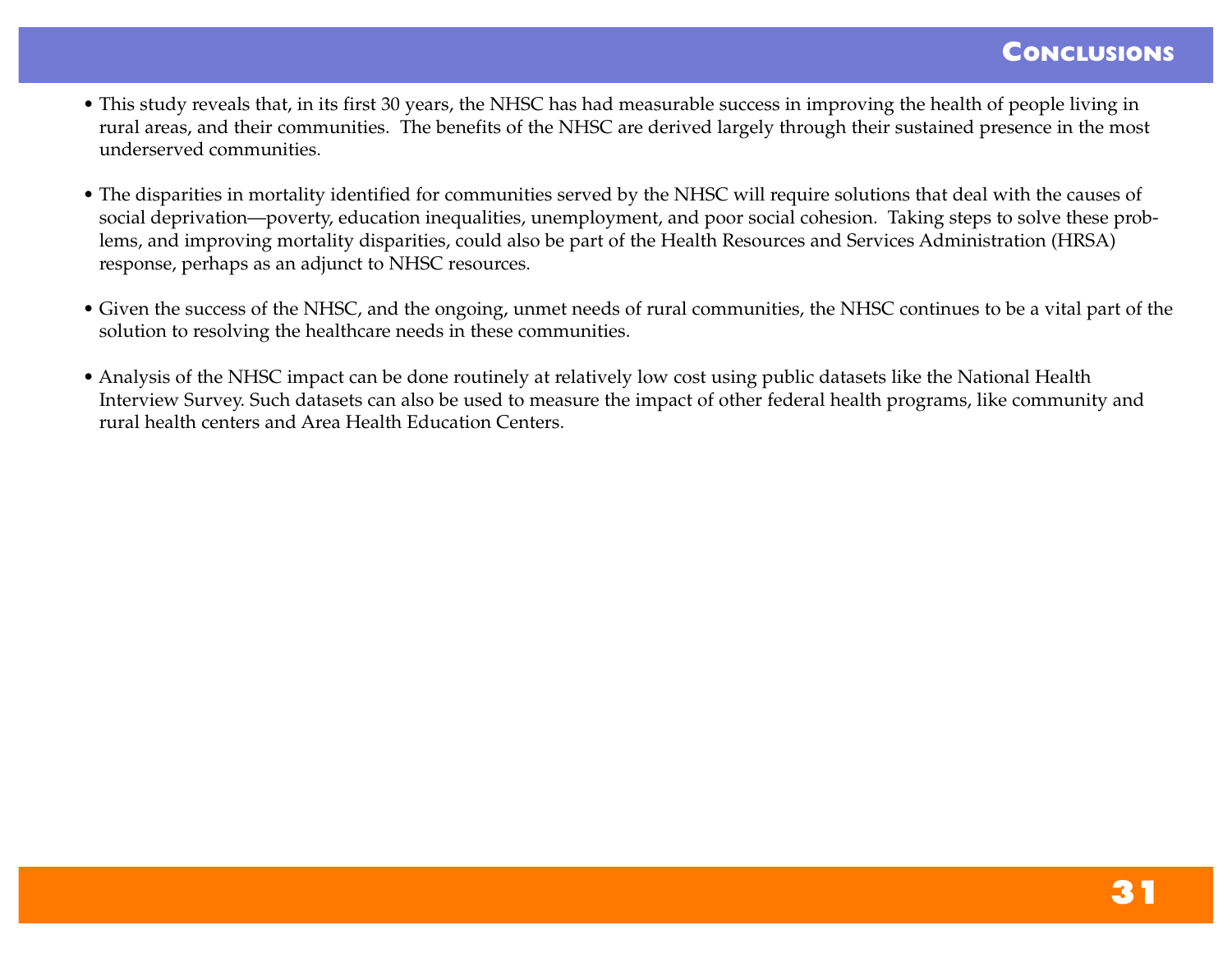*Figure 5. NHSC RURAL Sites by State, 1970-1999 (n=4504)*



Data Source: National Health Service Corps<br>Prepared by the Robert Graham Center: Policy Studies in Family Medicine and Primary Care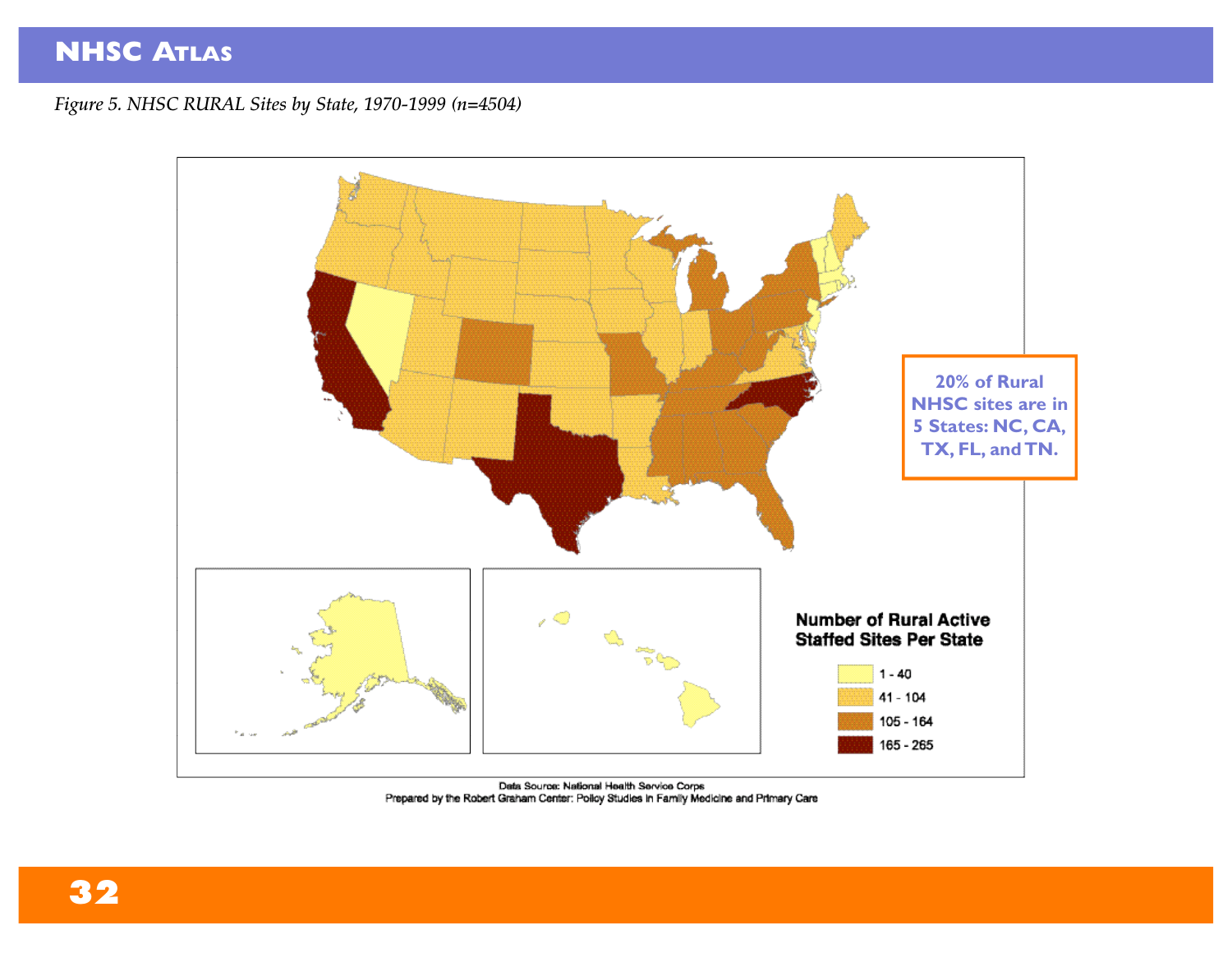*Figure 6. NHSC Family Physician/General Practitioner FTEs, 1970-1999 (n=15,264)*



Data Source: National Health Service Corps Prepared by the Robert Graham Center: Policy Studies in Family Medicine and Primary Care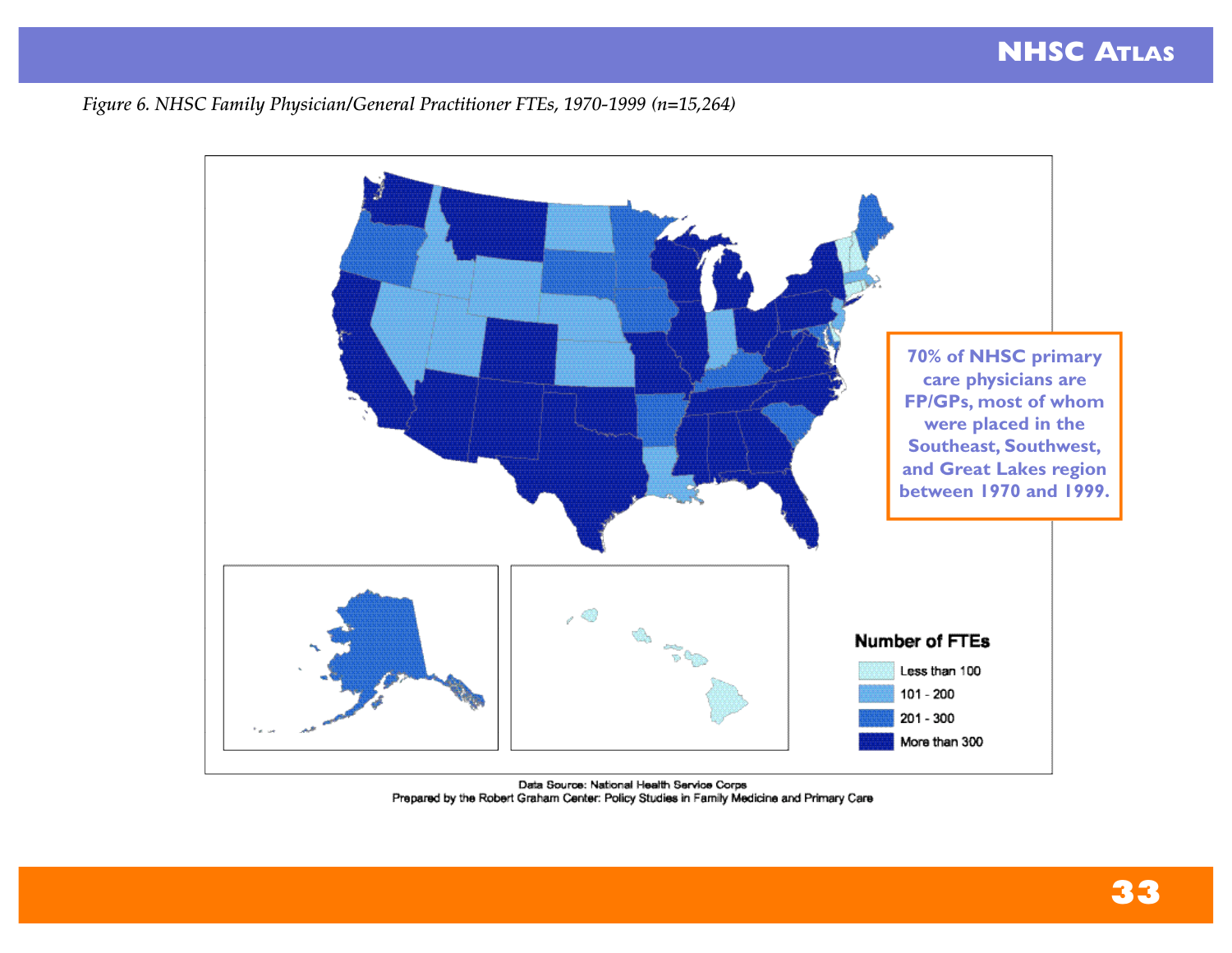*Figure 7. NHSC Internist FTEs, 1970-1999 (n=8193)*



Data source: National Health Service Corps Prepared by the Robert Graham Center: Policy Studies in Family Medicine and Primary Care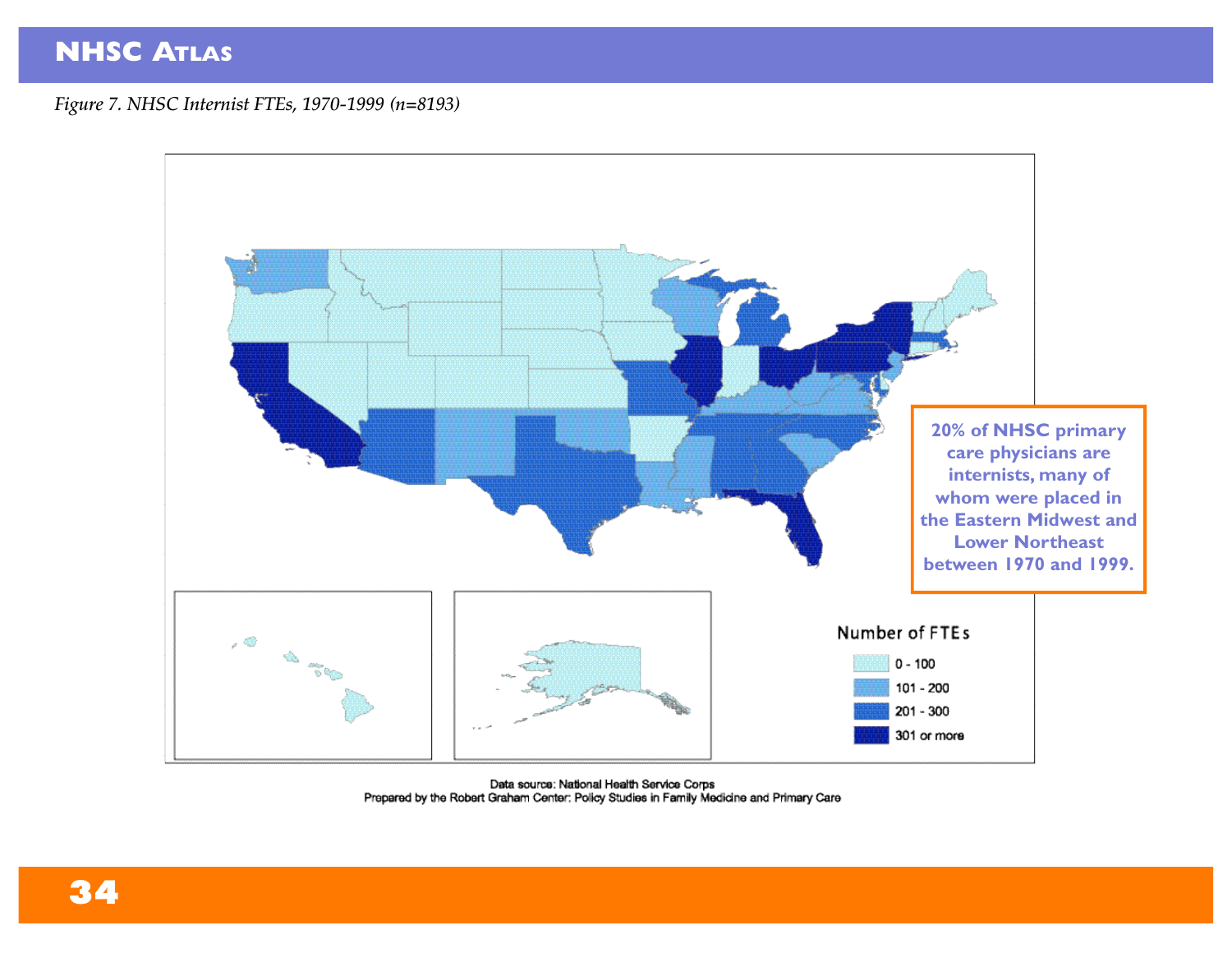#### *Figure 8. NHSC Pediatrician FTEs, 1970-1999 (n=4184)*



Data Source: National Health Service Corps Prepared by the Robert Graham Center: Policy Studies in Family Medicine and Primary Care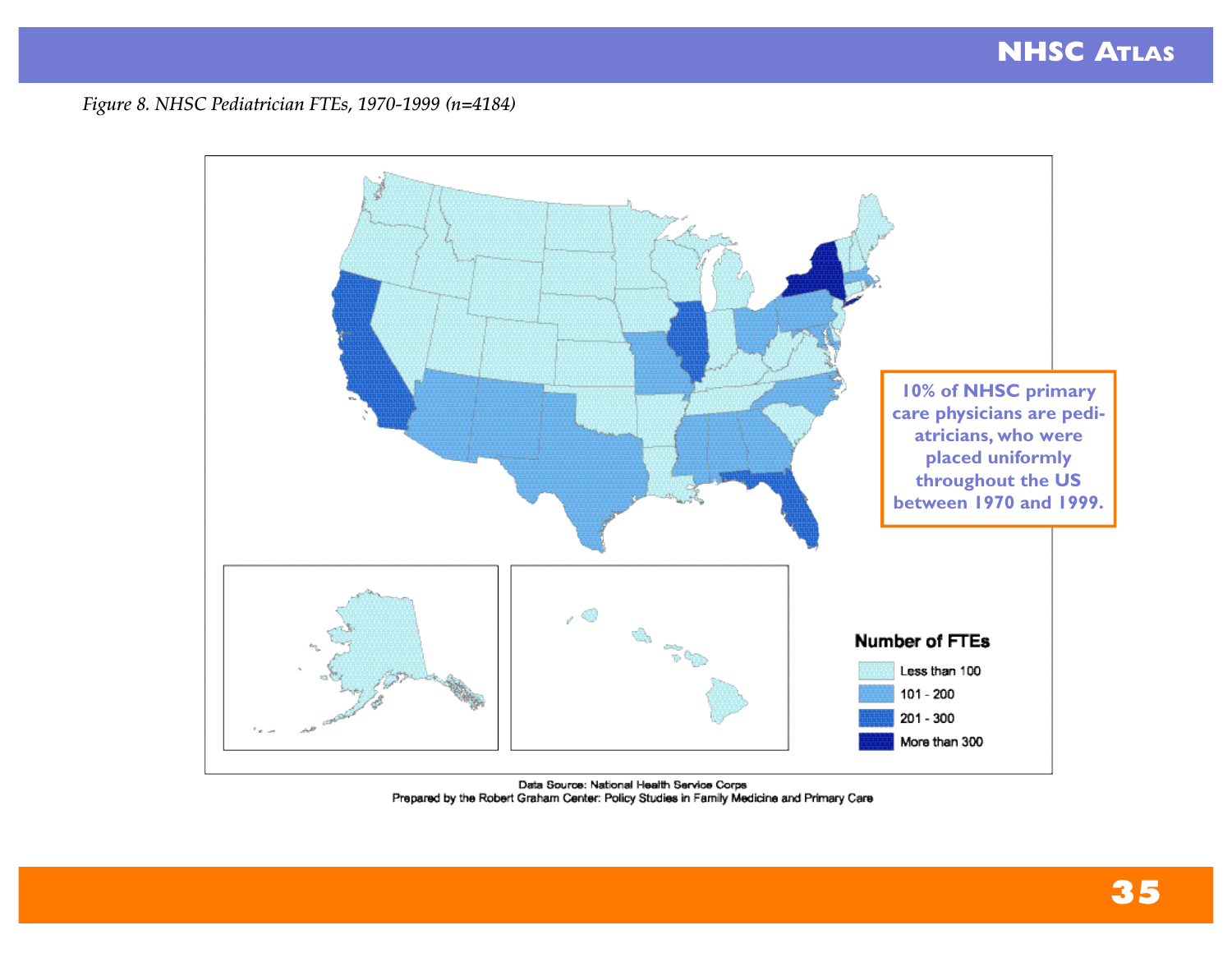*Figure 9. NHSC Family Physician/General Practitioner FTEs, 1970-1974 (n=190)*



Data Source: National Health Service Corps<br>Prepared by the Robert Graham Center: Policy Studies in Family Medicine and Primary Care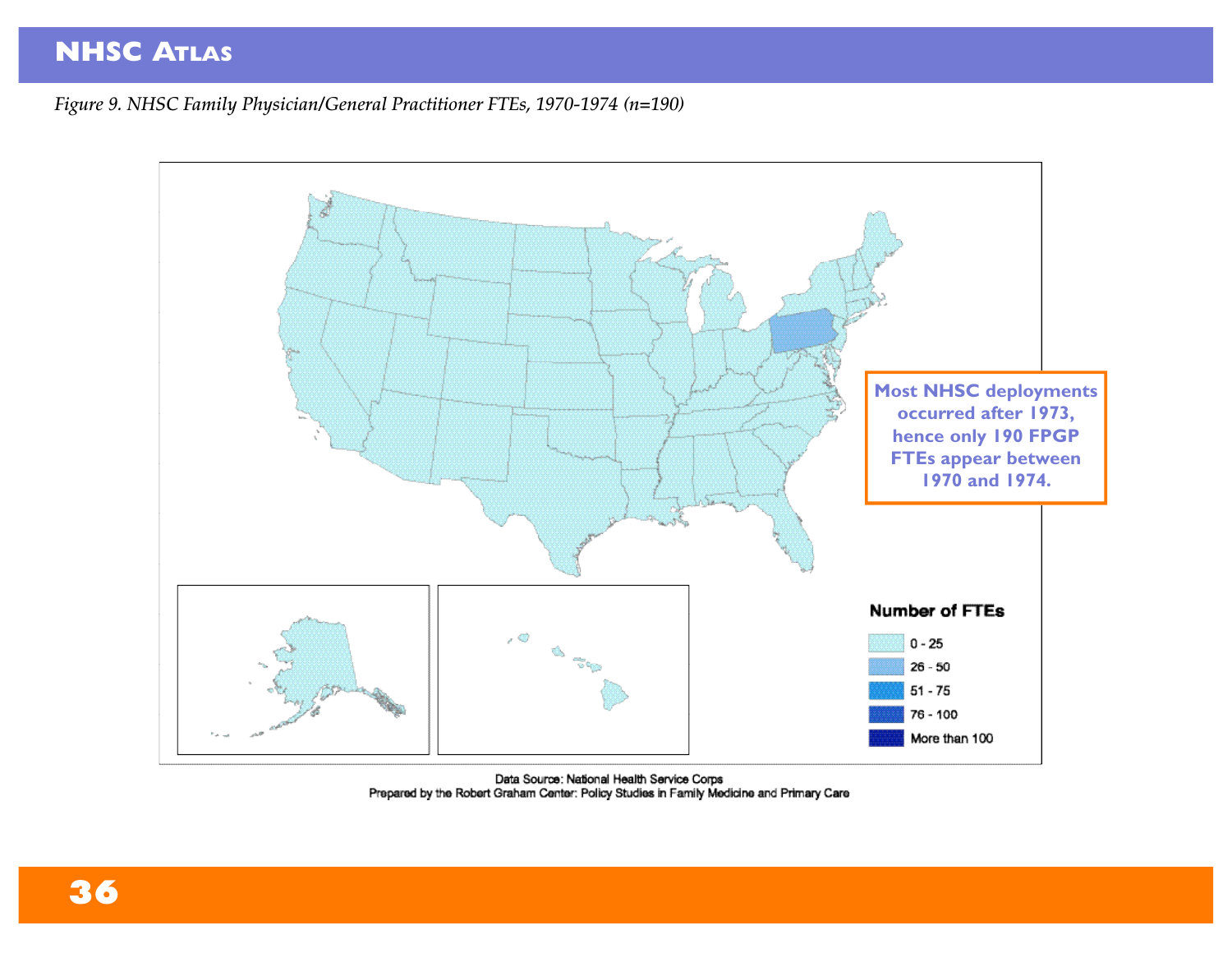*Figure 10. NHSC Family Physician/General Practitioner FTEs, 1975-1979 (n=1752)*



Data Source: National Health Service Corps<br>Prepared by the Robert Graham Center: Policy Studies in Family Medicine and Primary Care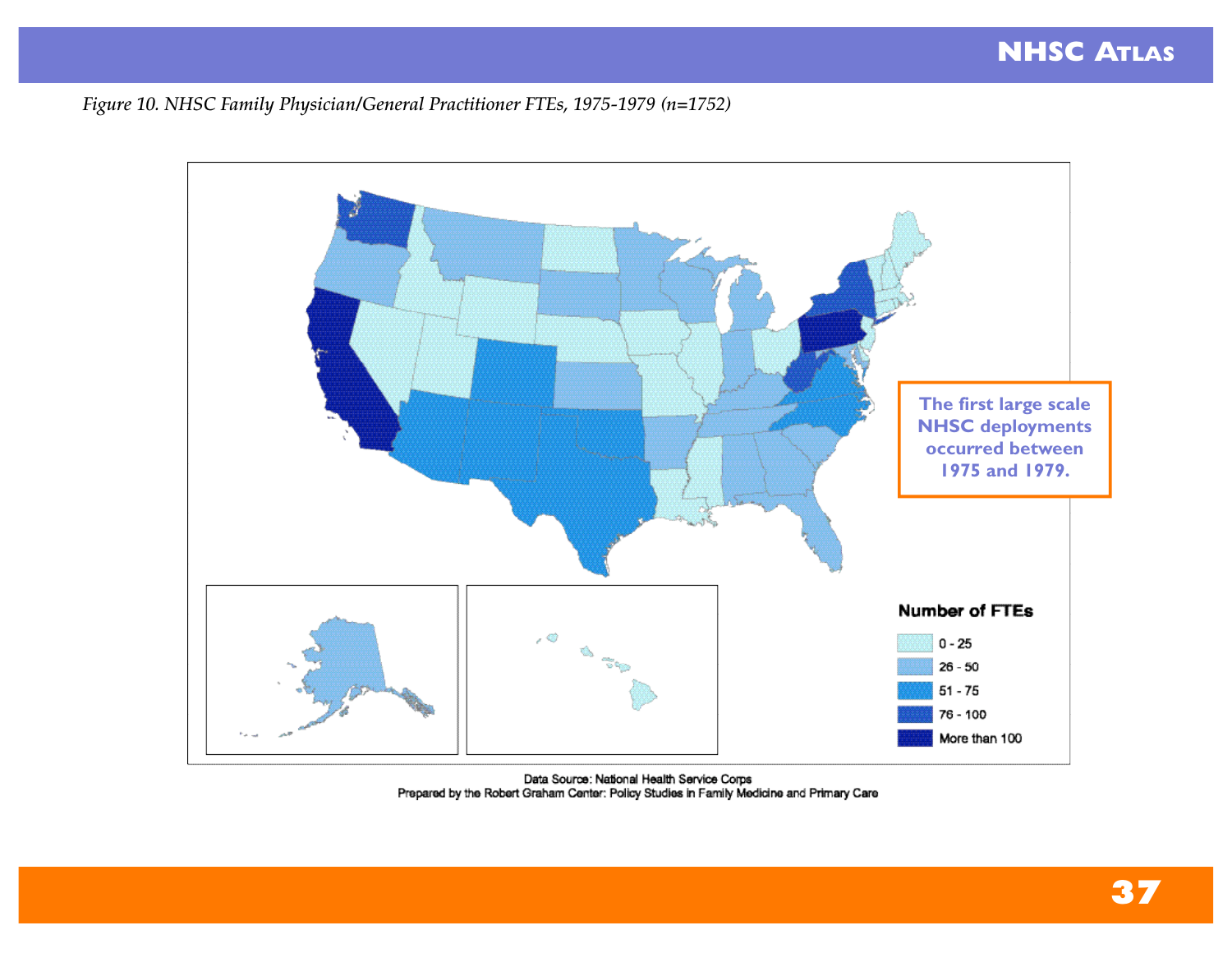*Figure 11. NHSC Family Physician/General Practitioner FTEs, 1980-1984 (n=4429)*



Data Source: National Health Service Corps<br>Prepared by the Robert Graham Center: Policy Studies in Family Medicine and Primary Care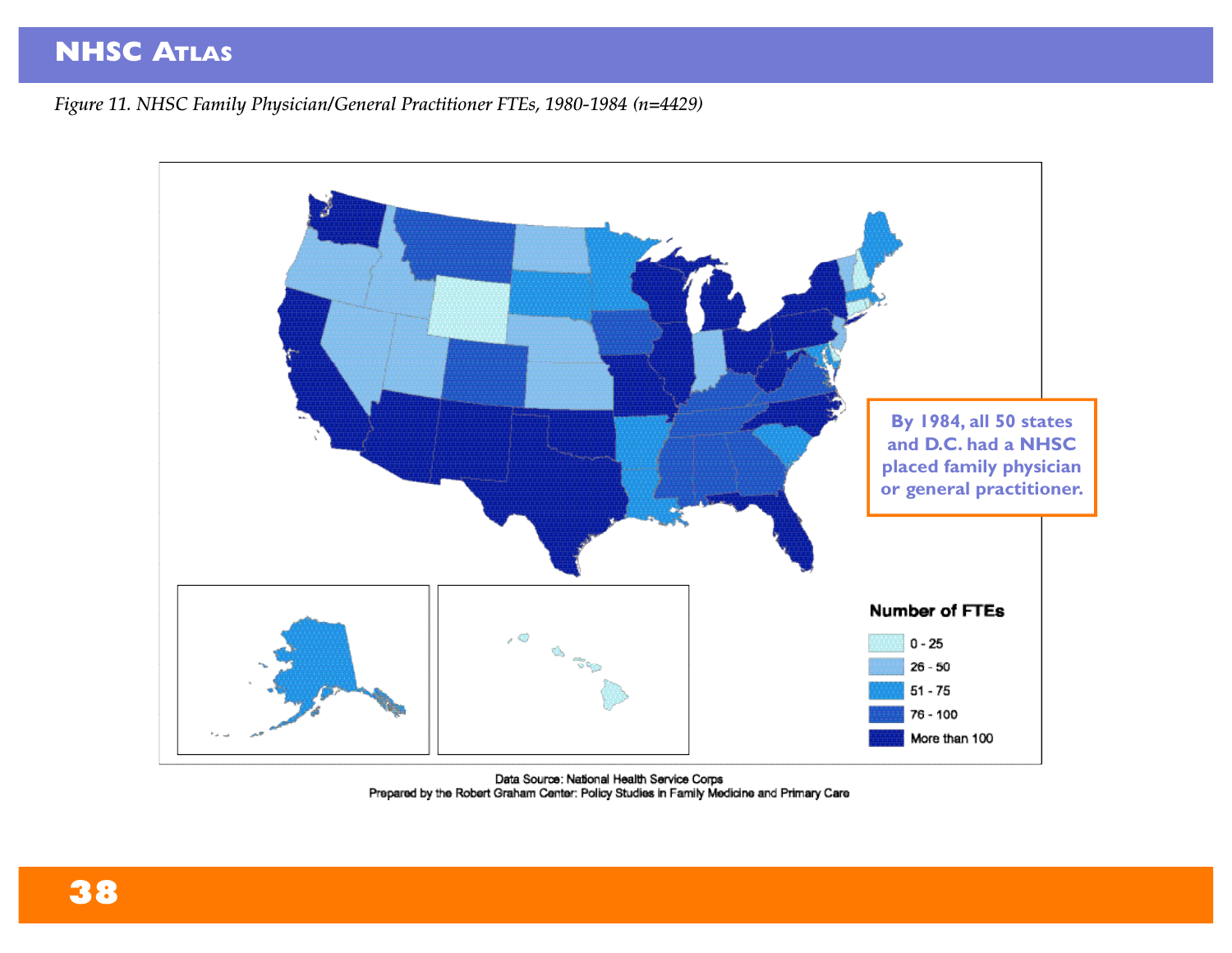*Figure 12. NHSC Family Physician/General Practitioner FTEs, 1985-1989 (n=4662)*



Data Source: National Health Service Corps<br>Prepared by the Robert Graham Center: Policy Studies in Family Medicine and Primary Care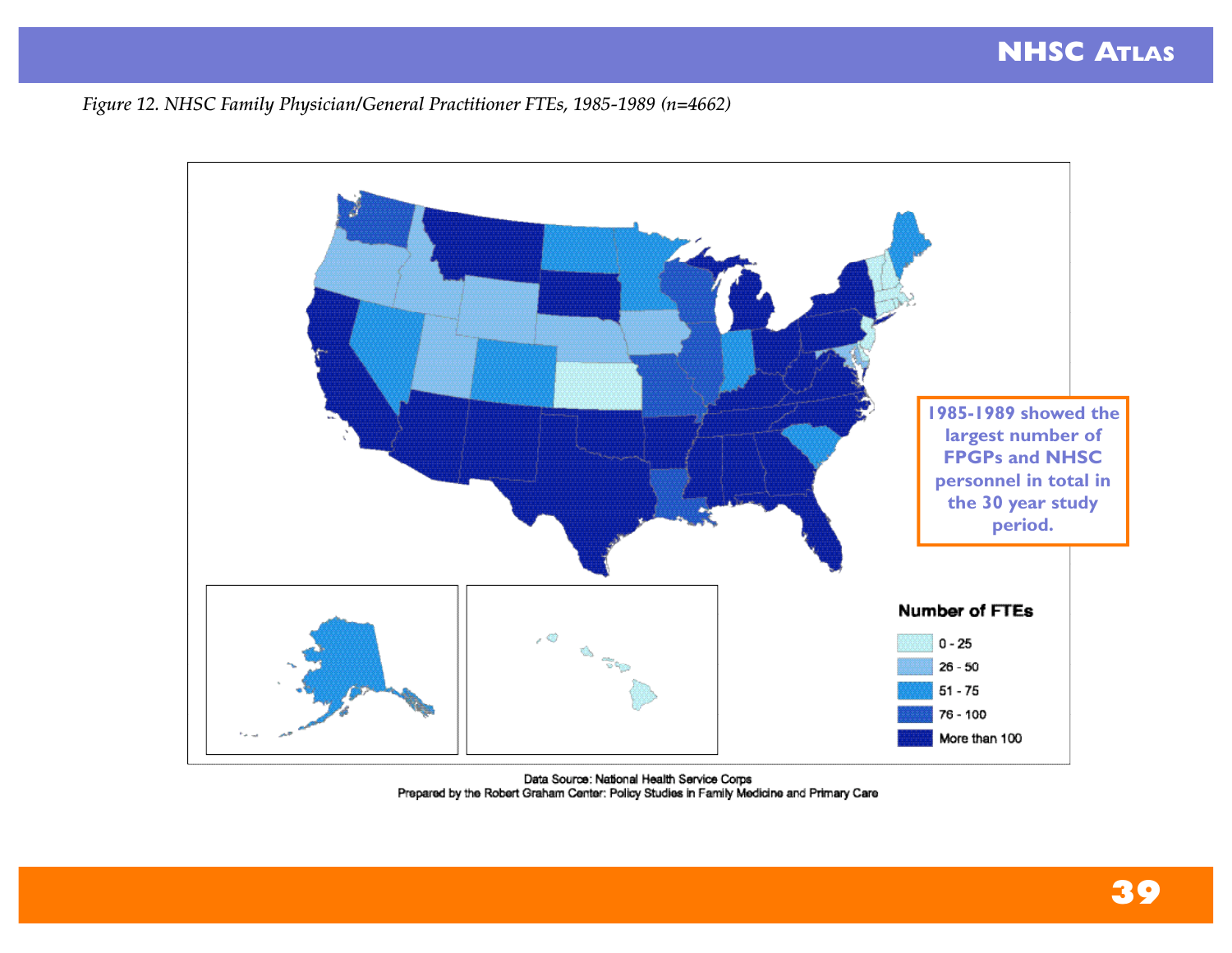*Figure 13. NHSC Family Physician/General Practitioner FTEs, 1990-1994 (n=2092)*



Data Source: National Health Service Corps<br>Prepared by the Robert Graham Center: Policy Studies in Family Medicine and Primary Care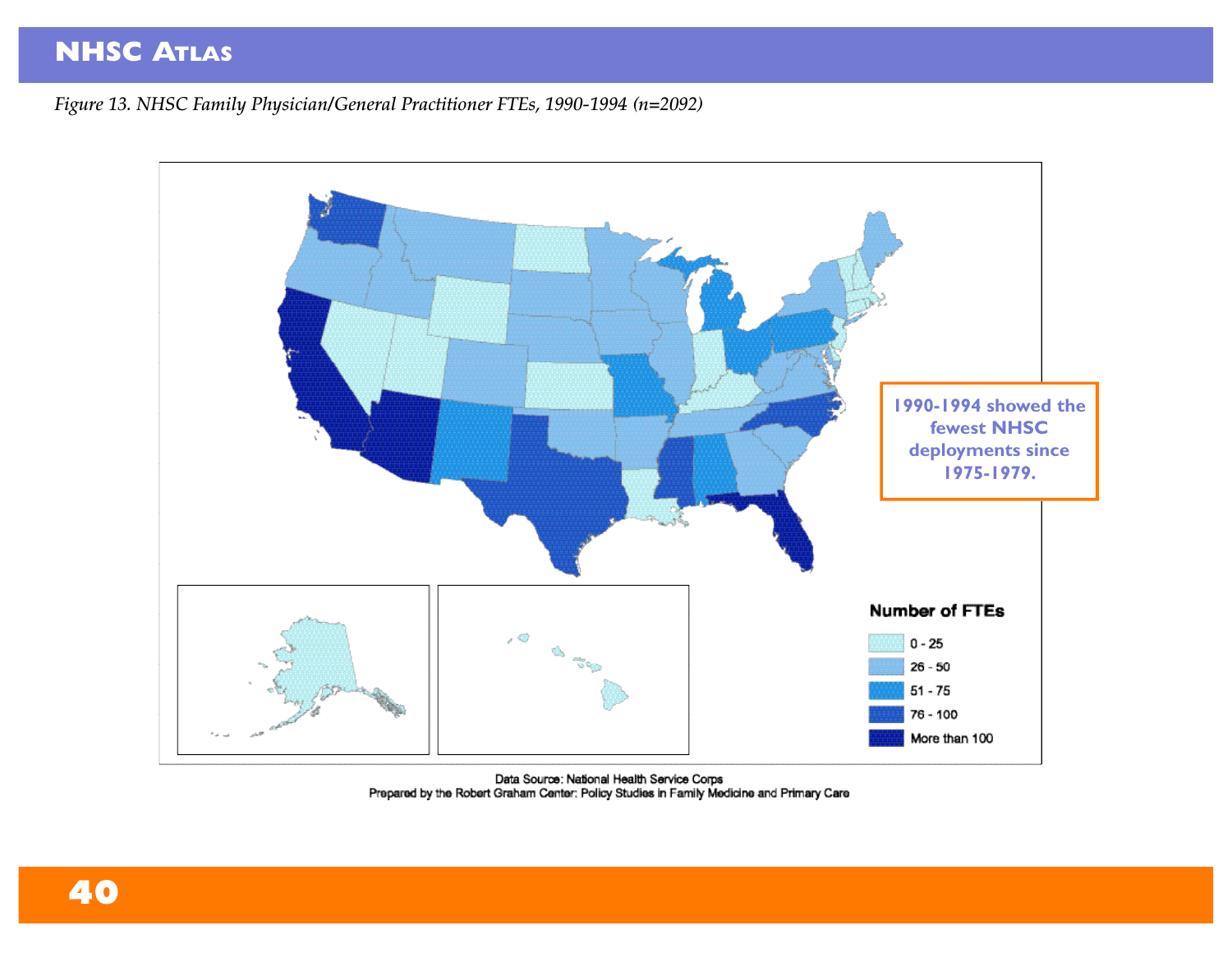*Figure 14. NHSC Family Physician/General Practitioner FTEs, 1995-1999 (n=2136)*



Data Source: National Health Service Corps<br>Prepared by the Robert Graham Center: Policy Studies in Family Medicine and Primary Care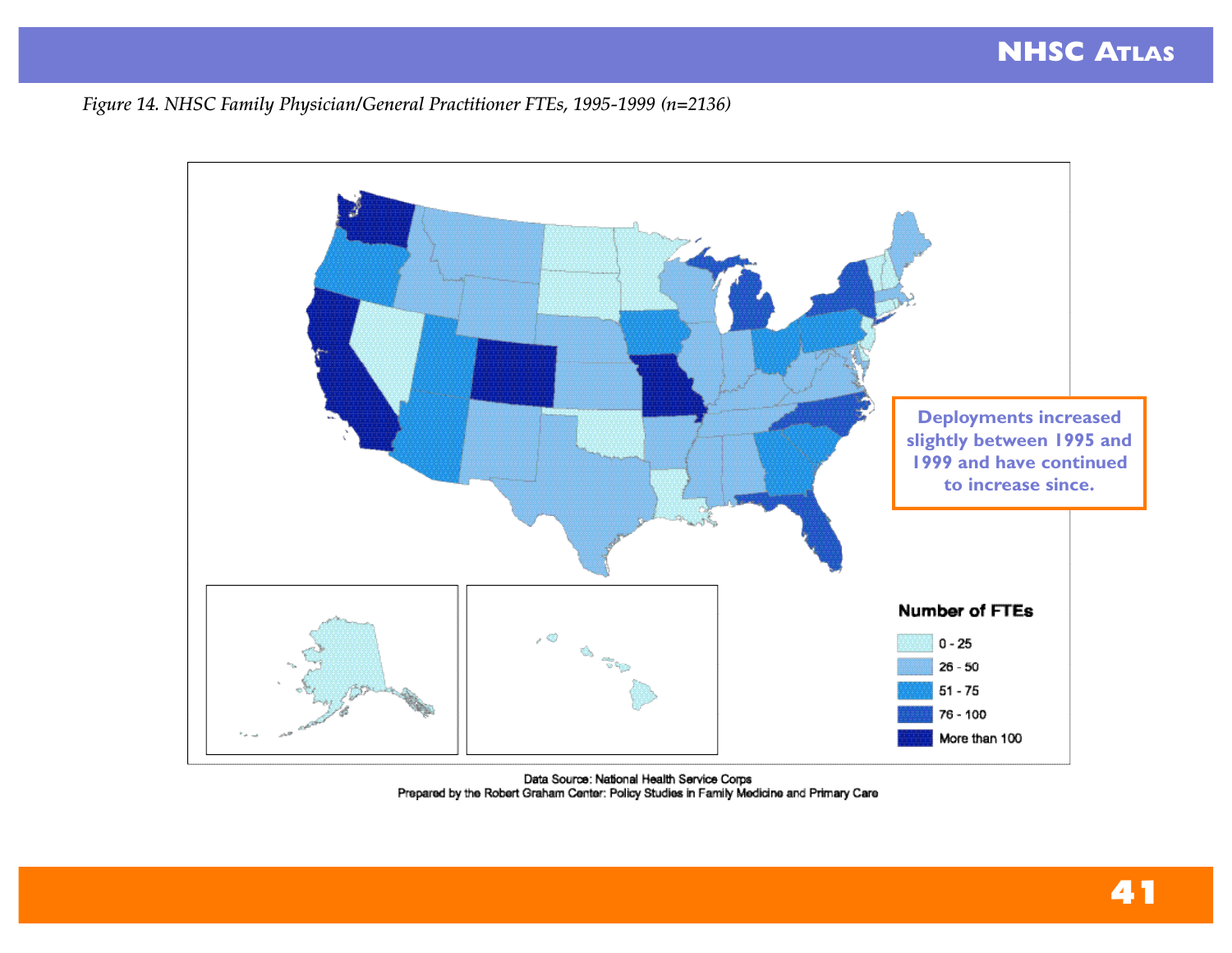*Figure 15. NHSC Dentist FTEs, 1970-1999 (n=5496)*



Data Source: National Health Service Corps<br>Prepared by the Robert Graham Center: Policy Studies in Family Medicine and Primary Care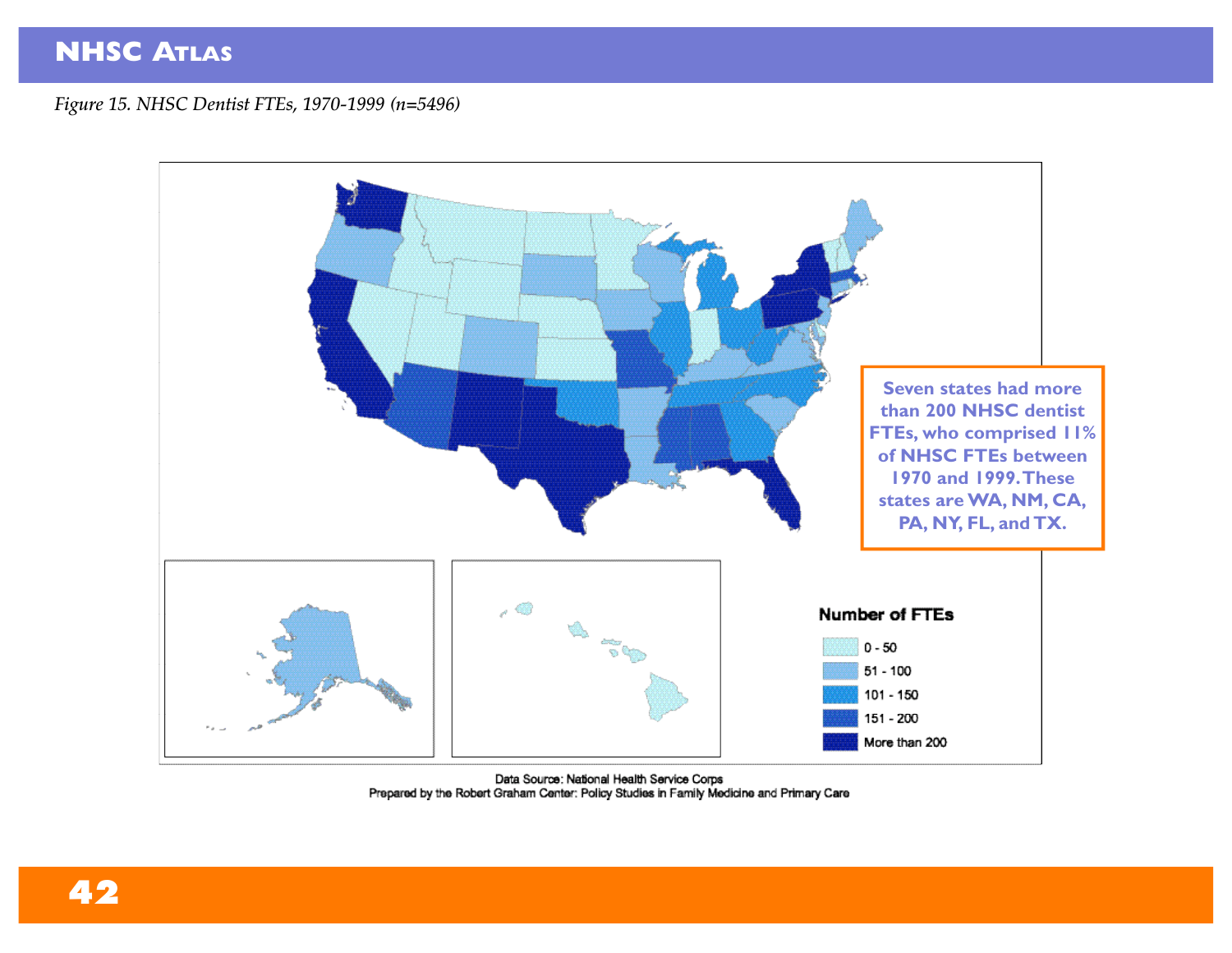*Figure 16. NHSC Nurse Practitioner FTEs, 1970-1999 (n=2770)*



Data Source: National Health Service Corps<br>Prepared by the Robert Graham Center: Policy Studies in Family Medicine and Primary Care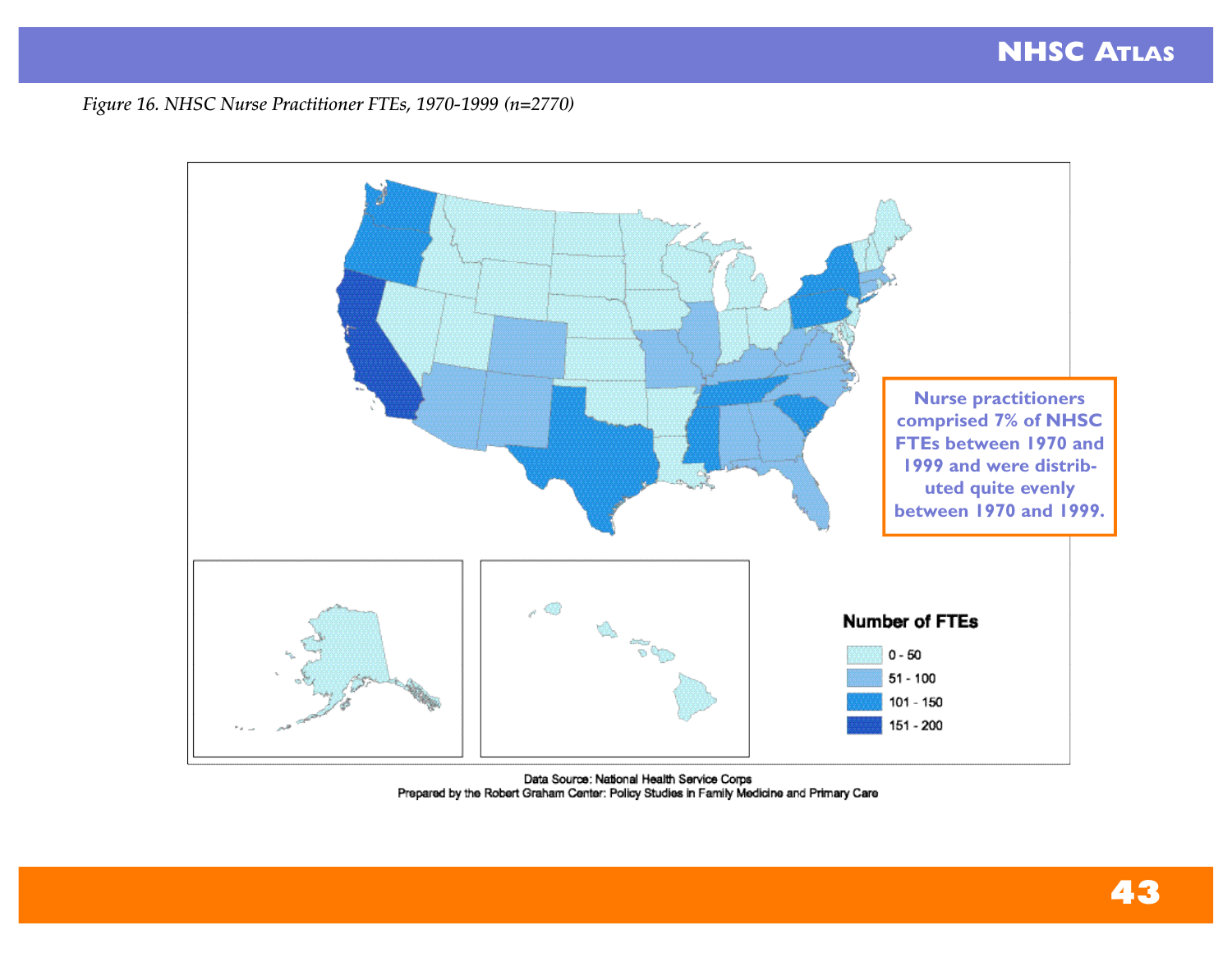*Figure 17. NHSC Physician Assistant FTEs, 1970-1999 (n=2315)*



Data Source: National Health Service Corps<br>Prepared by the Robert Graham Center: Policy Studies in Family Medicine and Primary Care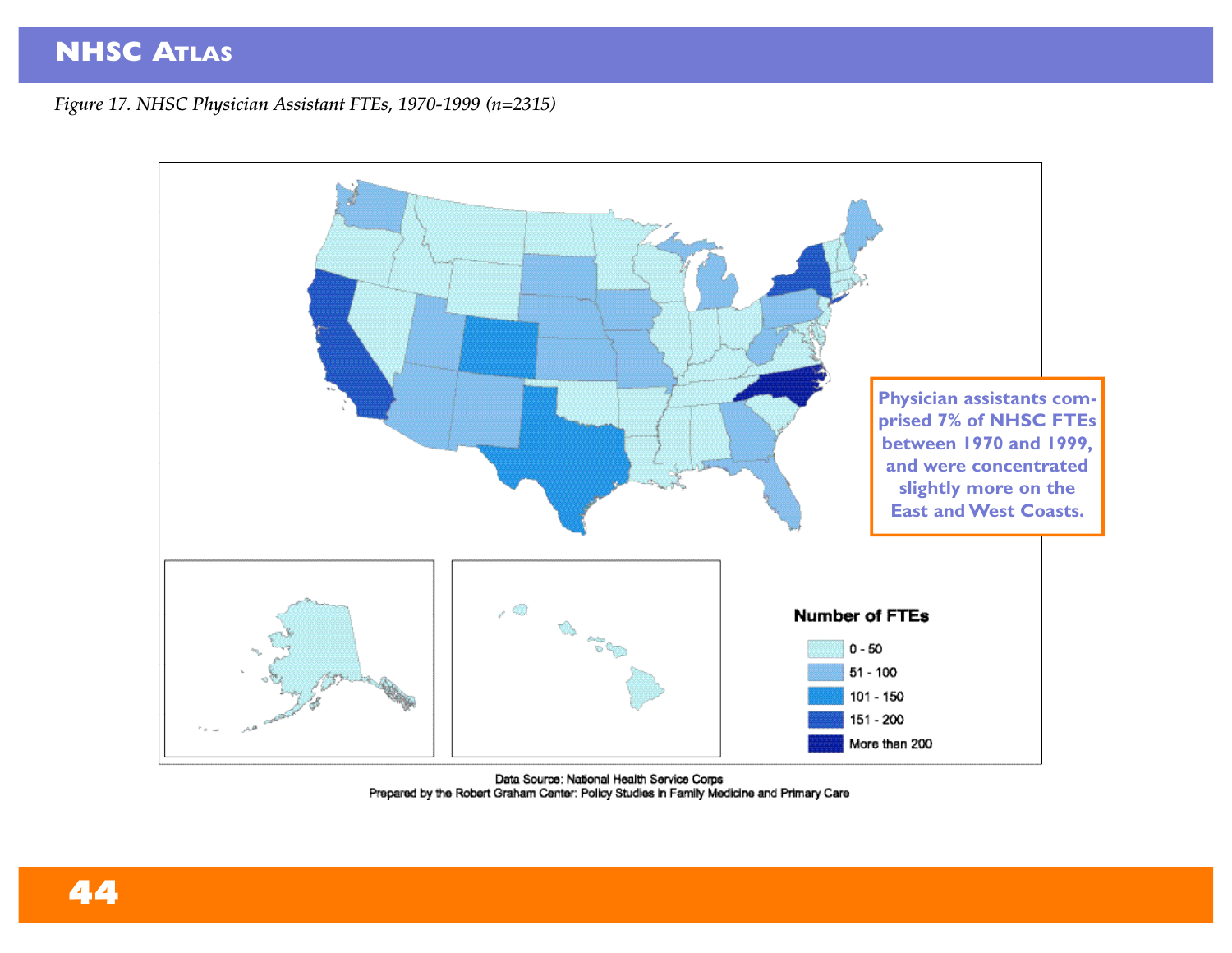### **NHSC PROJECT ADVISORY COMMITTEE**

The Robert Graham Center convened an advisory committee to offer input on this research endeavor. The committee met twice in Washington, DC and participated in numerous conference calls and e-mail exchanges. The committee acted on an advisory basis only, and the final content in this report is the sole responsibility of the Robert Graham Center.

Brent Jaster, MD **Instructor** University of Colorado at Denver and Health Sciences Center 4740 West 37th Avenue, Unit 26 Denver, CO 80212

Al Meltzer Chief Executive Officer Quality Resource Systems, Inc. 11350 Random Hills Road, Suite 100 Fairfax, Virginia 22030-6044

Fitzhugh Mullan, MD Murdock Head and Professor Director, Department of Health Policy Harold and Jane Hirsh Program in Medicine and Health Policy George Washington University 2021 K Street, NW, Suite 800 Washington, DC 20006

Donald E. Pathman, MD, MPH Cecil G. Sheps Center for Health Services Research and Department of Family Medicine University of North Carolina 725 Airport Road, CB 7590 Chapel Hill, NC 27599-7590

Samuel C. Silverstein, MD John C. Dalton Professor and Chairman of the Department of Physiology and Cellular Biophysics Columbia University College of Physicians and Surgeons 630 West 168 Street New York NY 10032

Donald L. Weaver, MD Director (1989-2005) National Health Service Corps Health Resources and Services Administration U.S. Department of Health and Human Services Parklawn Building 5600 Fishers Lane Rockville, Maryland 20857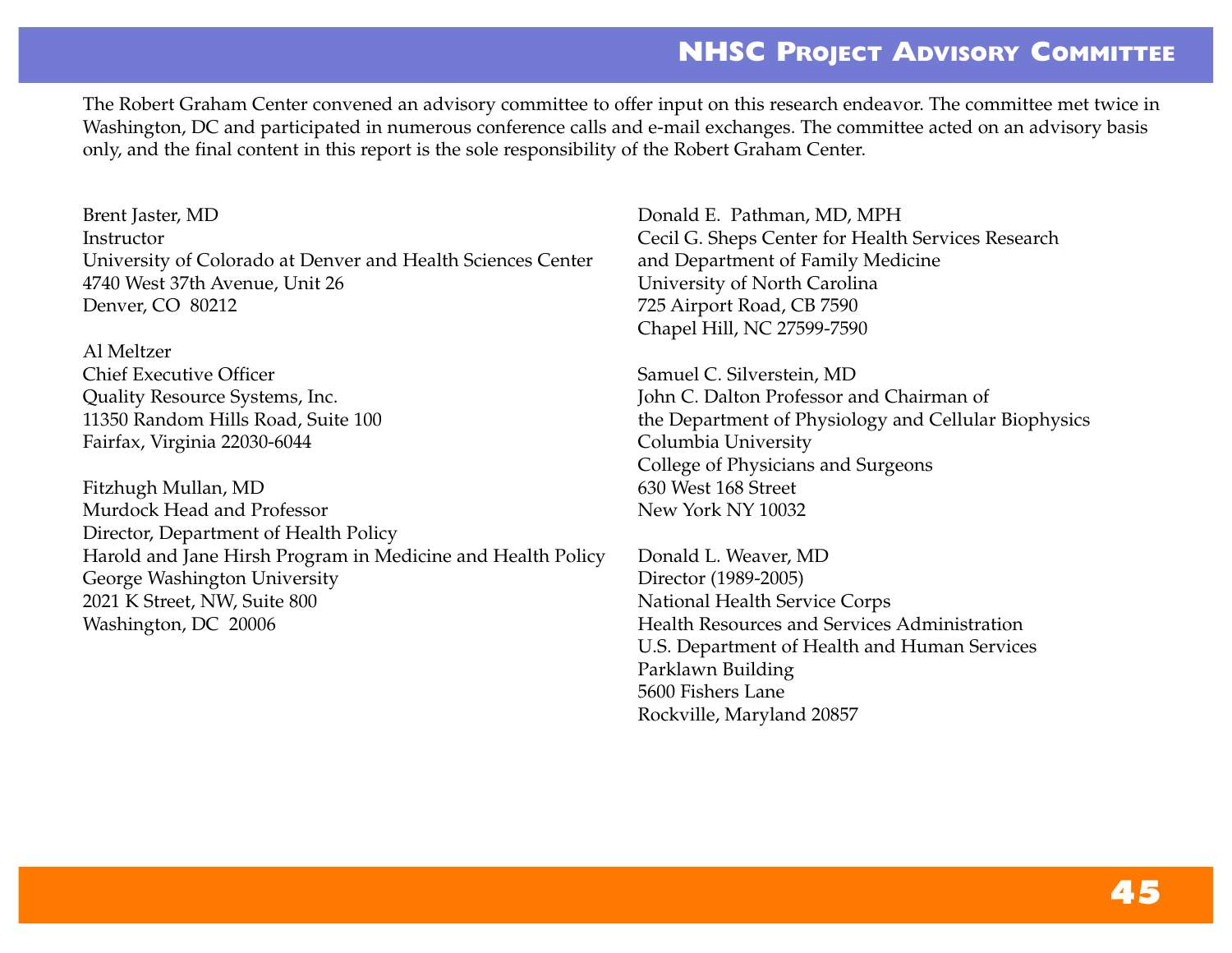### **APPENDIX 1: DETAILED METHODOLOGY**

Analyses were not ecological – we examined people in actual counties with and without NHSC resources. To determine NHSC resource distribution between 1970 and 1999, we used NHSC historical files. These files, obtained from the NHSC, contained data on discipline, specialty, geographic location, and service duration for each NHSC clinician. We used these files to calculate personyears, which are defined as the total number of months served between 1970 and 1999, divided by 12. For example, if a clinician served six months in 1995, 12 months in 1996, and six months in 1997, the clinician contributed 24 months divided by 12, or two person years.

To determine rurality and racial, ethnic, and income characteristics of populations within counties, we used Census data reported in the publicly-available Area Resource File (ARF), sponsored by the U.S. Department of Health and Human Service's Health Resources and Services Administration (HRSA, 2003). The ARF is produced by Quality Resource Systems, Inc. (QRS) under contract to HRSA (www.qrs-inc.com).

To examine primary care physician to population ratios, we used a series of the American Medical Association's archived Physician Masterfiles obtained from Medical Marketing Service, Inc. (Wood Dale, IL. http://www.mmslists.com/main.asp) We identified clinically-active allopathic and osteopathic primary care physicians—family physicians, general internists, general pediatricians and general practitioners—in each non-metropolitan (also known as non-MSA or rural) county nationwide as of December 31st 1981, 1986, 1991 and 1996. Counts from the NHSC historic files of NHSC primary care physicians present in each county in December of 1981, 1986, 1991 and 1996 were subtracted from the Masterfile primary care totals for those months to determine the number of non-NHSC primary care physicians in each county at these times. This selection strategy allowed approximately six months for Masterfile data to reflect the presence of newly-placed NHSC physicians and recently graduated non-NHSC physicians, both of whom typically relocate in July.<sup>3</sup> We combined the calculated non-NHSC primary care physician counts with total population estimates from the U.S. Census obtained from the publicly-available Area Resource File (ARF) (HRSA, 2003) to derive non-NHSC primary care physician-to-population ratios in nonmetropolitan counties in 1981, 1986, 1991 and 1996. Linear interpolation was used to estimate populations for these non-decennial years, assuming an even annual growth for counties from 1980 to 1990 and 1990 to 2000.

We contrasted changes in the physician workforce from 1984 through 2001 for two sub-groups of rural county HPSAs in 1984: (1) all 142 HPSA counties not served by the NHSC from 1979-2001 and (2) all 141 HPSA counties served by NHSC physicians, nurse practitioners or physician assistants in 1984 and at least 3 of the years from 1979-1983. Analyses of covariance were performed to assess the effect of NHSC service from 1979-1984 on direct patient care primary care physician to population ratios in 1981, 1986, 1991, 1996 and 2001 controlled for the following variables found in the ARF:

- (1) 1984 per capita income in dollars;
- (2) 1979 percent of persons below the poverty level;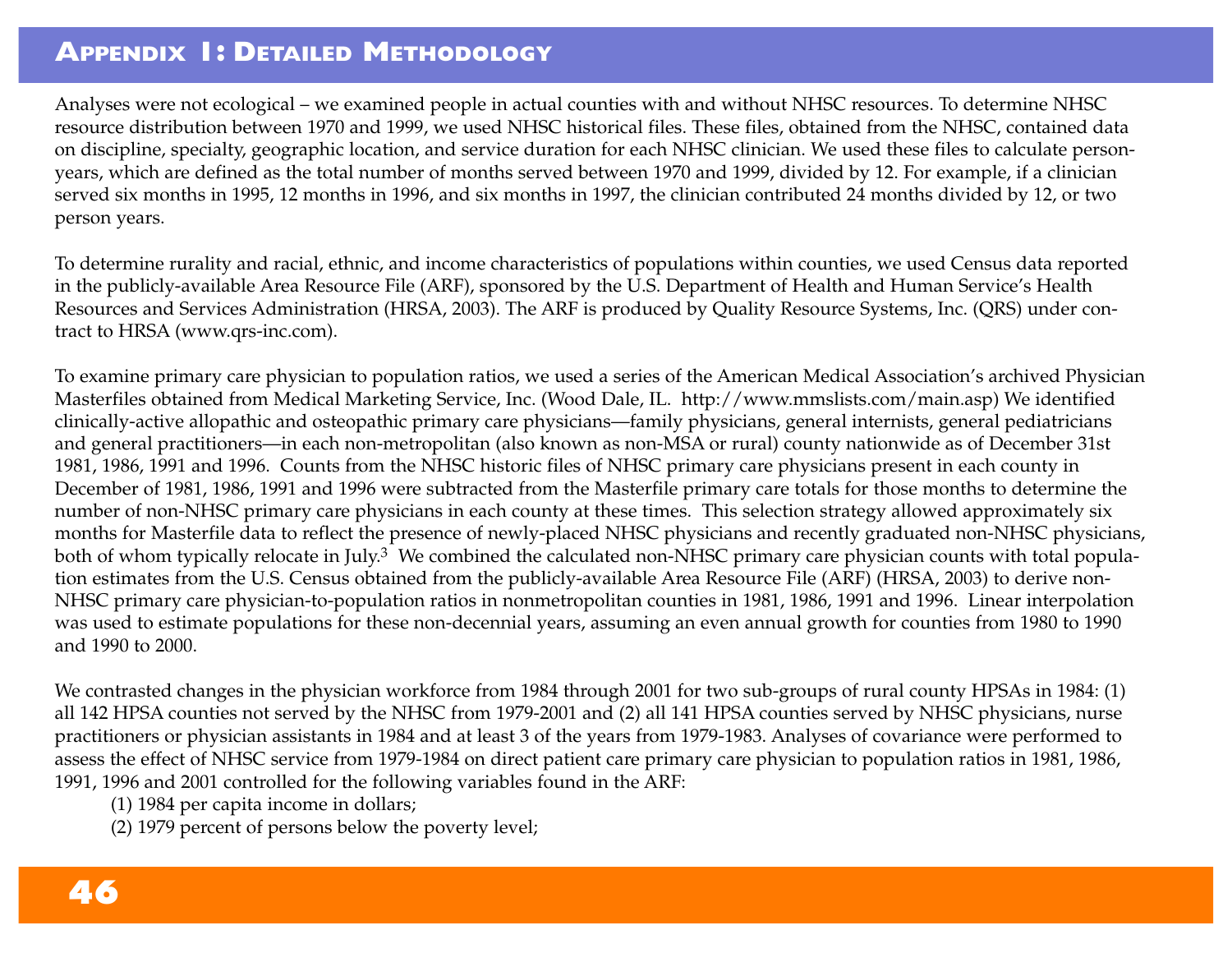- (3) 1980 unemployment rate for persons 16 years of age or older;
- (4) 1980 percent black population;
- (5) 1980 percent Spanish descent;
- (6) 1980 percent of persons 25 years of age or older with high school or more education;
- (7) 1994 presence of a hospital; and
- (8) 1994 presence of a rural health center.

To determine and compare health status and healthcare utilization for residents of counties with and without NHSC resources, we again used the NHSC historic data and the Area Resource File, specifically variables on the number and type of personnel serving at NHSC sites, other non-Federal healthcare resources, and Primary Care Health Professional Shortage Area (HPSA) designation. We linked to records of rural National Health Interview Survey participants for the years 1987-1996 at the National Center for Health Statistics (NCHS) Research Data Center (RDC) by county based on FIPS codes. This enabled us to compare the health status and healthcare utilization of Americans who reside in rural (non-MSA) designated Primary Care Health Personnel Shortage Area (HPSA) counties with NHSC resources with residents of such counties without NHSC resources.

To compare the mortality rates of NHSC-served and non-served counties, we used NHSC historic files to identify counties with NHSC resources. We calculated all-cause age-adjusted mortality rates for each rural HPSA and non-HPSA county using data from the Area Resource File, which includes mortality data from the National Center for Health Statistics. Three-year averaged ageadjusted mortality rates were calculated for each county during a baseline (1981-1983) and follow up period (1996-1998). Three year averages provided more stable rate estimates than single-year figures.

For additional information on these analyses see Pathman, Fryer, et. al.5

#### **IMPLAN analysis**

Data on the number and discipline of NHSC personnel that were assigned to rural sites nationwide in 1999 were obtained from the HRSA Geospatial Data Warehouse (US DHHS, HRSA). Eleven states with the most rural populations were selected, using population data from the 2000 US Census. Data on the number and discipline of NHSC personnel that were assigned to rural sites in these 11 states were also obtained from the HRSA Geospatial Data Warehouse.

We used a standard input-output social accounting framework, IMPLAN software, and multipliers derived using 2002 structural matrices<sup>8</sup> to estimate the direct, indirect and induced economic impacts of the sector in which most NHSC personnel work in rural areas. The sector includes the rural sites where many NHSC physicians, dentists, physician assistants and nurse practitioners provide services.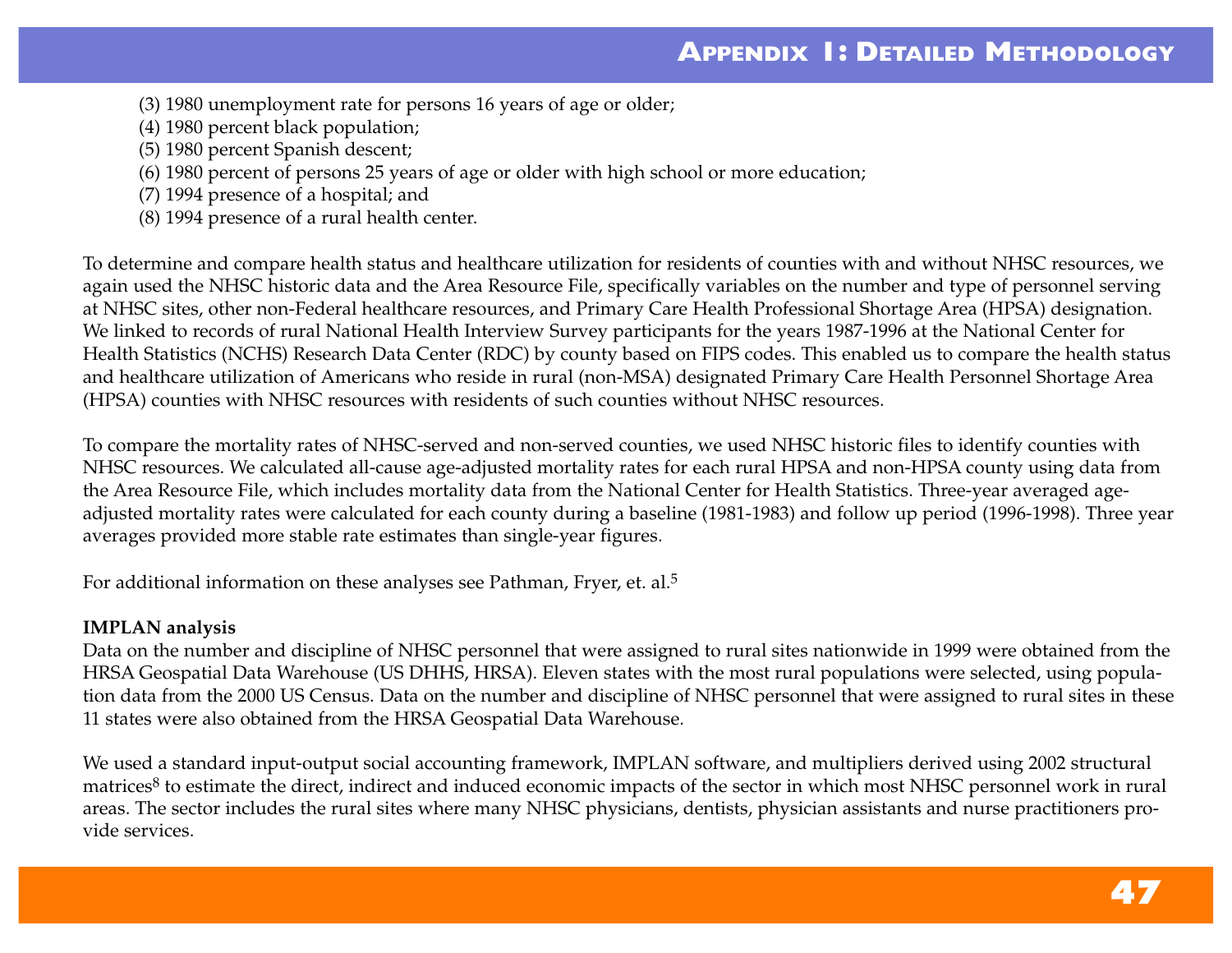The analysis was not repeated for the sectors including nursing home facilities, hospitals, or pharmaceuticals. The proportions of NHSC personnel with any direct economic relations with those sectors could not be estimated accurately.

We first estimated the total number of jobs due to the presence of the NHSC personnel. The literature shows that in most cases each provider needs between two and four clerical and clinical support staff persons to practice and provide clinical services.<sup>9</sup> The direct economic impacts were assessed separately in a sensitivity analysis assuming first two, and secondly four, support staff persons. Next, the number of total staff and total jobs generated was fed into the input-output model to derive the indirect and induced impacts on employment, economic output, value added and indirect business taxes in the area. As examples, economic impacts were estimated for two rural states: Alabama (45% rural) and Maine (60% rural).

For additional information on using IMPLAN to estimate economic impact, see Doeksen and Schott.7

#### **Overall Limitations**

Potential incompleteness and inaccuracies in the Physician Masterfiles may have affected our findings. This study emphasized rural HPSAs, and results may vary if non-rural, or MSA, HPSAs were considered. Our data were limited to participants of the Federal NHSC program – state programs which compose about 15% of total NHSC resources are excluded. Mortality rates were not adjusted for racial composition, which has been shown to be associated with mortality. Finally, most NHSC clinicians captured in this study were Scholarship Program participants. In 2003 the NHSC shifted nearly 90% of its support to the Loan Repayment program, participants of which may distribute differently than Scholarship Program participants.